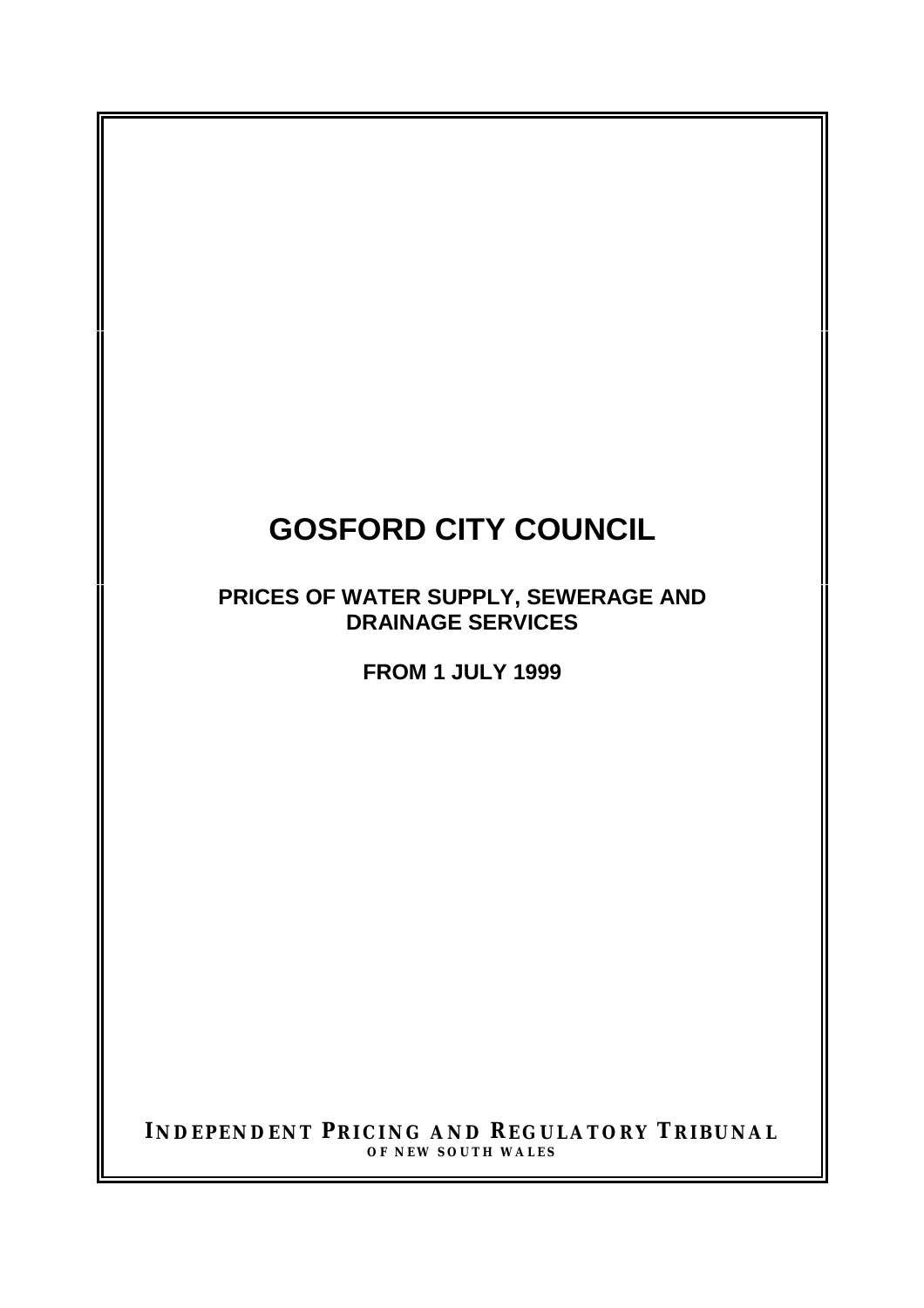# **GOSFORD CITY COUNCIL**

## **PRICES OF WATER SUPPLY, SEWERAGE AND DRAINAGE SERVICES**

**FROM 1 JULY 1999**

**Determination No. 1** May 1999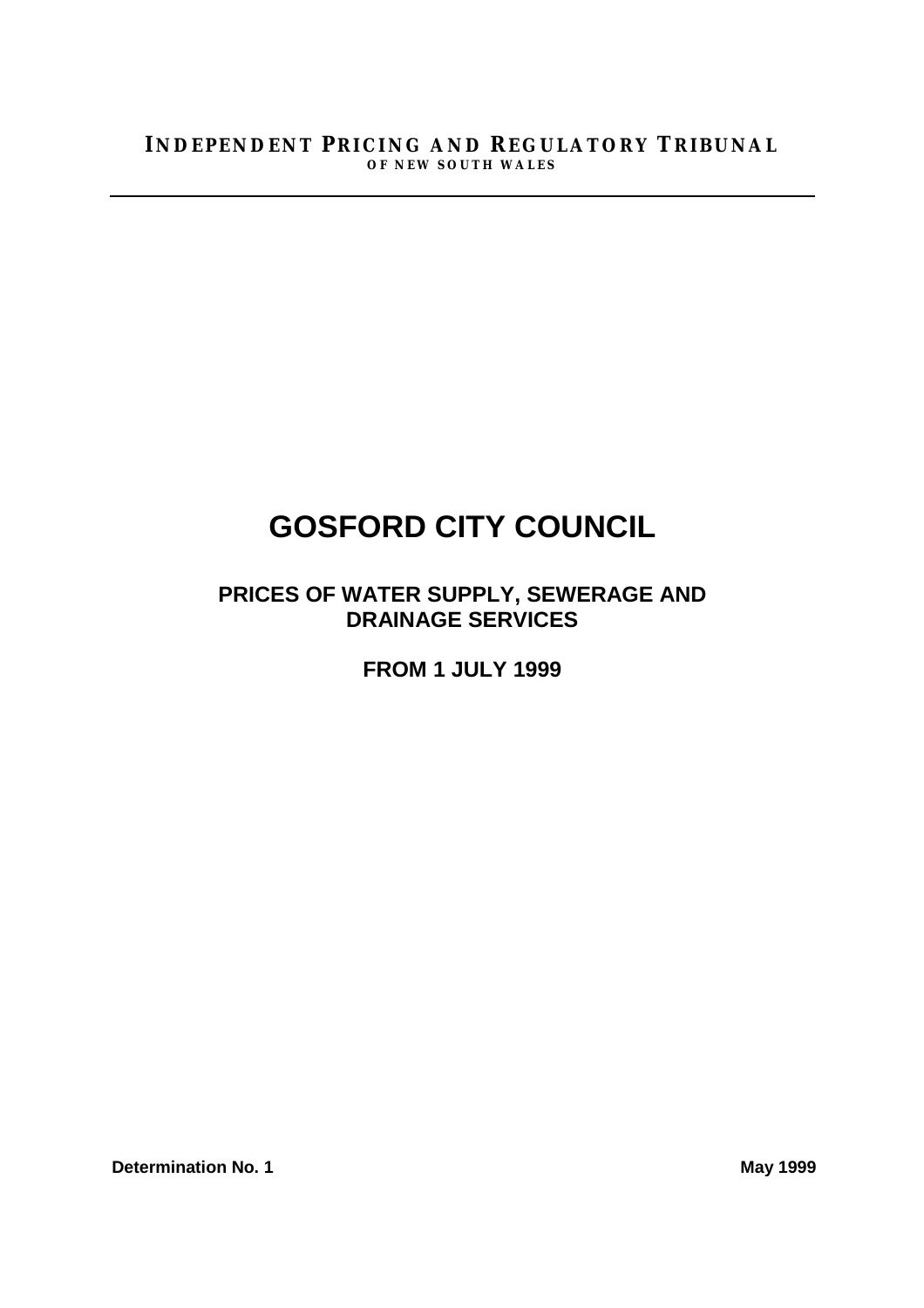### **Table of Contents**

| 1              | <b>INTRODUCTION</b><br>1 |                                                                                                                                                                                                                     |                                                                        |  |  |  |  |
|----------------|--------------------------|---------------------------------------------------------------------------------------------------------------------------------------------------------------------------------------------------------------------|------------------------------------------------------------------------|--|--|--|--|
| $\mathbf 2$    |                          | THE PRICE DETERMINATION PROCESS                                                                                                                                                                                     | 1                                                                      |  |  |  |  |
| 3              |                          | <b>SUMMARY OF THE DETERMINATION</b>                                                                                                                                                                                 | $\overline{2}$                                                         |  |  |  |  |
| 4              |                          | PREVIOUS MAJOR REVIEW OF WATER AND SEWERAGE PRICING<br>4.1 Water charges<br>4.2 Sewerage charges<br>4.3 1997/98 and 1998/99 charges<br>4.4 Drainage, trade waste and recoverable works<br>4.5 Miscellaneous charges | 3<br>3<br>3<br>$\overline{\mathbf{4}}$<br>$\overline{\mathbf{4}}$<br>4 |  |  |  |  |
| 5              |                          | <b>SUBMISSIONS</b>                                                                                                                                                                                                  | 4                                                                      |  |  |  |  |
|                |                          | 5.1 Submission from Gosford City Council<br>Other submissions<br>5.1.1                                                                                                                                              | 4<br>6                                                                 |  |  |  |  |
| 6              |                          | <b>ISSUES CONSIDERED UNDER SECTION 15</b>                                                                                                                                                                           | 6                                                                      |  |  |  |  |
|                |                          | 6.1 Costs and efficiency                                                                                                                                                                                            | $6\phantom{1}6$                                                        |  |  |  |  |
|                |                          | 6.1.1 Operating costs                                                                                                                                                                                               | $\overline{7}$                                                         |  |  |  |  |
|                |                          | 6.1.2 Scope for efficiency gains                                                                                                                                                                                    | 9                                                                      |  |  |  |  |
|                |                          | 6.1.3 Capital expenditure                                                                                                                                                                                           | 11                                                                     |  |  |  |  |
|                |                          | <b>6.2 Consumer Protection</b>                                                                                                                                                                                      | 13                                                                     |  |  |  |  |
|                |                          | 6.2.1 Pricing                                                                                                                                                                                                       | 14                                                                     |  |  |  |  |
|                |                          | 6.2.2 Effect of pricing proposals on the cost of living                                                                                                                                                             | 15<br>15                                                               |  |  |  |  |
|                |                          | 6.2.3 Social impacts<br>6.3 Financial viability                                                                                                                                                                     | 15                                                                     |  |  |  |  |
|                |                          | 6.3.1 Rate of return                                                                                                                                                                                                | 16                                                                     |  |  |  |  |
|                |                          | 6.3.2 Financial analysis                                                                                                                                                                                            | 16                                                                     |  |  |  |  |
|                |                          | <b>6.4 Environmental Issues</b>                                                                                                                                                                                     | 19                                                                     |  |  |  |  |
|                |                          | 6.4.1 Environmental performance                                                                                                                                                                                     | 20                                                                     |  |  |  |  |
|                |                          | 6.4.2 Water Conservation                                                                                                                                                                                            | 20                                                                     |  |  |  |  |
|                |                          | 6.4.3 Effluent reuse                                                                                                                                                                                                | 21                                                                     |  |  |  |  |
|                |                          | 6.5 Standards                                                                                                                                                                                                       | 21                                                                     |  |  |  |  |
|                |                          | Standards of service<br>6.5.1                                                                                                                                                                                       | 21                                                                     |  |  |  |  |
| $\overline{7}$ |                          | <b>BASIS OF THE TRIBUNAL'S DETERMINATIONS</b>                                                                                                                                                                       | 23                                                                     |  |  |  |  |
|                |                          | 7.1 Maintaining the status quo                                                                                                                                                                                      | 23                                                                     |  |  |  |  |
|                |                          | 7.1.1<br>Non-residential sewerage charges<br>7.1.2                                                                                                                                                                  | 24<br>24                                                               |  |  |  |  |
|                |                          | Miscellaneous charges                                                                                                                                                                                               |                                                                        |  |  |  |  |
| 8              |                          | <b>COMPLIANCE</b>                                                                                                                                                                                                   | 26                                                                     |  |  |  |  |
| 9              |                          | <b>MATTERS FOR CONSIDERATION IN THE NEXT MEDIUM TERM PRICE</b>                                                                                                                                                      |                                                                        |  |  |  |  |
|                | <b>PATH</b>              |                                                                                                                                                                                                                     | 26                                                                     |  |  |  |  |
|                |                          | 9.1 Pricing methodology                                                                                                                                                                                             | 26                                                                     |  |  |  |  |
|                |                          | 9.2 Miscellaneous charges<br>9.3 Capital expenditure review                                                                                                                                                         | 27<br>27                                                               |  |  |  |  |
|                |                          | 9.4 Efficiency benchmarking                                                                                                                                                                                         | 27                                                                     |  |  |  |  |
|                |                          | 9.5 Marginal cost analysis                                                                                                                                                                                          | 27                                                                     |  |  |  |  |
|                |                          | 9.6 Third party access                                                                                                                                                                                              | 28                                                                     |  |  |  |  |
|                |                          | 9.7 Charges on unconnected (vacant) land                                                                                                                                                                            | 28                                                                     |  |  |  |  |
|                |                          | 9.8 Form of regulation and seasonal fluctuations                                                                                                                                                                    | 28                                                                     |  |  |  |  |
|                |                          | 9.9 Goods and services tax                                                                                                                                                                                          | 28                                                                     |  |  |  |  |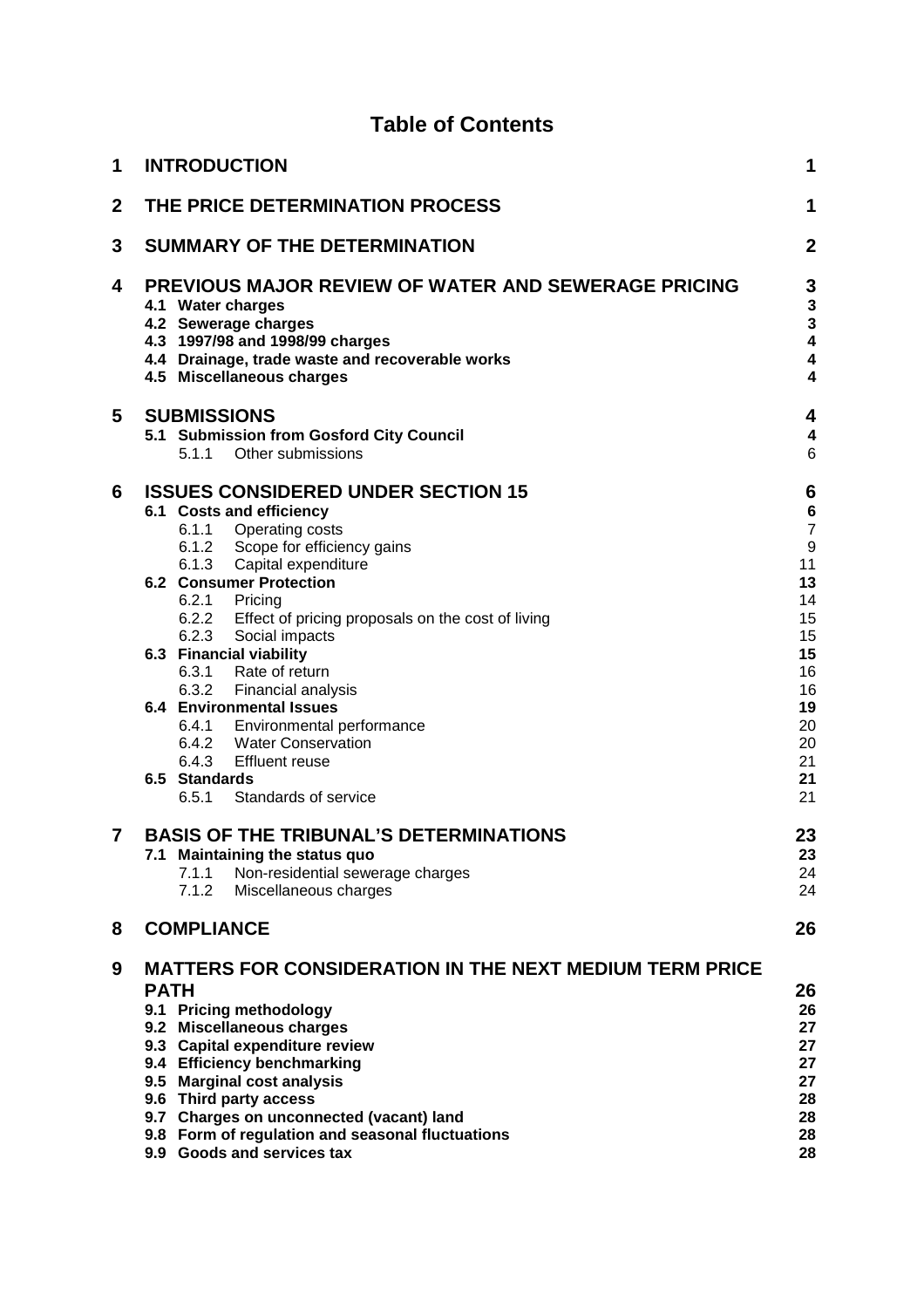|                                 | ATTACHMENT 1 LIST OF SUBMISSIONS                | 29 |
|---------------------------------|-------------------------------------------------|----|
|                                 | ATTACHMENT 2 DEFINITION OF FINANCIAL INDICATORS | 30 |
| <b>DETERMINATION No 1, 1999</b> |                                                 |    |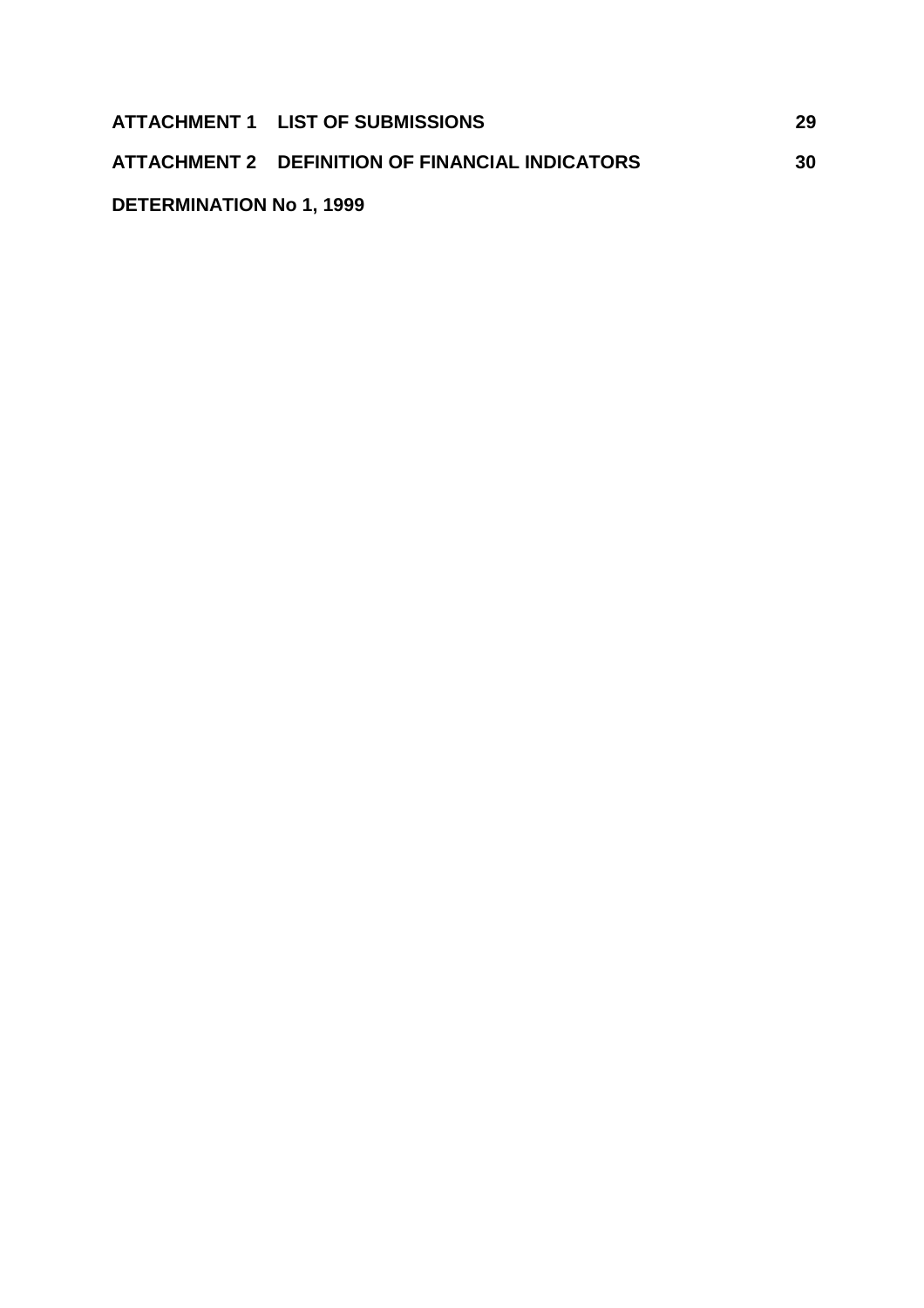

# INDEPENDENT PRICING AND REGULATORY TRIBUNAL

#### **REPORT TO THE PREMIER ON THE DETERMINATION OF MAXIMUM PRICES UNDER SECTION 11 (1) OF THE INDEPENDENT PRICING AND REGULATORY TRIBUNAL ACT, 1992**

**Reference No**: 98/230

**Report:** No 1, 1999

- **Agency**: Gosford City Council
- **Services**: Water supply, sewerage and drainage services

**Declaration of government monopoly services under Section 4 of the Act:**

Order dated 14 February, 1997 – page 558, Gazette No. 18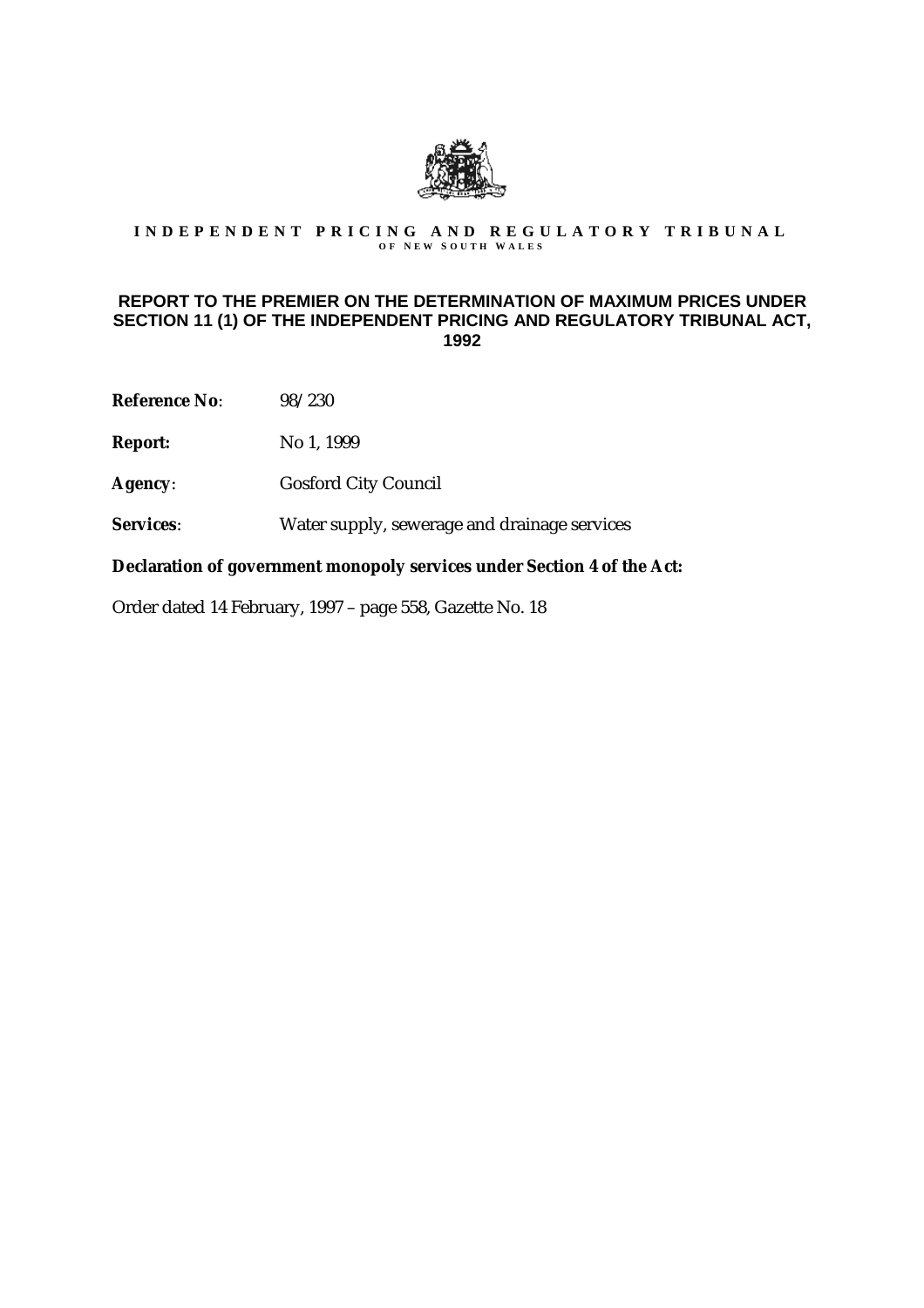### **1 INTRODUCTION**

As required by Section 11(1) of the *Independent Pricing and Regulatory Tribunal Act 1992*, the Independent Pricing and Regulatory Tribunal has investigated proposals by the Gosford City Council (a standing reference agency in Schedule 1 of the Act) for maximum prices to be charged from 1 July 1999 for declared water supply, sewerage and drainage monopoly services.

Following consultation with Gosford Council in late 1998, the Tribunal decided to postpone the setting of a new medium term price path for the Council until 1 July 2000. In the interim, the Tribunal has conducted this investigation in order to make a one year determination for the period from 1 July 1999.

The Tribunal's determination of the maximum prices for declared water supply, sewerage and drainage monopoly services is attached with this report.

### **2 THE PRICE DETERMINATION PROCESS**

The Tribunal requested a pricing proposal from Gosford Council. This was received in February 1999. Submissions were invited from interested parties and the public on these proposals and other issues relating to the pricing of these services.

Details of Council's proposals are provided within this report and a list of other submissions received is in an attachment. Copies of all submissions and a transcript of the hearing can be viewed on the Tribunal's website *www.ipart.nsw.gov.au* and are available for inspection at the Tribunal's office.

The Tribunal members who considered this determination are:

*Dr Thomas Parry, Chairman Mr James Cox, Full-time Member Ms Liza Carver, Part-time Member*

A Public Hearing was held on Thursday 8 April at the Metro Inn, North Gosford. Presentations were made by representatives of Wyong and Gosford Councils. Dr Thomas Parry and Mr Colin Reid (constituting the Tribunal), acting under a power of delegation under Section 10(1) of the *Independent Pricing and Regulatory Tribunal Act 1999*, conducted the public hearing.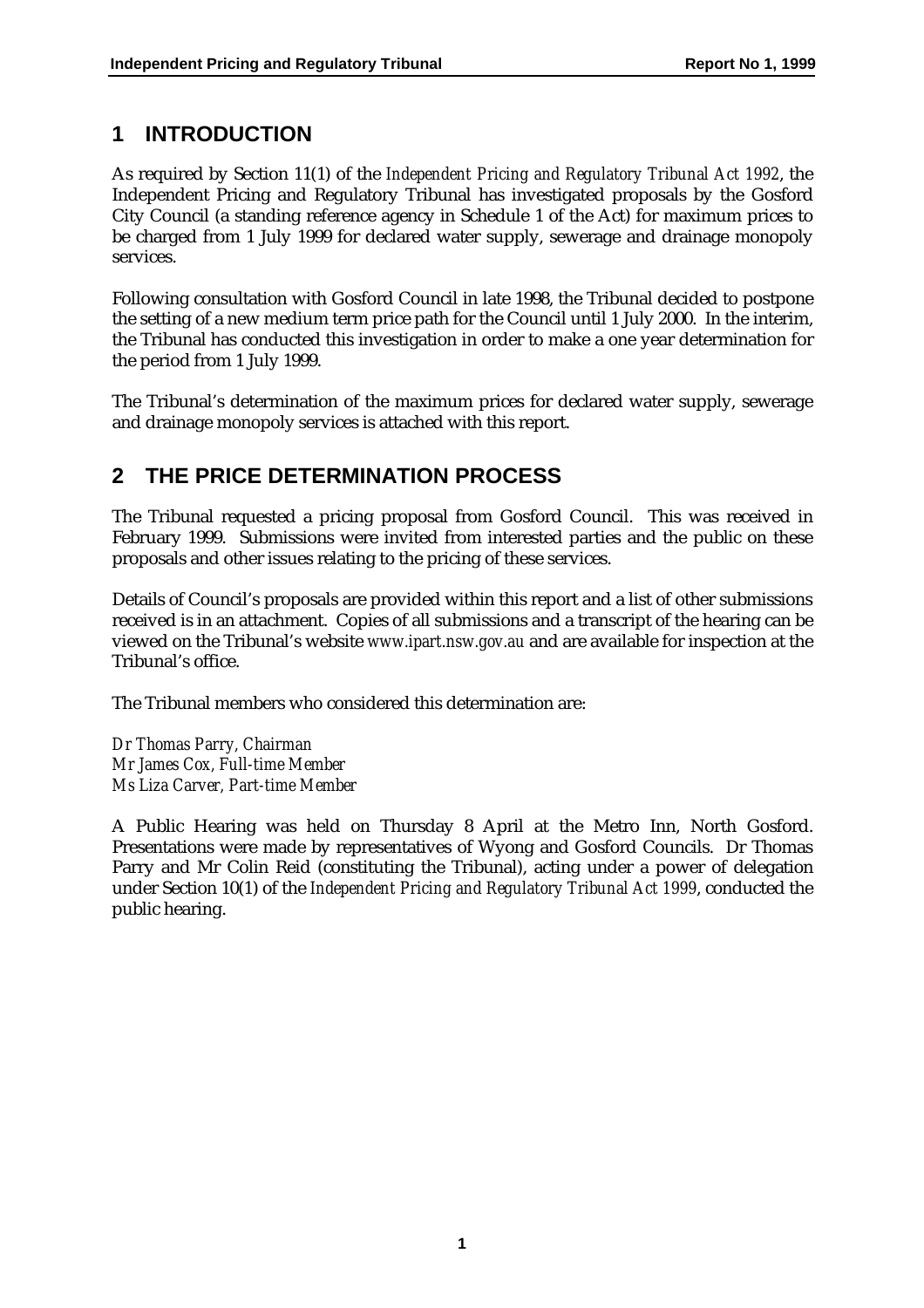### **3 SUMMARY OF THE DETERMINATION**

The Tribunal has considered the matters raised in submissions by Gosford City Council and other interested parties and at the public hearing. The Tribunal intends to make a medium term price path determination for Gosford City Council to take effect from 1 July 2000 so that the period of the price path aligns with the price paths of the other three agencies $^{\text{\tiny{1}}}$  under the Tribunal's jurisdiction. Thus the current determination is to apply for one year.

Gosford Council has foreshadowed that it wishes to remove the prepaid water allowance from 1 July 2000. In principle, the Tribunal supports Gosford's proposal. Removing the allowance will result in a consumption-based, two-part price structure where all usage is charged for. This would provide better price signals. Such a price structure would also meet the requirements (although not the deadline) of the COAG Water Resource Policy (1995) which requires urban water services to adopt a price structure comprising an access component and a usage component, where cost-effective, by 1998.

Gosford Council proposes that the majority of prices for 1999/2000 remain at current levels in nominal terms, as it wishes to reduce the impact on individual customers of the proposed removal of its prepaid water allowance in 2000/01.

Council supplied analysis of its current and future financial positions which indicated that all financial commitments could be met in 1999/2000 with prices as proposed. The Tribunal has conducted its own analysis based on Council's submission. Council's performance over the last five years has been strong (see section 6 'Issues considered under Section 15'). Council operations have produced solid cash flows and Council has been able to significantly reduce levels of debt. The Tribunal expects that Council will be able to maintain that performance in 1999/2000 under the proposed pricing levels.

The next review in 2000 will set a price path over a number of years. Of necessity, the Tribunal will conduct a rigorous and in-depth analysis of Council's operations for the review. Many of the issues impacting on Gosford Council are common to the other three water utilities (Sydney Water, Hunter Water and Wyong Council). The Tribunal agrees with Council that prices for 1999/2000 should, in general terms, remain at the levels of 1998/1999.

With regard to Miscellaneous Charges, the Tribunal has noted that in 1998/99, Gosford Council did not apply the (CPI-X) reduction intended in the 1996 determination. The Tribunal recognises that the determination may have been unclear in this regard. In setting charges for 1999/2000, the Tribunal has applied the appropriate CPI-X formula to the 1998/99 charges.

The main features of this determination are:

#### Water charges

• Gosford Council's water base and usage charges in 1999/2000 will be maintained at the nominal levels charged in 1998/99. This will represent a real reduction in these charges equal to the CPI increase of 1.6 percent.<sup>2</sup>

<sup>|&</sup>lt;br>|<br>| <sup>1</sup> Sydney Water, Hunter Water and Wyong Council.

<sup>2</sup> CPI is measured by the increase in the average all-groups CPI for Sydney for the four quarters to March 1999 over the average index value for the four quarters to March 1998. Numerically:  $(122.1-120.2)/120.2 =$ 1.6 percent.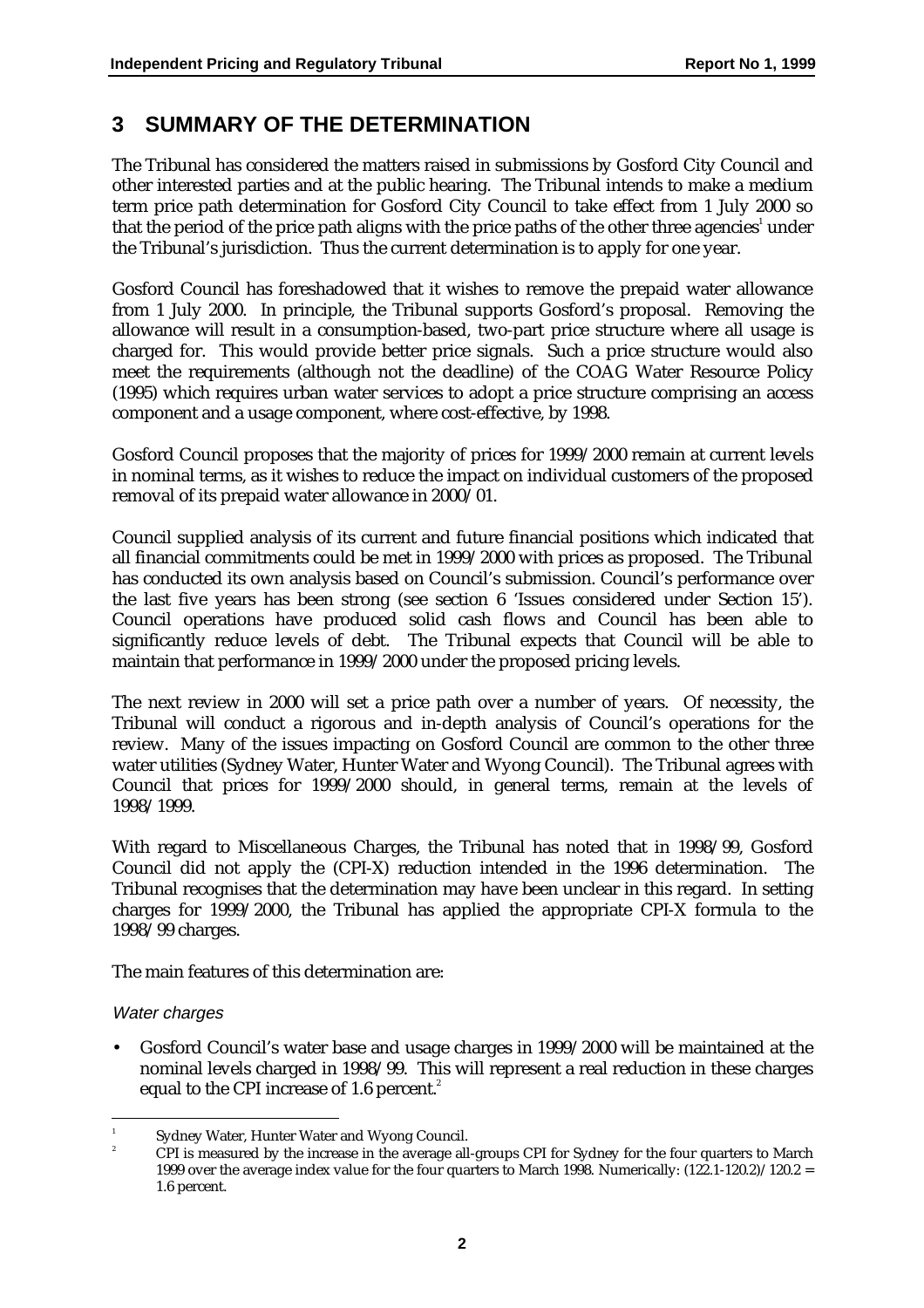#### Sewerage charges

- The residential sewerage charge will be maintained at the nominal 1998/99 level
- a revenue neutral adjustment will be implemented to the non-residential sewerage charges whereby the usage charge is increased to 70 cents per kilolitre (from 68 cents per kilolitre) and the base charge in each service category is appropriately reduced.

#### Drainage service charge

The Tribunal has not agreed to Gosford's proposal to increase the Drainage levy by 10 percent to \$44.00 per assessment (\$22 for pensioners) in 1999/2000. The levy will remain at its 1998/99 level of \$40.00 per assessment (\$20 for pensioners).

#### Miscellaneous charges

- The Tribunal has required that all miscellaneous charges be adjusted to comply with the CPI-1.5% formula proposed in the 1996 determination<sup>3</sup>. This has meant a moderate downward adjustment for most miscellaneous charges from the 1998/99 level.
- The Tribunal has accepted the level of charges proposed by Gosford for 1999/2000 for a small number of additional miscellaneous charges.
- The Tribunal recognises that Council did not implement the reductions implied by the determination, due to a lack of clarity in the wording of the determination.

### **4 PREVIOUS MAJOR REVIEW OF WATER AND SEWERAGE PRICING**

In June 1996, the Tribunal made a determination that set prices for Gosford Council for the period from 1 July 1996 to 30 June 1999. The main elements of the 1996 Determination in relation to maximum charges for Gosford's water, sewerage and drainage services are summarised below.

### **4.1 Water charges**

The maximum 1996/97 annual water base charges were explicitly defined according to size of service for water usage, commencing at \$168 for the standard metered residential service (20mm). This base charge included a 'prepaid' water usage allowance of 200 kilolitres a year for each individual assessment. The maximum charge for water usage beyond 200 kL was set at 65 c/kL.

### **4.2 Sewerage charges**

The annual residential sewerage charges for 1996/97 were set by a formula which allowed at most a \$50 increase over the applicable charge as at 30 June 1996, and a maximum charge of \$378.

Non-residential sewage charges were defined to be a two-part charge, where the annual base charges were based on size of service for water usage (starting at \$290 per annum for a

<sup>-&</sup>lt;br>3 <sup>3</sup> The relevant CPI for 1998/99 charges was -0.06 percent. Thus charges should have been adjusted by [-0.1(rounded)-1.5 percent] or by –1.6 percent. That is, charges should have been reduced by 1.6 percent.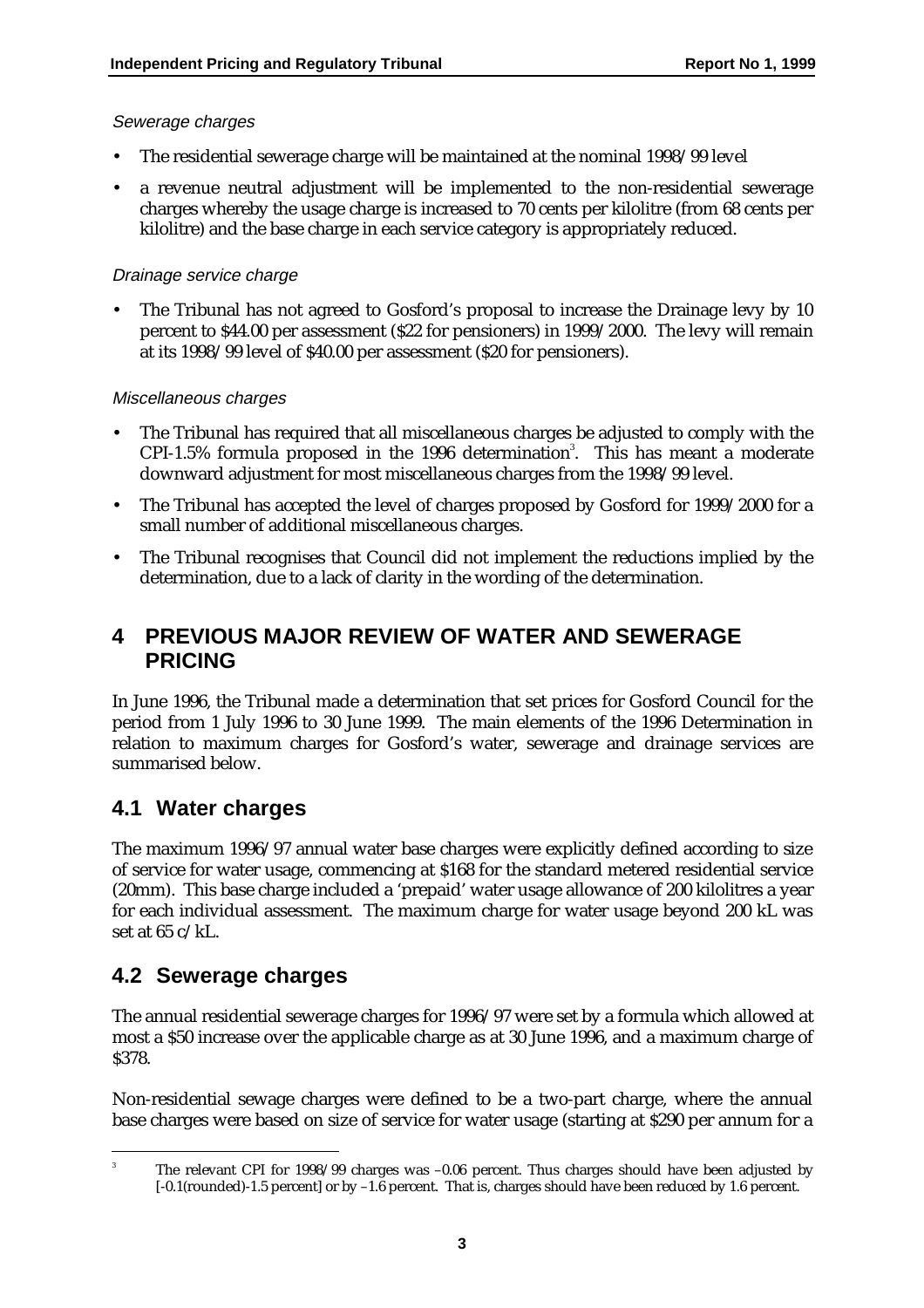20mm service) and the usage component was set at  $68 \text{ c}/\text{kL}$ , to be multiplied by a discharge factor assessed by Council. A formula allowed a 'phase in' of these charges in 1996/97. The maximum charge was defined to be the charge applicable at 30 June 1996 plus 25 percent of the increase in charges indicated by the new formula.

### **4.3 1997/98 and 1998/99 charges**

The determination referred to the above group of charges as 'core revenue charges' and stated that Council can adjust these charges in 1997/98 and 1998/99 provided that average core revenue per property decreased in real terms by 5 percent in relation to periodic water charges and 1.5 percent in relation to periodic sewerage charges.

### **4.4 Drainage, trade waste and recoverable works**

Drainage Service Charges were not to exceed charges as at 30 June 1996 (\$40 per assessment and \$20 per pensioner assessment).

The maximum charge for trade waste of **'**excess quantity**'** and acceptable quality was set at 20c/kL. Where trade waste does not comply with the quality required by Council, the maximum charge was set at \$1.30/kL with a possible additional non-compliance penalty of \$1.30/kL.

The maximum charge for recoverable works was to be in accordance with charge out rates published annually by Council.

### **4.5 Miscellaneous charges**

Other miscellaneous water and sewerage fees and charges were specifically defined for 1996/97. The determination stated that these fees and charges "may be adjusted by a factor of CPI-1.5 percent in 1997/98 and 1998/99".

The relevant CPIs for 1997/98 and 1998/99 were 2.34 percent and –0.06 percent respectively. Gosford Council adjusted miscellaneous charges by the CPI-1.5% formula in 1997/98, but did not do so in 1998/99, maintaining charges at the 1997/98 nominal level.

### **5 SUBMISSIONS**

In setting the charges for Gosford Council's water, sewerage and drainage services, the Tribunal encourages public discussion about the key issues. This enables a better understanding of the issues, provides a broader range of inputs than otherwise possible and promotes community acceptance of the final decision.

### **5.1 Submission from Gosford City Council**

In its submission, Council states that it has resolved to eliminate the prepaid water allowance from charges in 2000/2001.<sup>4</sup> Council proposed minimal change to charges in 1999/2000 in order to reduce the impact of the proposed change in price structure in the following year.

4

Gosford submission, p 5.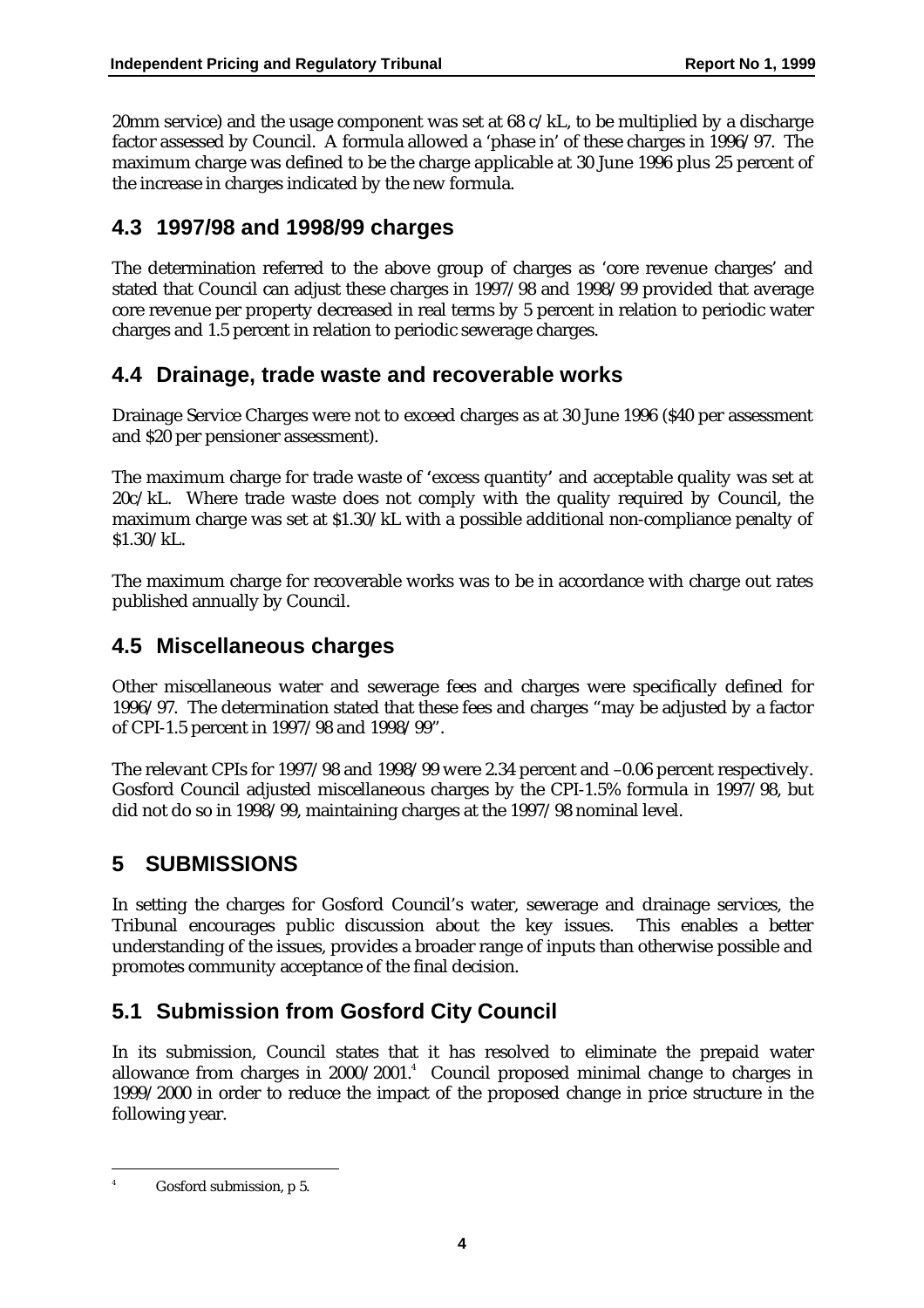The proposed charges for 1999/2000 recognise that there will be an impact in the following year and minimal change is proposed for 1999/2000 to provide the maximum opportunity to absorb part of the impact under the new pricing structure.<sup>5</sup>

#### Water pricing

• Gosford Council proposed that the water base and usage charges remain at 1998/99 levels (with an implied real reduction equal to the CPI).

#### Sewerage charges

- For 1999/2000, Council proposed a revenue neutral adjustment to the non-residential sewerage charges whereby an increase in the usage charge from 68c/kL to 70c/kL is to be accompanied by an appropriate reduction in the base charge for each service size. Council explained that the increase in usage charge is designed to reflect an increase in real operating costs, and thus make the price structure more cost reflective.
- No change in nominal terms was proposed for the residential sewerage charge which consists only of a base charge.

#### Drainage levy

• Council proposed a nominal 10 percent per annum increase in the Drainage Levy to apply for the next 5 years, to account for "the significant decrease in value of the levy in real terms of about 8.3 percent"<sup>6</sup> since 1991. It is proposed the charge increase by \$4 plus inflation each year. For 1999/2000 its proposal was that the charge increase from \$40 per assessment (\$20 per pensioner assessment) to \$44 per assessment (\$22 per pensioner assessment).

#### Miscellaneous Charges

- For 1999/2000, Council proposed to maintain miscellaneous charges at the nominal level it had charged in 1998/99.
- Gosford included some new charges in the proposed miscellaneous charges for 1999/2000, as follows:

|                                                                                       | \$    |
|---------------------------------------------------------------------------------------|-------|
| Specifications for construction of water and sewerage works by<br>private contractors | 45.00 |
| <b>Building over Sewer</b>                                                            |       |
| sale of building over sewer specifications                                            | 10.00 |
| concrete encasement supervision<br>$\bullet$                                          | 81.00 |
| Supply of water and sewerage reticulation map sheets/longitudinal<br>sections         |       |
| A4 photocopy                                                                          | 2.00  |
| A3 photocopy                                                                          | 3.00  |

#### **Table 5.1 Proposed Additional Charges**

<sup>-&</sup>lt;br>5 Gosford submission, p 5.

<sup>6</sup> Gosford submission, p 7.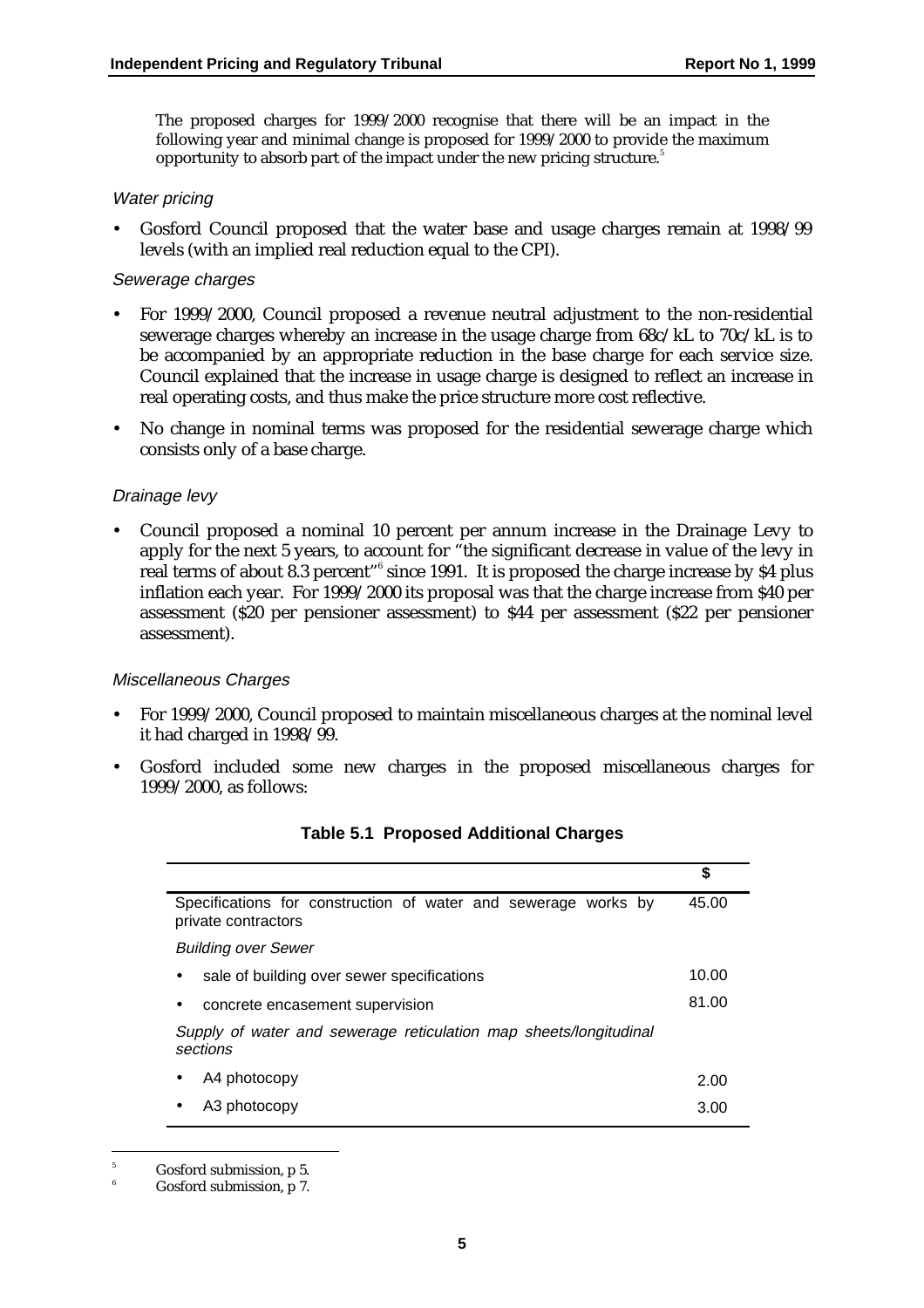• **Developer Charges** - Council commented that it considers there is a holding charge applicable to existing assets and does not agree with the zero percent discount rate applied by the Tribunal for developer charges.

#### **5.1.1 Other submissions**

The Tribunal received two submissions from members of the public during this investigation. One came from the Public Interest Advocacy Centre (PIAC) and the other was from a Gosford resident, Mr M Finlayson.

In relation to Gosford Council's proposals, the submission from PIAC recommended that:

- the Tribunal adopt price cap regulation with respect to water supply to Gosford consumers
- in regard to the proposal to remove the prepaid water allowance
	- − the Tribunal consider the impacts on low-income tenants
	- − support be given to Wyong Council's proposal that the adoption of the removal of the allowance should be contingent on State Government continuation of the same level of the pensioner rebate
- Gosford and Wyong's miscellaneous charges relating to water pressure inquiries, special meter readings and meter testing be abolished until the level of cost involved in supplying these services is established. (This issue is discussed further in section 7.)

The PIAC submission also noted that it was constrained by the lack of 'any substantial financial information' provided by the two Councils in their submissions.

Mr Finlayson had read both the Wyong and Gosford submissions, and considered the proposals by each Council to be fair and reasonable. However, he expressed concern over the impacts of the intended removal by each Council of the pre-paid water component in 2000/01. He considers the Councils' proposals will "bolster council financial position – contrary to its stated 'revenue neutral' approach."

Mr Finlayson suggested that the Tribunal direct both councils to provide customer profiles and costing analyses in far greater depth to support their future pricing proposals.

### **6 ISSUES CONSIDERED UNDER SECTION 15**

Section 15 (2) of the Act requires that, in any report of a determination or recommendation made by the Tribunal under this Act, the Tribunal must indicate what regard it has had to the matters set out in Section 15(1) in reaching that determination or recommendation.

The matters listed in Section 15(1) are addressed below.

### **6.1 Costs and efficiency**

- \* the cost of providing the services concerned [S15(1)(a)]
- \* the need for greater efficiency in the supply of services so as to reduce costs for the benefit of consumers and taxpayers [S15(1)(e)]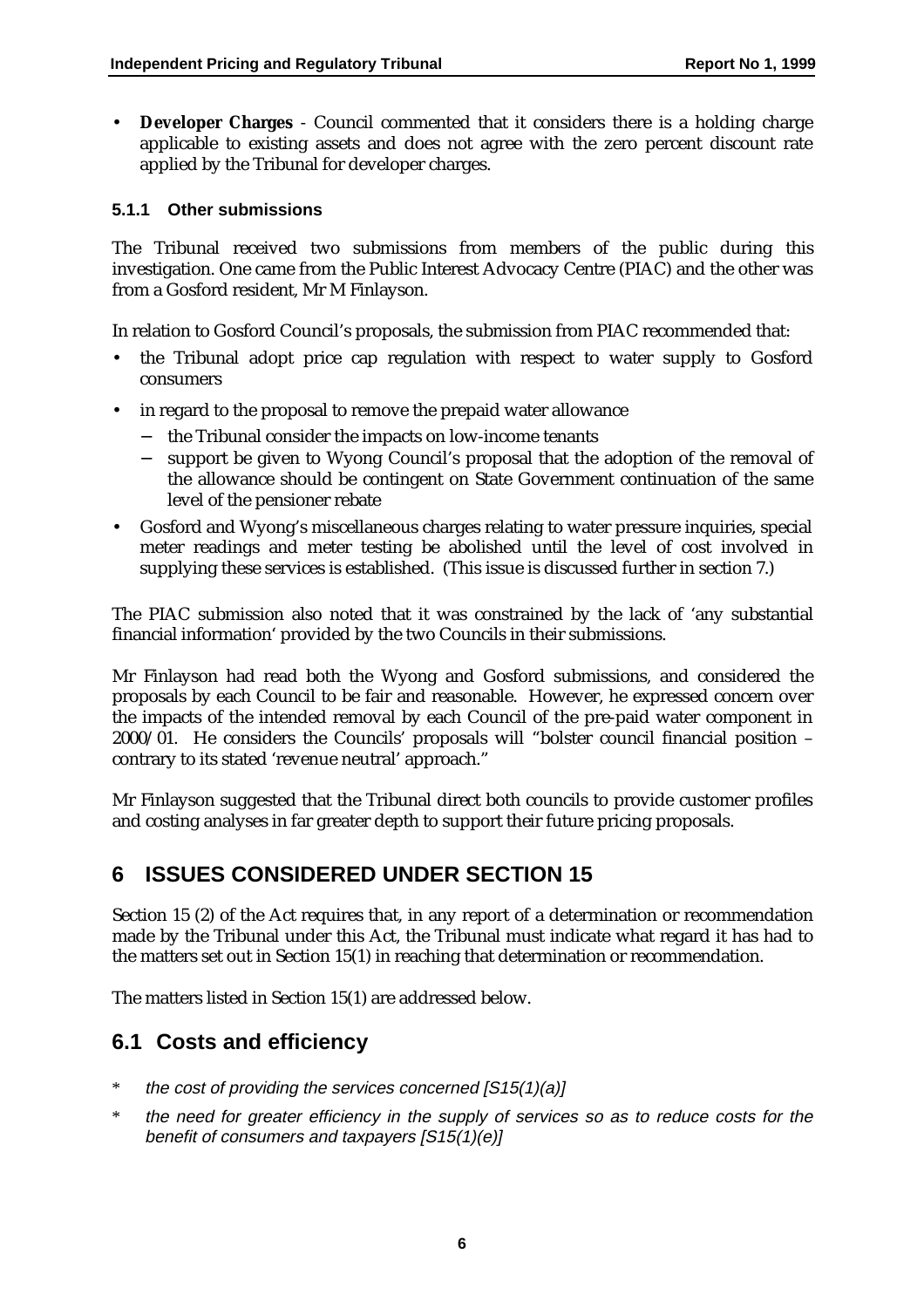- \* the impact of pricing policies of any arrangements that the government agency concerned has entered into for the exercise of its functions by some other person or body, [S15(1)(h)]
- \* the need to promote competition in the supply of the services concerned, [S15(1)(i)]

Utilities' incur both operating and capital costs. Generally, operating costs relate to the expenditure required to maintain assets so that services can be provided in the short term. Capital costs arise from the replacement of existing assets or the commissioning of new assets to expand or enhance services.

At the same time, the expenditure required to provide services should be at an efficient cost level. The Tribunal, through its pricing determinations, has encouraged utilities to increase efficiency - in particular, through cost minimisation.

#### **6.1.1 Operating costs**

Gosford's overall cost trends are set out in Table 6.1. This table indicates that since 1993/94 Gosford's total costs have almost halved. Interest costs have fallen in response to the reduction in debt over the period (see Table 6.7 in section 6.3), while depreciation charges have reduced because asset lives were extended in 1995/96. Gosford Council has informed the Tribunal that the large reduction in interest costs from 1993/94 to 1994/95 was due to the significant reduction in net debt in 1994/95 and also to the refinancing of debt at more favourable interest rates.<sup>7</sup>

|                                     | 1993/94 | 1994/95 | 1995/96        | 1996/97  | 1997/98 | Annual<br>average<br>% change |
|-------------------------------------|---------|---------|----------------|----------|---------|-------------------------------|
| Labour (excl employee provisions)   | 6       | 6       | 6              | 6        | 8       | 7.7%                          |
| Consultants                         |         |         |                |          |         |                               |
| Hire & contract services            |         |         |                |          |         |                               |
| <b>Materials</b>                    |         |         | 3              | 2        |         |                               |
| Energy                              | 3       | 2       | $\overline{2}$ | 2        | 2       | $-12.1%$                      |
| Licence fees                        | 0       | 0       | 0              | $\Omega$ | 0       |                               |
| BOO costs                           |         |         |                |          |         |                               |
| Other                               | 7       | 10      | 6              | 6        | 6       | $-4.8%$                       |
| Sales tax, land tax & stamp duties  |         |         |                |          |         |                               |
| Employee provisions                 |         | 0       |                |          |         | 7.2%                          |
| Operating cost - core activities    | 17      | 18      | 18             | 18       | 19      | 3.3%                          |
| Depreciation                        | 20      | 16      | 12             | 9        | 10      | $-16.7%$                      |
| Interest (incl loan guarantee fees) | 31      | 12      | 10             | 9        | 7       | $-30.4%$                      |
| Total expenditure                   | 68      | 47      | 40             | 35       | 36      | $-14.6%$                      |

#### **Table 6.1 Gosford City Council Cost Trends (\$97/98 million)**

Source: 1998 Gosford Annual Information Return.

-<br>7

In real terms, Gosford Council's operating costs per property have averaged around \$300/property in the past five years, as shown in Figure 6.1. The figure shows an increase in real costs per property in 1997/98.

Telephone conversation with Mr J Davis, Gosford Council, 10 May 1999.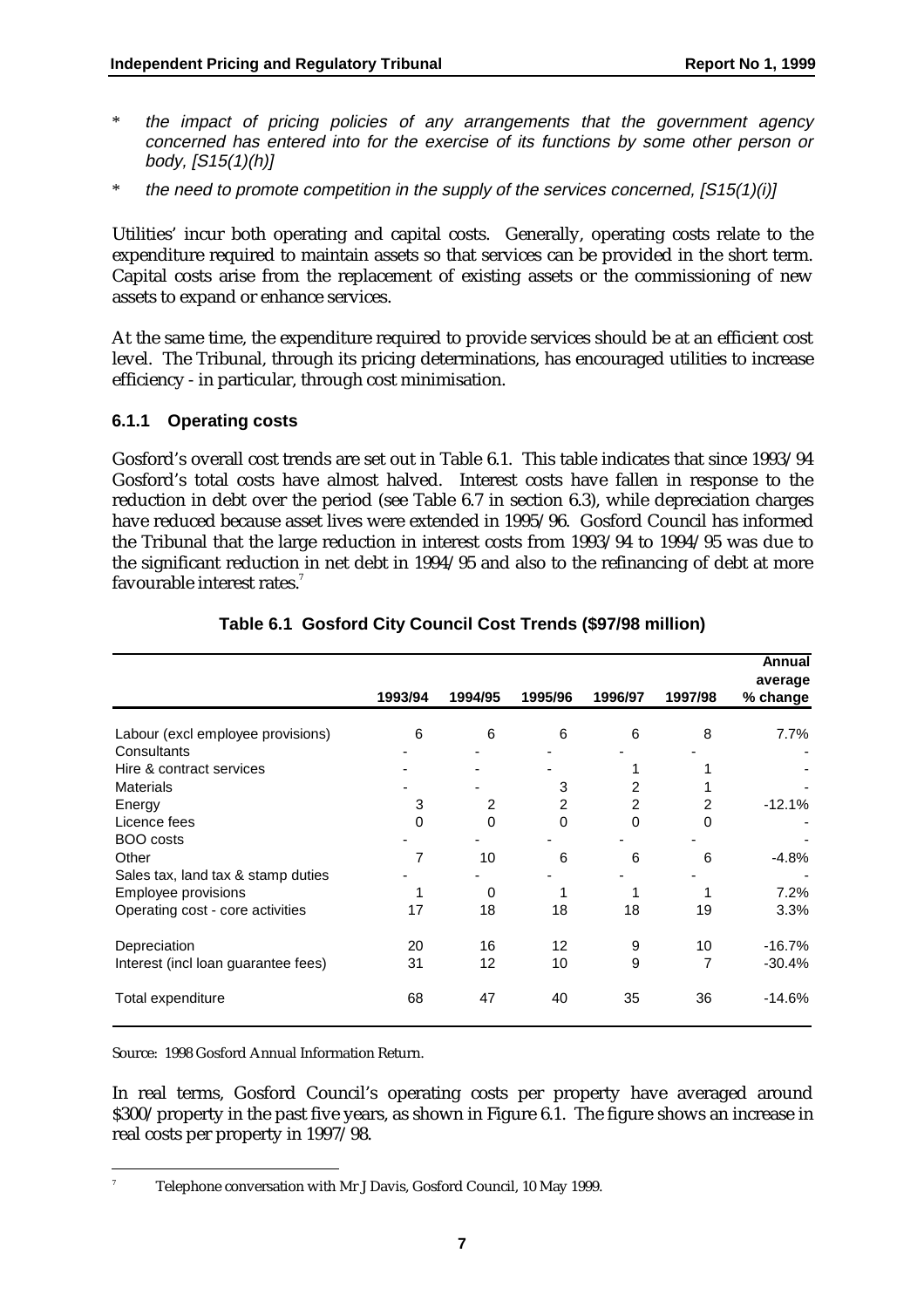

**Figure 6.1 Comparison of Operating costs per Property (\$1997/98)**

Nevertheless, the comparison in Figure 6.1 indicates that Gosford's costs per property compare favourably with the other three organisations. However, Hunter Water has now brought its costs down below Gosford's on a per property basis. Both Sydney and Hunter Water Corporations have achieved significant real reductions in operating costs per property in recent years.

Table 6.2 presents actual data for Gosford for 1996/97 and 1997/98 and Gosford's projections for 1998/99 and 1999/00. The Tribunal is concerned to note that real costs per property are projected to rise a further 10 percent in 1998/99, although a slight fall is projected for 1999/00.

|          | No. of<br><b>Properties</b> | <b>Total Operating</b><br><b>Costs</b><br>(\$1997/98) | <b>Real Costs Per</b><br><b>Property</b><br>(\$1997/98) | % Change |
|----------|-----------------------------|-------------------------------------------------------|---------------------------------------------------------|----------|
| 1996/97  | 60,590                      | 17,625                                                | 291                                                     |          |
| 1997/98  | 61,383                      | 19,161                                                | 312                                                     | 7.3      |
| 1998/99* | 62,300                      | 21,438                                                | 344                                                     | 10.2     |
| 1999/00* | 63,200                      | 21,441                                                | 339                                                     | $-1.4$   |

**Table 6.2 Gosford Council Projected Operating Costs Per Property**

Source: Gosford 1998 Information Return. \* projections.

PIAC's submission also expressed concern that Gosford's operating costs have been increasing recently and notes that Hunter Water have achieved a steady decline in costs per property over the same period<sup>8</sup>.

-<br>8

PIAC submisison, p 6.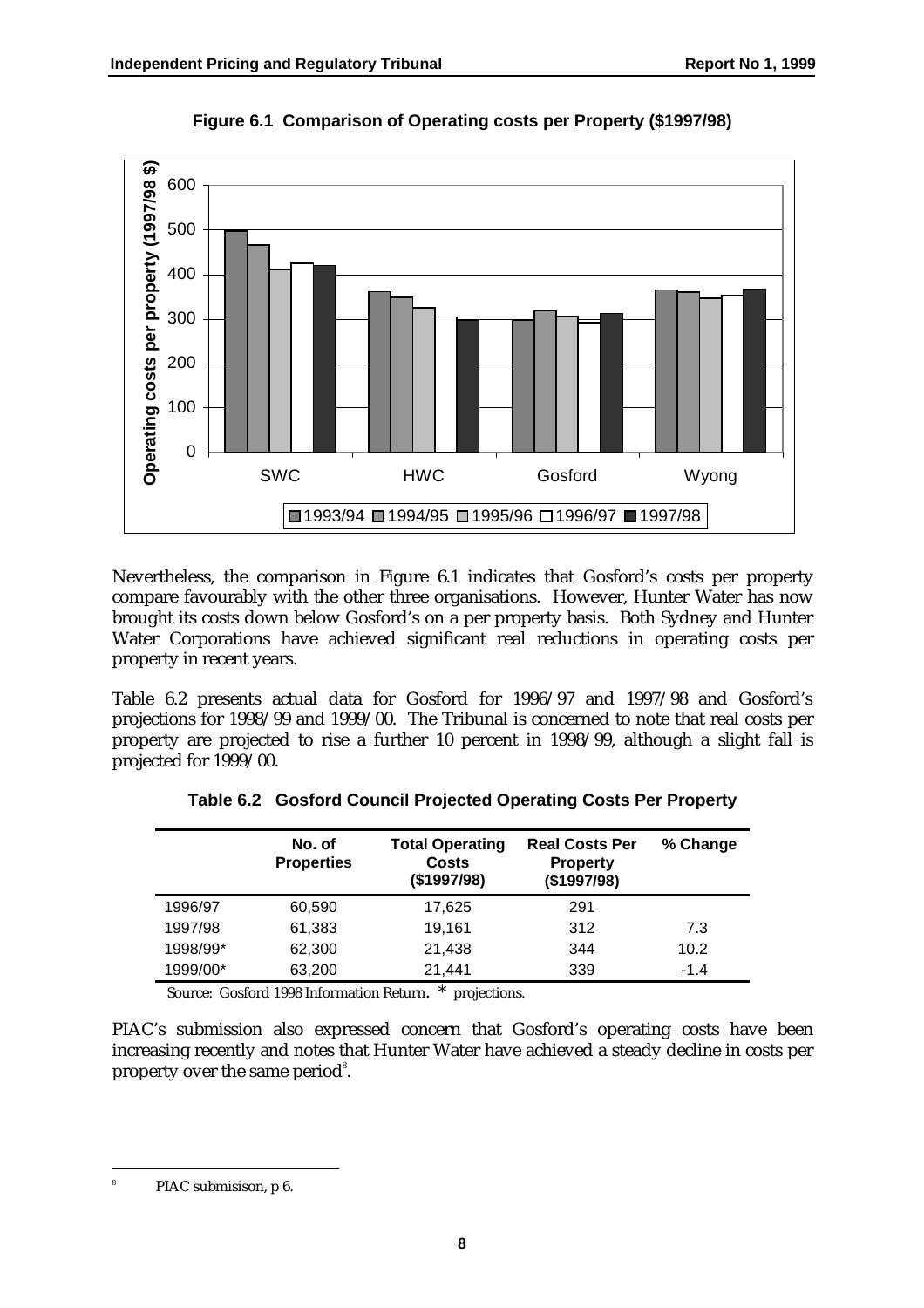#### **6.1.2 Scope for efficiency gains**

As noted above, the Tribunal is concerned that Gosford's costs per property are projected to rise a further 10 percent in 1998/99. Figure 6.2 illustrates Council's projected increase in operating costs per property for 1998/99 and 1999/00 and separates the costs into the Water and Sewerage businesses.





Source: 1998 Information Spreadsheet (\*Projected data for 1999 and 2000).

Table 6.3 demonstrates that most of the projected increase in costs per property in 1999 relate to the water business, with costs rising 21 percent. However, most of the increase in costs per property the year before (1998) was attributable to the sewerage business. The concern remains that operating costs per property in both businesses appear to be trending upwards.

|          | 1995     | 1996   | 1997     | 1998    | 1999    | 2000     |
|----------|----------|--------|----------|---------|---------|----------|
| Water    | 13.9%    | -11.8% | $-4.9%$  | $2.4\%$ | 21.0%   | $-0.4\%$ |
| Sewerage | $-3.8\%$ | 4.6%   | $-2.4\%$ | 11.8%   | $1.2\%$ | $-0.4\%$ |

**Combined** 6.8% -4.0% -4.5% 7.2% 10.0% -0.4%

**Table 6.3 Percentage Change in Real Operating Costs per Property (\$1997/98)**

Source: Gosford 1998 Information spreadsheet.

Figure 6.3 illustrates Council's projected operating costs until the year 2003. In real terms, costs are expected to stay at the 1999 level of more than \$21 million for the next four years.

Information provided by Gosford Council indicates that property numbers for both businesses have been steadily increasing over the past five years, implying that the increases in costs per property can not be attributed to a decline in the number of properties serviced. The population served by the water and sewerage businesses has started to slow in recent times but is nevertheless projected to grow at around 1.5 percent per annum for the next two years.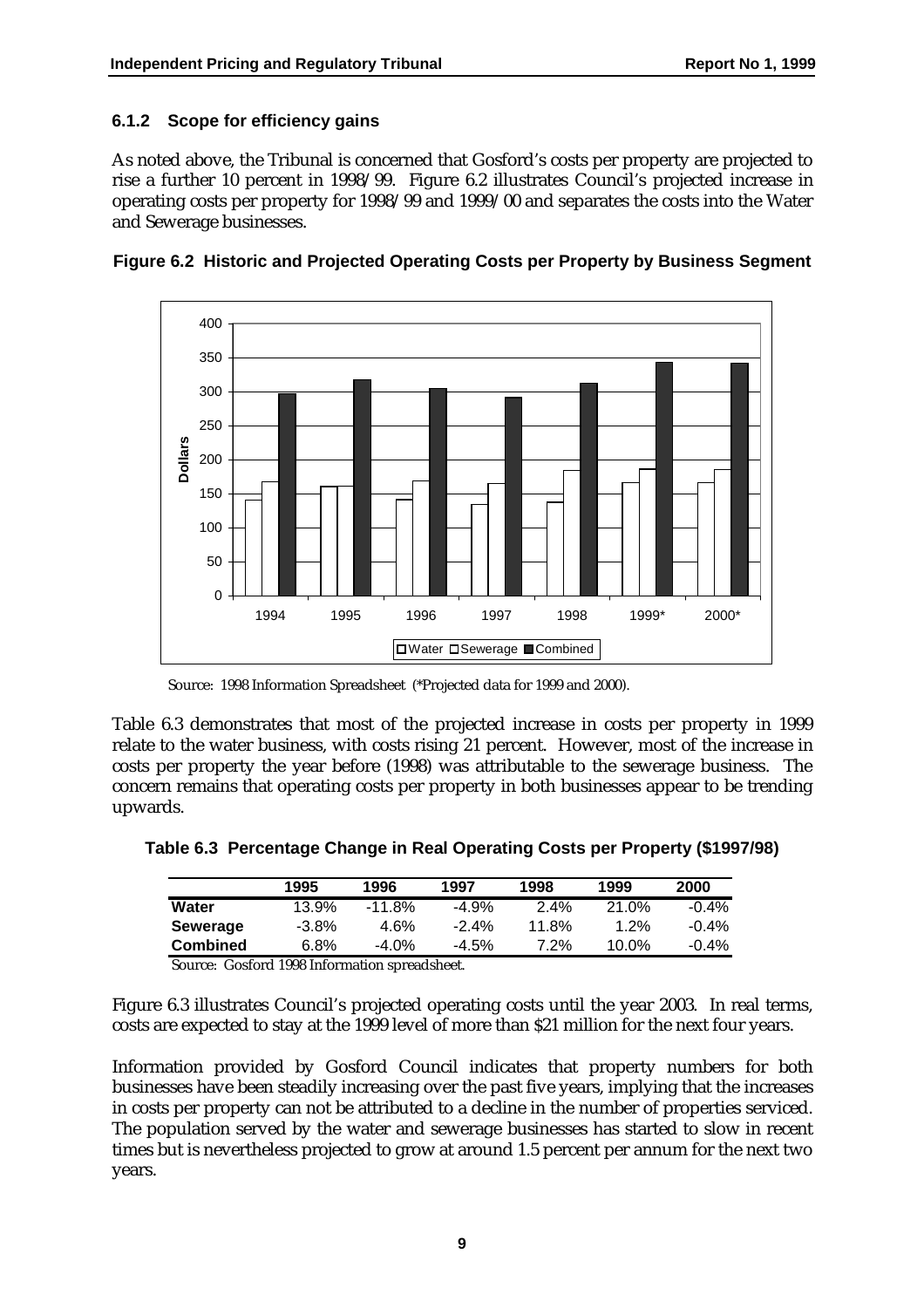In its submission, Gosford Council noted that it has been making continuous efforts to improve the performance of the organisation, but that workplace safety issues, structural change in the workplace, improving environmental performance and an increase in system failures had all contributed to the cost of service provision.<sup>9</sup>





Source: Table 7.6 Information Spreadsheet.

At the Public Hearing, Gosford was questioned as to why its operating costs were continuing to trend up in recent times. Gosford advised that it attributed the increase in operating costs per property in 1997/98 to a number of factors including the increase in water consumption because of drought conditions and the impact of implementing the national competition policy (NCP) requirement to examine cost allocations. (Council explained this is a requirement to undertake in-house cost attributions and spread on-costs across all areas that benefit from particular in-house services.) Council noted that the NCP requirement has meant that the water and sewerage businesses have been required to pay the General Fund around \$800,000 per annum for rental of its offices.<sup>10</sup>

Council also commented that the fact that the Central Coast provided a higher level of service than either Sydney or Hunter would impact on Gosford's costs $^{\rm n}$ .

In particular, Gosford also advised that operating costs in relation to non residential sewerage had been increasing due to the introduction of load based licensing and increased sludge disposal costs.<sup>12</sup> Table 6.4 shows that sewerage costs increased by nearly 12 percent, in real terms, in 1997/98. However, the Tribunal notes that load based licensing will not commence until 1 July 1999 and thus would not have contributed to Council's costs in 1997/98 unless Council has been required to make preparations for the new system.

<sup>-&</sup>lt;br>9  $\frac{9}{10}$  Gosford Council submission, pp 9-10.

<sup>&</sup>lt;sup>10</sup> Public Hearing Transcript, p 25.

<sup>&</sup>lt;sup>11</sup> Public Hearing Transcript p 9.

Letter to Tribunal, dated 20 April 1999 from Gosford Council.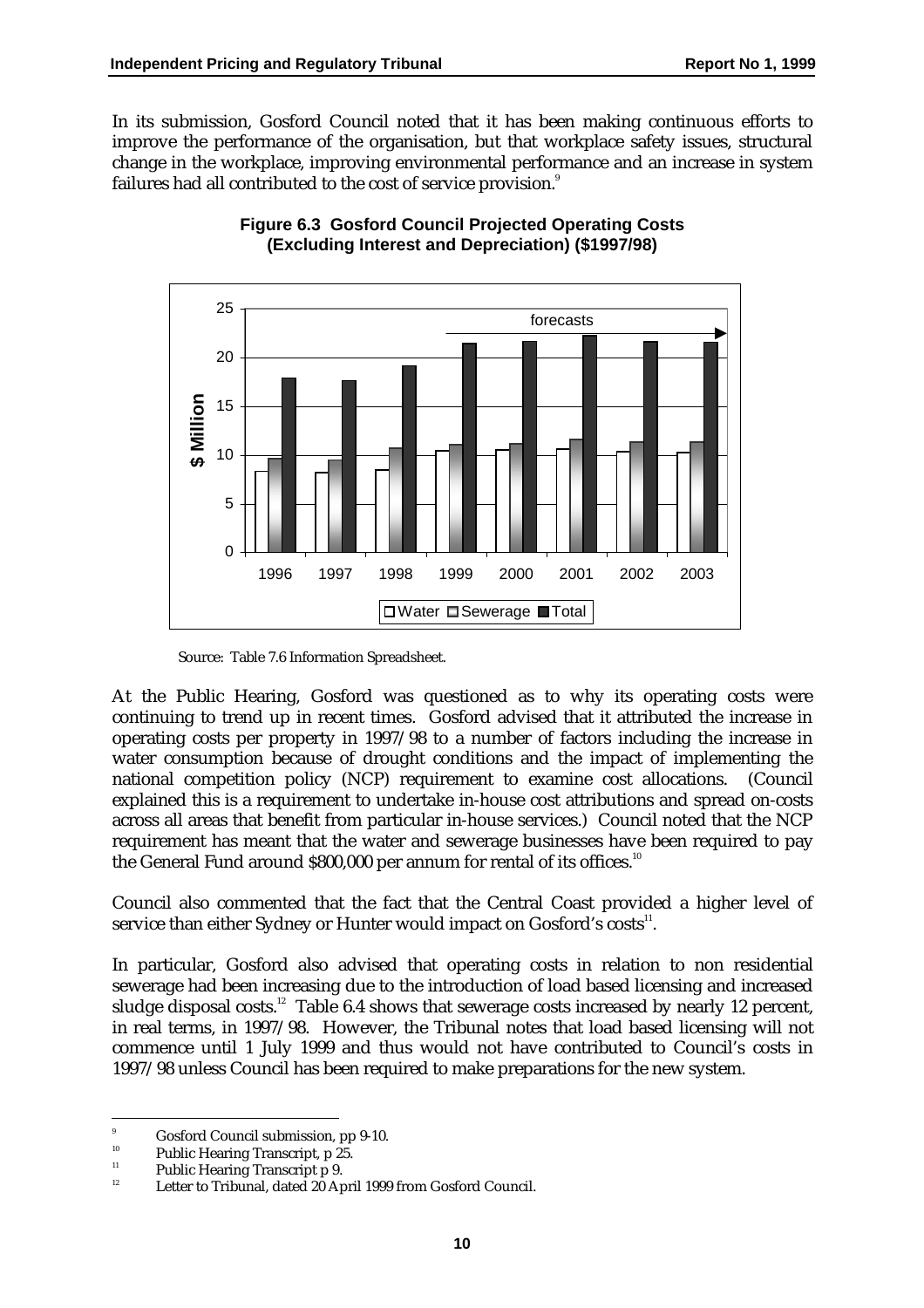One view is that it is possible that Gosford Council has been at the level of 'best practice' costs for some time and that further cost reductions would be difficult to achieve. This view is reinforced to some extent by Council's relatively good performance demonstrated in Figure 6.1. However, it is nevertheless of concern to the Tribunal to see the significant projected increase in operating costs per property for 1998/99. It remains possible that there is room for cost reductions through efficiency improvements. This issue will need to be revisited in more detail during the medium term review.

#### **6.1.3 Capital expenditure**

The Tribunal's interest in Council's capital expenditure program relates to two factors. Firstly, Council's planned capital expenditure program has implications for its revenue requirements over the period of the Determination. If Council overestimates its capital expenditure, its revenue needs will be overestimated. If the Tribunal accepts Council's overestimated expenditure program, prices set for customers will be higher than necessary for efficient cost recovery. Thus it is important that the Tribunal has confidence in a regulated authority's capital expenditure plans and that an appropriate revenue requirement is used in the price determination process.

Secondly, it is important to determine whether Council's capital expenditure program represents 'efficient expenditure'. Asset services should be provided in the most efficient method possible. Where an authority has permitted 'gold plating' of its assets or has created unnecessary excess capacity, it will be adding unnecessarily to its costs. It is the Tribunal's role to ensure that the cost impacts of inefficient capital expenditure decisions are not passed on to customers.

Figure 6.4 illustrates Gosford's capital expenditure over the past five years. It reached a peak at just over \$8 million in 1995/96 and has declined markedly in the past two years.



**Figure 6.4 Gosford Council Historical Capital Expenditure (Including Corporate Assets)**

Source: Gosford 1998 Annual Information Return.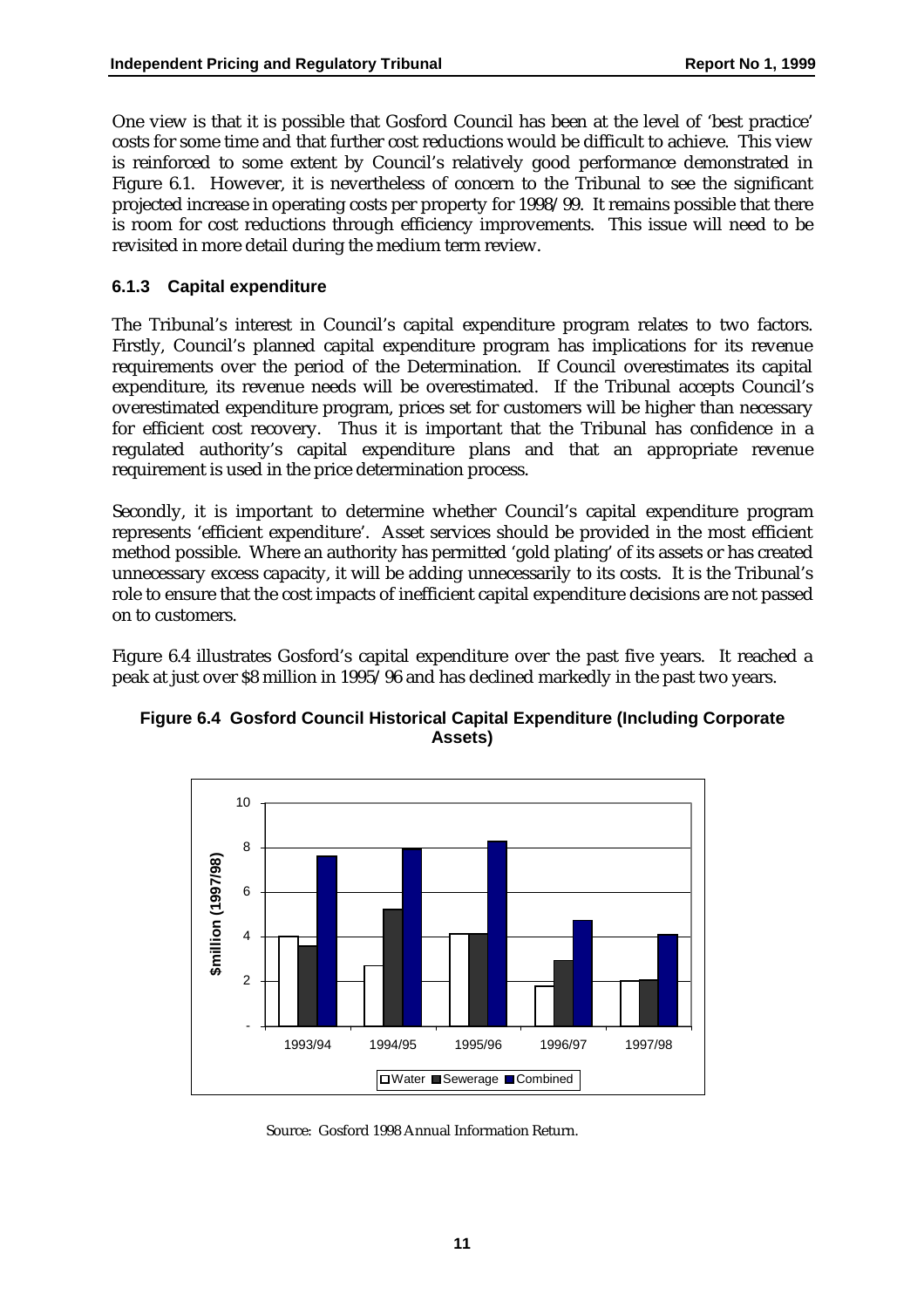Data provided by Gosford on projected capital expenditure on system assets (essentially total capital expenditure, less corporate assets) indicates that capex will peak in 1999 at more than \$6 million before trending down to around \$3 million in 2003 (see Figure 6.5).

The 1999 peak consists mainly of \$5 million worth of 'new works' split evenly between water and sewerage works. Gosford Council advises that in addition to the 'normal' capital expenditure program for 1999, there will be \$1 million spent on the Terrigal Major Pump Station Upgrade and nearly \$1 million on the North Avoca rising main.





Source: Gosford 1998 Information Spreadsheet.

Looking further ahead into the future, Gosford is expecting to undertake major works of \$11 million in conjunction with Wyong Council in 2004. This will consist of more than \$6 million to be spent on the Mardi High Lift pump station and outlet tunnel and a possible \$5 million on the Kincumber Sewerage Treatment outfall.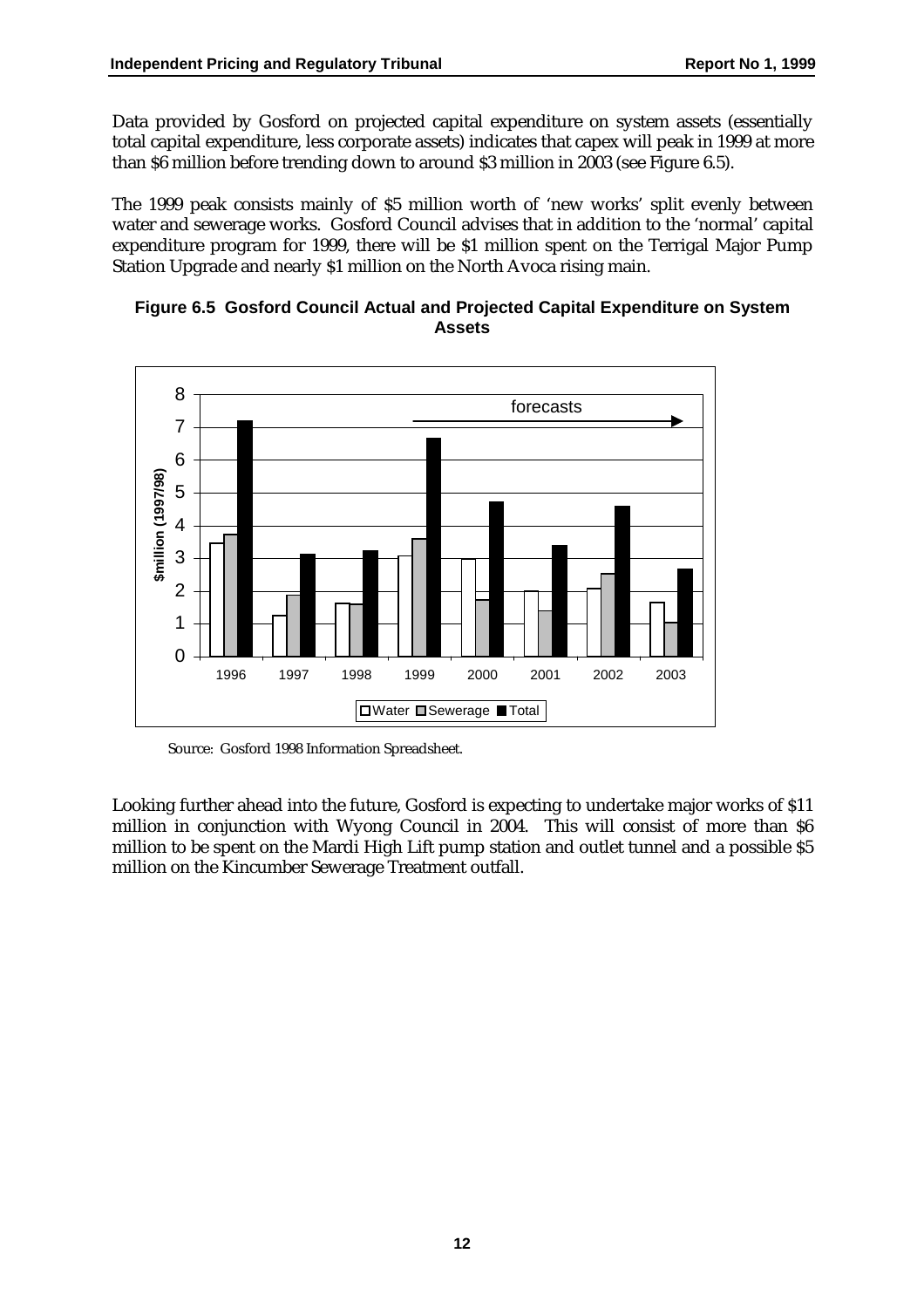



Source: Gosford 1998 Information Spreadsheet.

The Tribunal notes that authorities' projections of capital works are not always reliable – for example there was a more than 50 percent discrepancy (in real terms) between forecast capital expenditure for 1997/98 listed in Gosford's submission to the Tribunal's 1996 Determination and capital expenditure which actually occurred in 1997/98. This highlights a need for an audit of Council's proposed capital expenditure program. The Tribunal intends to conduct such an audit during the medium term review commencing later this year.

#### **Table 6.4 Projected Versus Actual Capital Expenditure for 1996/97 and 1997/98 (\$1997/98)**

|                                                       | 1996/97 | 1997/98 |
|-------------------------------------------------------|---------|---------|
| 1996 projection of capital works expenditure (\$'000) | \$8366  | \$8,639 |
| Actual capital works expenditure (\$'000)             | \$4730  | \$4,107 |
| <b>Differential</b>                                   | $-43%$  | $-52%$  |
| ____                                                  |         |         |

Note: all figures have been adjusted to \$1997/98). Source: p 6 Appendix A, Gosford 1996 submission and Gosford 1998 Information Return.

### **6.2 Consumer Protection**

- \* the protection of consumers from abuses of monopoly power in terms of prices, pricing policies and standard of services [S15(1)(b)]
- $*$  the effect on general price inflation over the medium term  $[S15(1)(d)]$
- \* the social impact of the determinations and recommendations.[S15(1)(k)]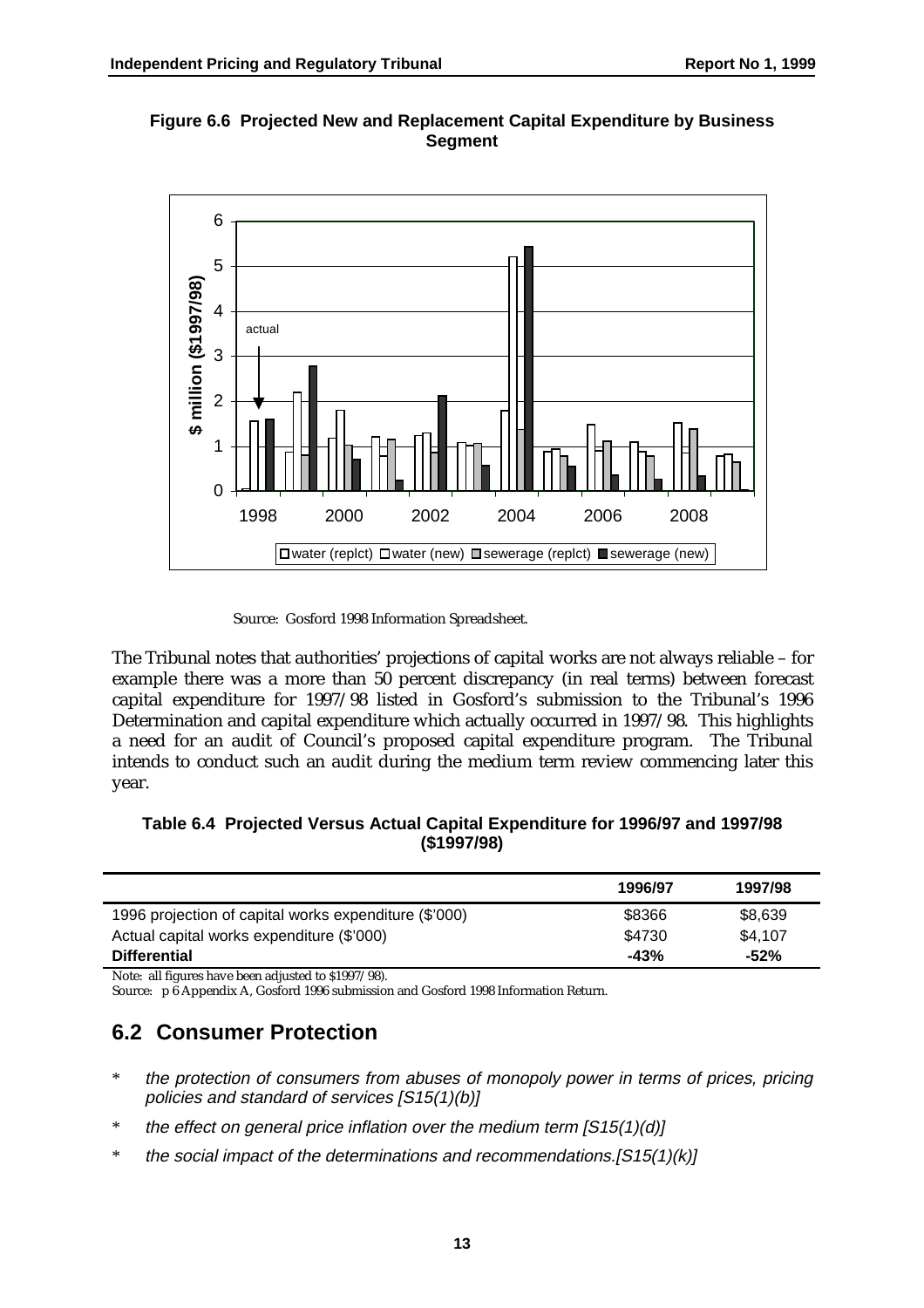#### **6.2.1 Pricing**

Since the 1996 Determination, Gosford water and sewerage customers have enjoyed a real reduction in prices. The water base charge has reduced by 10 percent in the past two years, and the usage charge, while remaining steady in nominal terms has reduced in real terms.

In its submission, and at the Public Hearing, Gosford signalled its intention to alter its price structure in 2000/01 by removing the prepaid water allowance and effectively moving to a two-part tariff, with a usage charge to apply to every unit of consumption. It is proposing the new price structure in order to remove the cross subsidy which currently flows from low water users to high users.

The proposed change in structure is supported, in principle, by the Tribunal. However, the Council has also indicated that although the move is initially intended to be revenue neutral, approximately two thirds of its customers will experience an increase in water charges. The Tribunal would be concerned about large increases and considers that impacts of the change should be managed well. The Tribunal will be seeking more information during the medium term review on the actual impact on customer groups of the proposed change in structure.

At the Hearing, Council indicated it is aware that it will need to sell the benefits of a more equitable pricing structure to those customers who face an increase in charges. Mr Dutton of the Council advised:

Our intent in going to the community will be that we have … a cross subsidisation … and we will be attempting to redress that as part of … introducing a pricing regime that enables people to make choices about their consumption rate and the amount of money they pay. $^{13}$ 

Gosford advised that the majority of the cross subsidy is coming from owners of vacant land.<sup>14</sup> This occurs because owners of vacant lots are required to pay the water base charge, even though no water is actually used.

The Tribunal is sympathetic to Gosford Council's argument that the likely price-shock to customers would be minimised if there is no change to most charges in 1999/2000. This would make it possible to introduce the new structure with reduced impact on customers. Depending on Council's financial position, this may be accompanied by an overall reduction in charges.

By agreeing to hold prices constant, the Tribunal is effectively applying a CPI-X formula to prices, where X is equal to the CPI. Thus the decision to freeze nominal charges for the water base and usage charges and the residential sewerage charge effectively delivers a real reduction in prices of 1.6 percent to Gosford customers.

The maximum residential sewerage charge<sup>15</sup> and the non-residential sewerage base charges have reduced by around 3 percent in real terms since 1997. There was also a moderate real reduction in the non-residential usage charge over this time.

<sup>&</sup>lt;sup>13</sup> Public Hearing Transcript, p 17.

 $\frac{14}{15}$  ibid.

<sup>15</sup> Residential sewerage prices were subject to a transition formula, whereby no individual account could increase by more than \$50.00.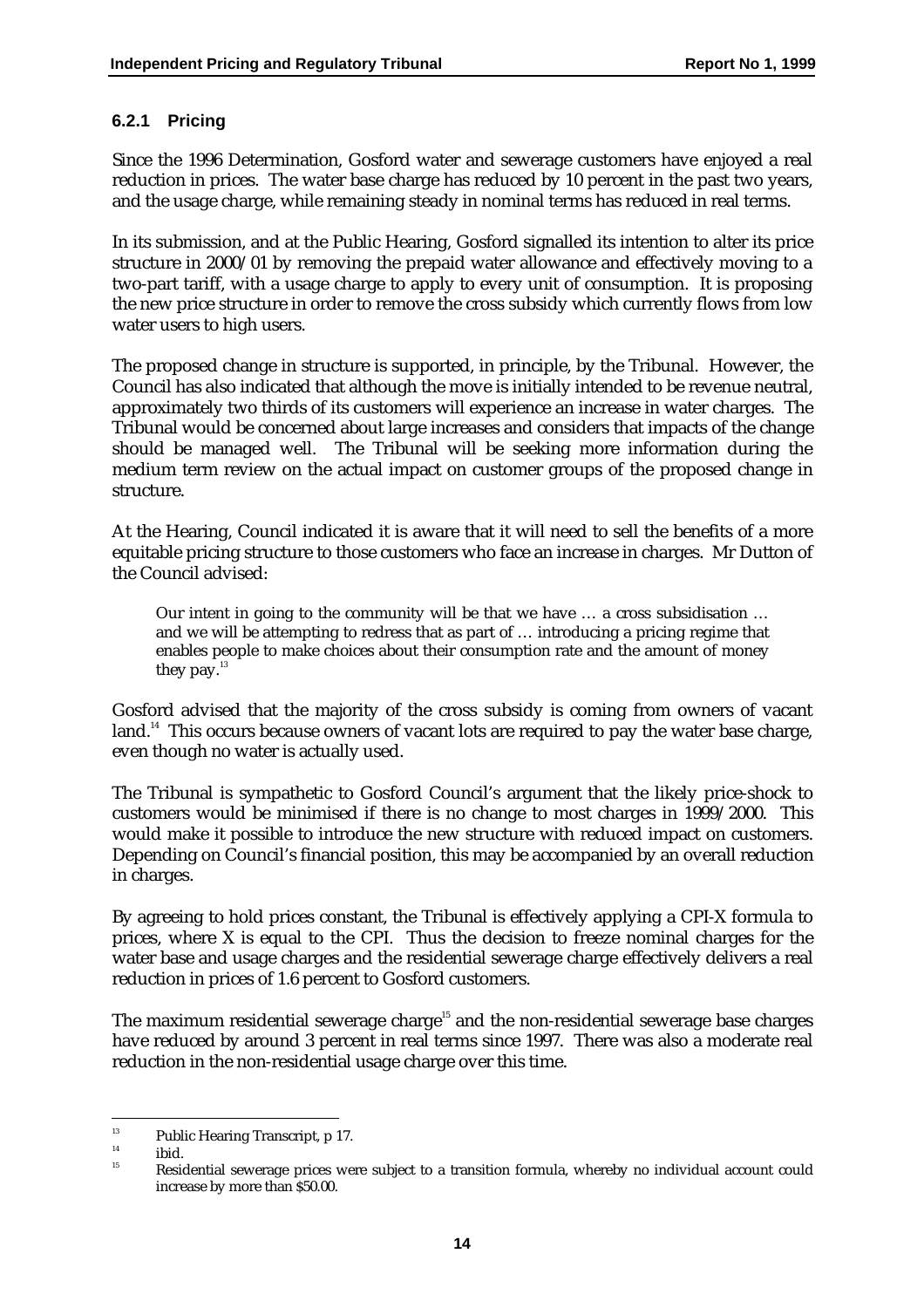#### *Pricing comparisons*

Table 6.5 illustrates the difference in charges for the average residential customer across the four water authorities. An average consumer in Gosford has the lowest annual water bill of the four organisations. However, the average consumer in Gosford also faces the highest annual sewerage bill.

When the two bills are combined, the total annual charge for average consumers in each area are remarkably similar, with Sydney having the highest bill and Gosford the second highest. However, the average annual charge in Gosford is \$15.60 lower than in Sydney and is only \$2 more than in Wyong. Hunter Water currently has the lowest average annual bill.

| <b>Charges</b>       |       | <b>SWC</b> | <b>HMC</b> | Gosford  | Wyong    |
|----------------------|-------|------------|------------|----------|----------|
|                      |       |            |            |          |          |
| Water                | Fixed | 80.00      | 36.60      | 153.00   | 176.00   |
|                      | Usage | 187.00     | 198.22     | 13.00    | 12.00    |
|                      | Total | \$267.00   | \$234.82   | \$166.00 | \$188.00 |
|                      |       |            |            |          |          |
| <b>Sewerage</b>      | Fixed | 285.60     | 193.00     | 371.00   | 347.00   |
|                      | Usage | 0.00       | 60.61      | 0.00     | 0.00     |
|                      | Total | \$285.60   | \$253.61   | \$371.00 | \$347.00 |
| <b>Environmental</b> |       | 0.00       | 40.00      | 0.00     | 0.00     |
| Total                |       | \$552.60   | \$528.43   | \$537.00 | \$535.00 |
|                      |       |            |            |          |          |

#### **Table 6.5 Average Residential Bill Comparison (1998/99 prices for consumption of 220kL per annum)**

It should also be noted in a comparison between Gosford Council and Wyong Council charges, that while Gosford Council currently charges \$40 per assessment for a drainage levy, Wyong Council does not. By way of comparison, Sydney Water charges some of its residential customers \$16 per annum and Hunter Water levies a charge of \$25.05 per annum. With the drainage levy included, Gosford Council's total charges are the highest.

#### **6.2.2 Effect of pricing proposals on the cost of living**

This determination maintains prices in nominal terms. This means that there will not be any adverse effects on general price inflation.

#### **6.2.3 Social impacts**

By maintaining the majority of charges at 1998/99 levels, Gosford is proposing and the Tribunal is sanctioning the provision of a real reduction in most charges of 1.6 percent to the Gosford community.

### **6.3 Financial viability**

\* the appropriate rate of return on public sector assets, including appropriate payment of dividends to the Government for the benefit of the people of New South Wales  $[S15(1)(c)]$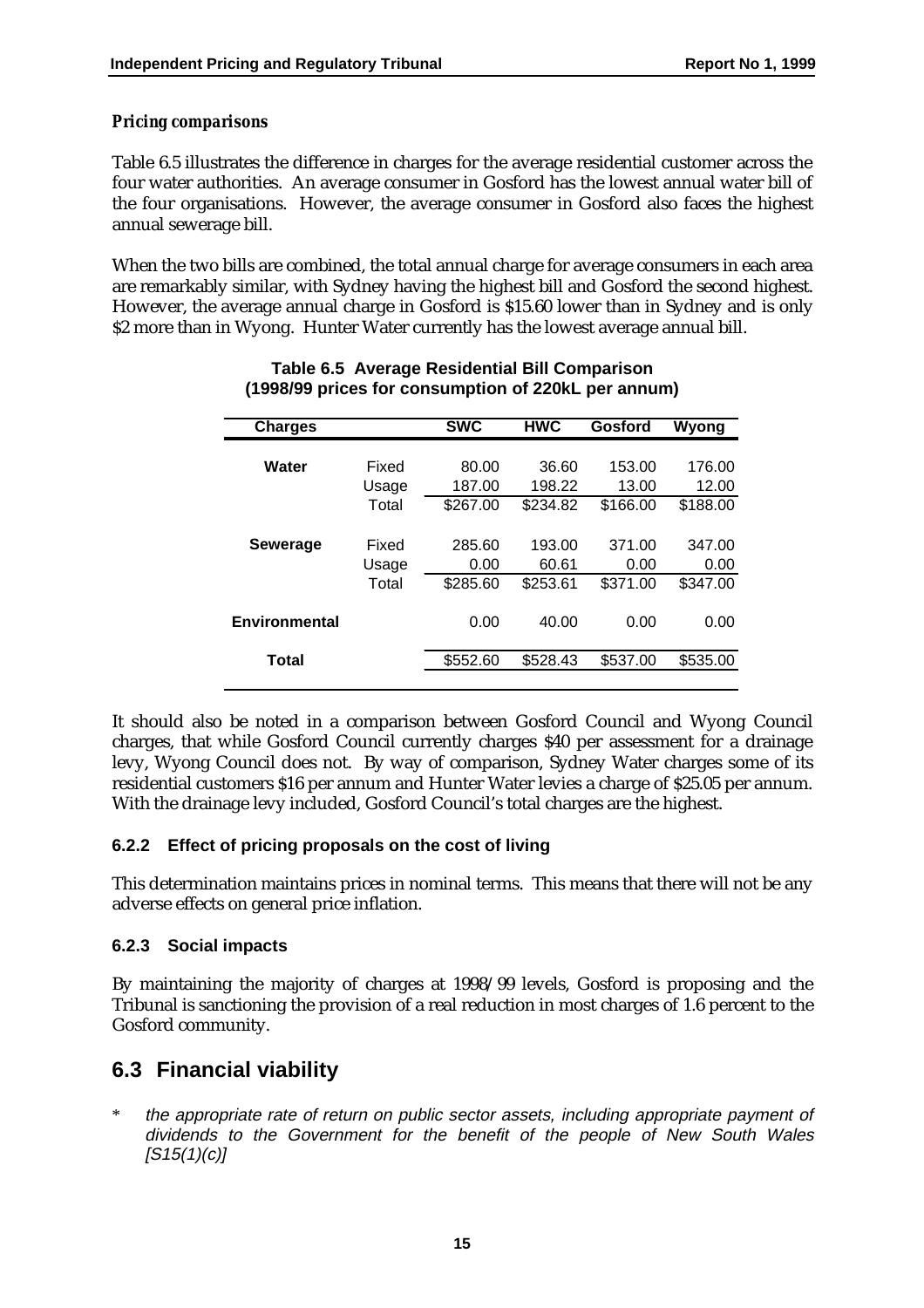\* the impact of pricing policies of borrowing, capital and dividend requirements of the government agency concerned and, in particular, the impact of any need to renew or increase relevant assets, [S15(1)(g)]

#### **6.3.1 Rate of return**

Local Government activities, including water and sewerage operations, are not subject to the State Government's financial distribution and tax equivalents regime. Further, Gosford's water and sewerage operations do not make explicit dividend or tax equivalent payments to Council's 'general fund'. In the past, Council has viewed the provision of water and sewerage services as a 'community good' essential for public health and safety and therefore not subject to an explicit target rate of return.

However, the National Competition Policy competitive neutrality principles, which are to apply to 'category one'<sup>16</sup> local government activities, require that prices reflect full cost recovery, including an appropriate rate of return. The COAG Water Resources Policy requires only that urban water services earn a "real rate of return on the written down replacement cost of their assets, commensurate with the equity arrangements of their public ownership". Australian water and sewerage businesses are currently earning an average real rate of return of around 4.4 percent.<sup>17</sup>

It should be kept in mind that as Gosford does not pay taxes or dividends, it may not be necessary for it to earn a commercial rate of return on its assets.

The Tribunal has previously encountered difficulties when rate of return is measured. Rate of return measures rely on asset valuation. Methods of asset valuation vary between public and private entities and can be very subjective. The Tribunal has learnt that prices set through strict adherence to rate of return measures can often lead to significant build-ups in cash in the entity being regulated. For these reasons, the Tribunal developed its own asset valuations for Sydney Water in 1996. The resulting valuation was termed the Regulatory Asset Base. The Tribunal will investigate using this methodology for Gosford Council as part of the input to the next major review in 2000.

#### **6.3.2 Financial analysis**

Table 6.6 indicates that Gosford's operating costs have increased, on average, by around 6 percent (in nominal terms) over the past four years, while revenue fell by about the same magnitude. However, profit after tax has maintained reasonable levels – mainly due to substantial falls in depreciation and interest costs.

<sup>&</sup>lt;sup>16</sup> Businesses with annual sales turnovers of \$2million or above (of which Gosford's water and sewerage business is one).

<sup>&</sup>lt;sup>17</sup> WSAAfacts'98, p 106. ROR formula used by WSSA - Income less OMA costs and replacement cost depreciation, expressed as a percentage of the written down replacement cost of assets.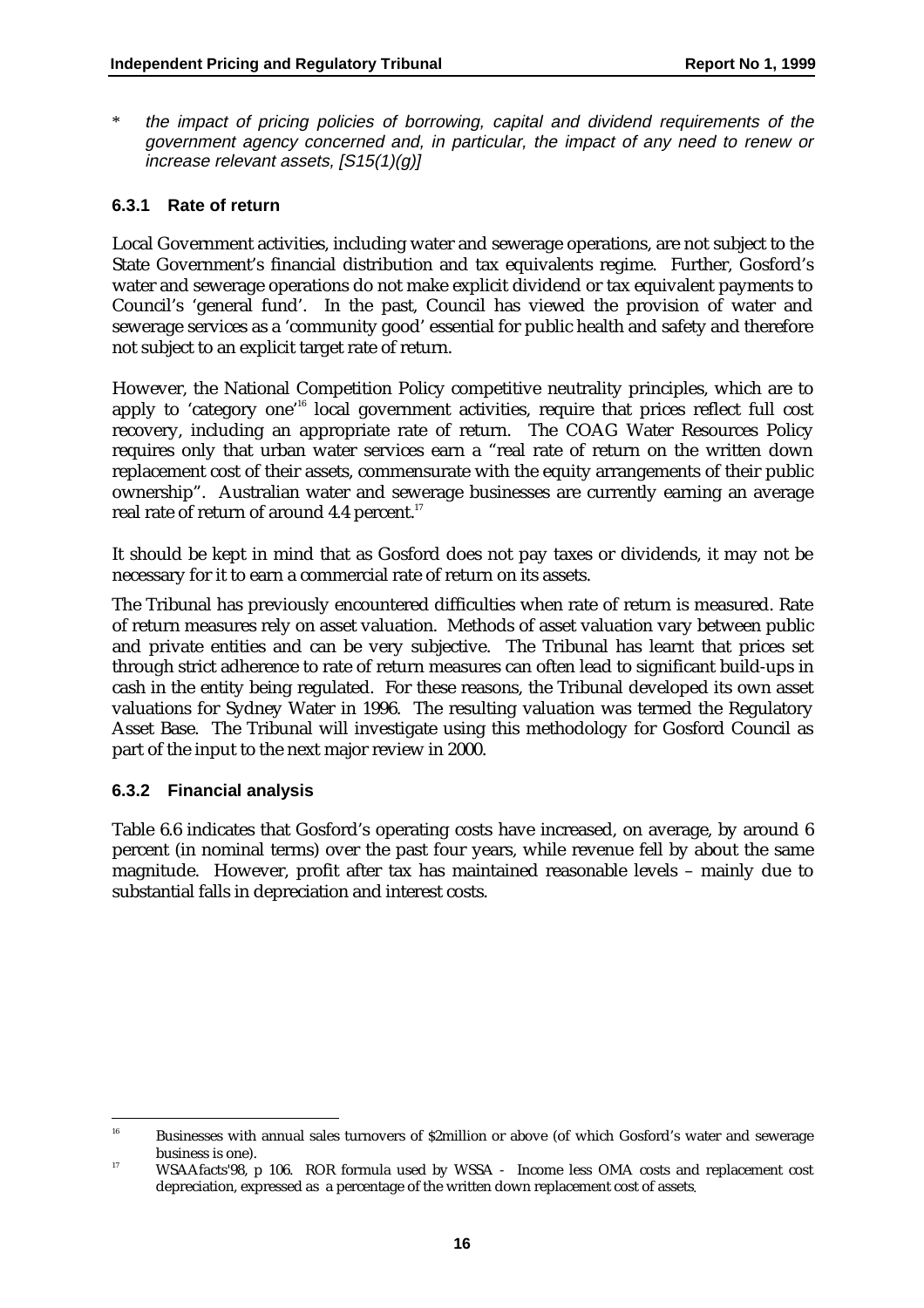|                                                                                                                                                                               |                                     |                                    |                                    |                                   |                                        | Annual<br>average                                        |
|-------------------------------------------------------------------------------------------------------------------------------------------------------------------------------|-------------------------------------|------------------------------------|------------------------------------|-----------------------------------|----------------------------------------|----------------------------------------------------------|
|                                                                                                                                                                               | 1993/94                             | 1994/95                            | 1995/96                            | 1996/97                           | 1997/98                                | % change                                                 |
| Total revenue                                                                                                                                                                 | 56                                  | 49                                 | 47                                 | 43                                | 43                                     | $-6.3%$                                                  |
| Operating expenditure                                                                                                                                                         | 15                                  | 17                                 | 18                                 | 18                                | 19                                     | 5.8%                                                     |
| Earning before interest, depn & tax                                                                                                                                           | 41                                  | 31                                 | 29                                 | 25                                | 24                                     | $-12.5%$                                                 |
| Depreciation<br>Abnormal items                                                                                                                                                | 18                                  | 15                                 | 12                                 | 9                                 | 10                                     | $-14.6%$<br>0.0%                                         |
| Earning before interest & tax<br>Interest<br>Profit before tax<br>Tax equivalent<br>Operating profit after tax                                                                | 22<br>28<br>(6)<br>(6)              | 16<br>12<br>5<br>5                 | 18<br>10<br>8<br>8                 | 16<br>9<br>8<br>8                 | 14<br>$\overline{7}$<br>$7 -$<br>$7 -$ | $-10.8%$<br>$-28.7%$<br>0.0%                             |
| <b>Total Assets</b><br>Total cash & investment (ST & LT)<br>Net debt/(cash)<br>Operating cash generation<br>Total capital and reserves<br>Cash flow from operating activities | 330<br>26<br>117<br>10<br>180<br>10 | 327<br>29<br>93<br>18<br>198<br>18 | 501<br>3<br>106<br>17<br>387<br>17 | 587<br>1<br>93<br>13<br>486<br>13 | 585<br>9<br>71<br>20<br>499<br>20      | 15.4%<br>$-23.7%$<br>$-11.7%$<br>19.3%<br>29.0%<br>19.3% |

#### **Table 6.6 Gosford Combined Water and Sewerage Businesses Financial Summary 1993/94 to 1997/98 (\$m of the day)**

Note: the significant change in asset values from 1994/95 to 1995/96 is the result of an asset revaluation from depreciated actual cost to depreciated replacement cost.

The fall in Gosford Council's interest costs are directly related to the reduction in net debt levels over the past four years, as demonstrated in Table 6.7.

|                                   | 1993/94 | 1994/95 | 1995/96 | 1996/97 | 1997/98 |
|-----------------------------------|---------|---------|---------|---------|---------|
| Debt and cash position            |         |         |         |         |         |
| Gross debt level (inc overdraft)  | 143     | 122     | 108     | 94      | 80      |
| Total cash & investment (ST & LT) | 26      | 29      |         |         | 9       |
| Net debt/(cash)                   | 117     | 93      | 106     | 93      | 71      |
|                                   |         |         |         |         |         |

### **Table 6.7 Gosford: Debt Analysis (\$million)**

Table 6.8 provides a comparison of major financial ratios between six water and energy utilities. The ratios indicate that Gosford is currently generating more than sufficient funds to cover its primary cash requirements, having the highest funds flow adequacy ratio of the six organisations.<sup>18</sup> It also out-performs the others in terms of its internal financing ratio. Gosford's excellent performance on these two ratios is partly explained by State Government funding of past capital expenditure, the relative youth of its asset base and its consequently moderate capital expenditure program. These ratios are also improved by the fact that Gosford Council is not required to pay dividends.

<sup>&</sup>lt;sup>18</sup> Definitions of the ratios employed are provided in an Attachment.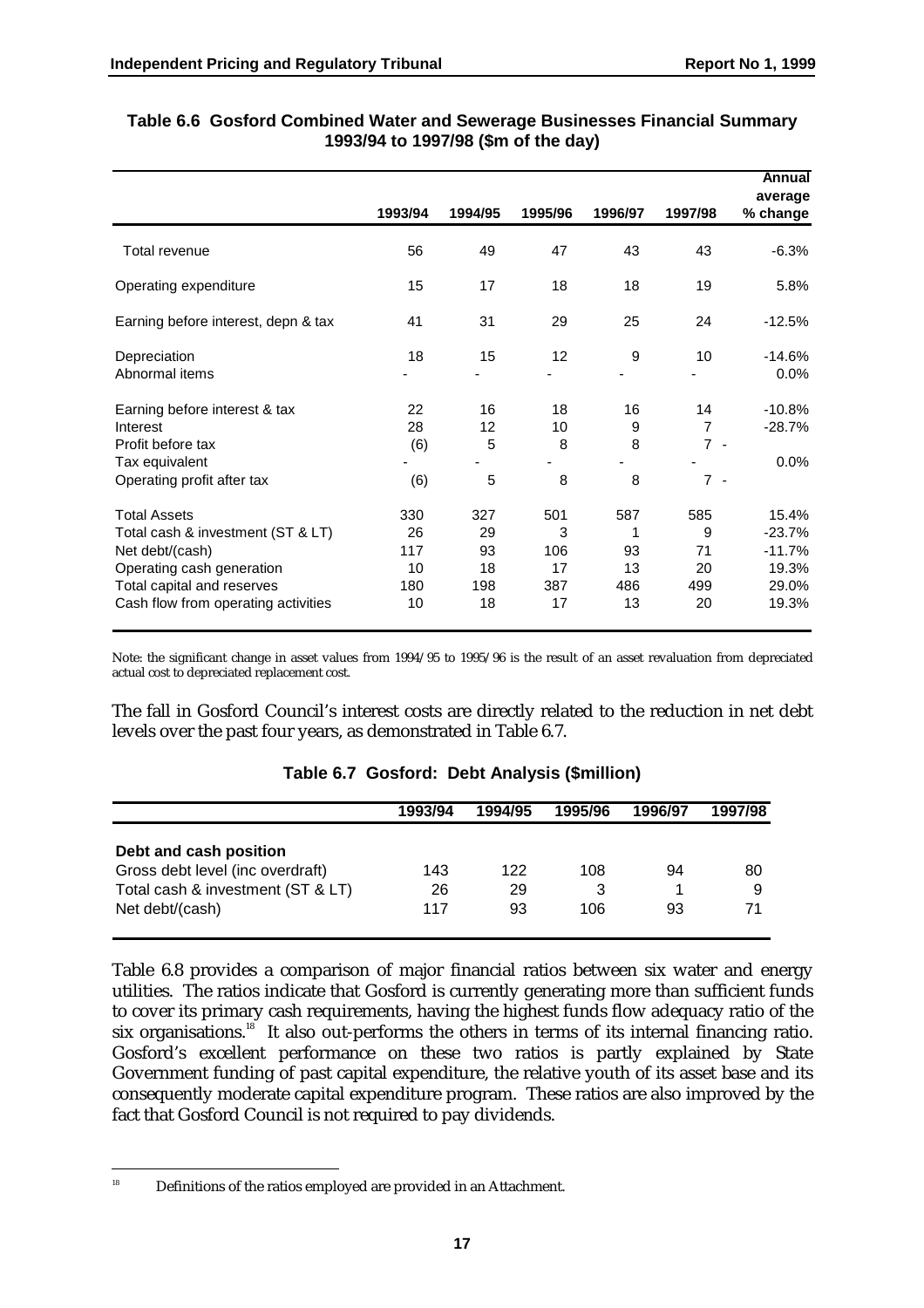|                                     | <b>Energy</b><br>Australia Light Co | <b>Aust Gas</b> | Sydney<br>Water | <b>Hunter</b><br>Water | Gosford Wyong<br><b>Council Council</b> |      |
|-------------------------------------|-------------------------------------|-----------------|-----------------|------------------------|-----------------------------------------|------|
|                                     |                                     |                 |                 |                        |                                         |      |
| <b>Lenders</b>                      |                                     |                 |                 |                        |                                         |      |
| Fund flow adequacy                  | 1.1                                 | 0.7             | 1.0             | 0.7                    | 4.8                                     | 2.0  |
| Funds flow interest coverage (times | 5.4                                 | 7.8             | 3.0             | 7.8                    | 3.5                                     | 3.3  |
| Funds flow net debt payback (years  | 3.3                                 | 3.3             | 6.2             | 1.8                    | 4.1                                     | 3.1  |
| Internal financing ratio            | 121%                                | 58%             | 93%             | 36%                    | 482%                                    | 200% |
| Pre-tax interest coverage (times)   | 3.5                                 | 7.0             | 2.8             | 8.3                    | 2.7                                     | 2.0  |
| <b>Total Debt/Total Capital</b>     | 45%                                 | 39%             | 14%             | 4%                     | 14%                                     | 8%   |
| Regulator                           |                                     |                 |                 |                        |                                         |      |
| <b>EBIT/Total revenue</b>           | 23%                                 | 22%             | 40%             | 44%                    | 46%                                     | 21%  |
| <b>EBITD/Total revenue</b>          | 32%                                 | 28%             | 54%             | 64%                    | 68%                                     | 49%  |
| EBIT/Funds employed                 | 13%                                 | 11%             | 4%              | 3%                     | 3%                                      | 1%   |
| <b>Shareholder</b>                  |                                     |                 |                 |                        |                                         |      |
| EBIT (\$000,000)                    | 428.3                               | 288.7           | 491.0           | 58.5                   | 19.6                                    | 7.7  |
| Profit after tax (\$000,000)        | 232.2                               | 196.5           | 231.0           | 49.0                   | 12.3                                    | 8.7  |

#### **Table 6.8 Financial Ratio Analysis (1997/98)**

Source: Annual reports and 1998 Annual Information returns. Notes

1. Information reflects the consolidated view of each organisation.

2. SWC's financial statements' format forms the basis for analysis. The financial statements of the other organisations were reconstructed to allow better comparison.

3. For consistency, the figures for purchases of property, plant and equipment net of capital contributions were used as a measure of capital expenditure.

4. Definitions of indicators are listed in an attachment.

Gosford's pre-tax interest coverage, a measure of how many times profit before tax covers interest payments, is comparable with the majority of the other utilities and has improved substantially in recent years. This reflects Gosford's rapid debt reduction.

The earnings (EBIT) ratios also indicate that Gosford is generating a good level of profits from total earnings. Gosford Council currently has the highest EBIT/Total Revenue.

The following table indicates that on the basis of Gosford's proposal to maintain 1998/99 prices in nominal terms in 1999/00, its main financial ratios will remain fundamentally sound.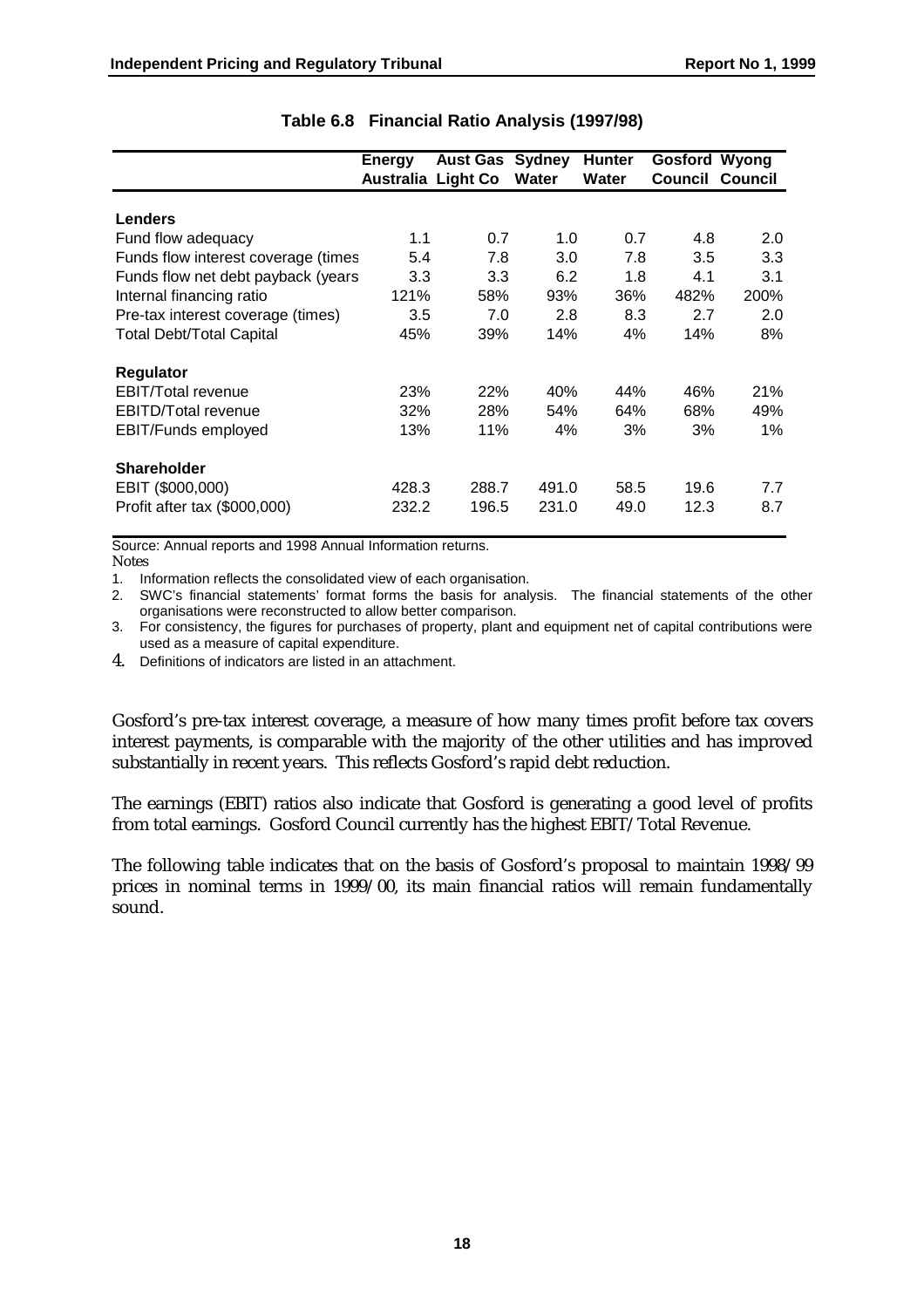|                                      | 1997/98 | 1998/99 | 1999/00 |
|--------------------------------------|---------|---------|---------|
|                                      |         |         |         |
| <b>Lenders</b>                       |         |         |         |
| Fund flow adequacy                   | 4.8     | 2.4     | 4.6     |
| Funds flow interest coverage (times) | 3.5     | 3.1     | 4.2     |
| Funds flow net debt payback (years)  | 4.1     | 4.7     | 3.2     |
| Internal financing ratio             | 482%    | 235%    | 459%    |
| Pre-tax interest coverage (times)    | 2.7     | 2.5     | 3.2     |
| <b>Total Debt/Total Capital</b>      | 14%     | 12%     | 9%      |
| Funds from operations/Total Debt     | 24%     | 21%     | 31%     |
| Regulator                            |         |         |         |
| <b>EBIT/Total revenue</b>            | 46%     | 38%     | 38%     |
| <b>EBITD/Total revenue</b>           | 68%     | 61%     | 60%     |
| EBIT/Funds employed                  | 3%      | 3%      | 3%      |
| <b>Shareholder</b>                   |         |         |         |
| EBIT (\$ 000)                        | 19,648  | 15,897  | 16,291  |
| Profit after tax (\$ 000)            | 12,324  | 9,600   | 11,260  |
| Total dividends and tax (\$ 000)     | 0       | 0       | 0       |

#### **Table 6.9 Projected Trends in Gosford's Financial Ratios**

Table 6.10 indicates that, on the basis of Gosford Council's pricing proposals for 1999/2000, its operating profit will be maintained at a reasonable level, being estimated at \$5.7 million for that year.

|  |  |  |  | Table 6.10 Projected Profit and Loss Account 1998/99 and 1999/00 (nominal dollars) |  |
|--|--|--|--|------------------------------------------------------------------------------------|--|
|--|--|--|--|------------------------------------------------------------------------------------|--|

|                                                | 1997/98<br>\$ million | 1998/99<br>\$ million<br>(budget) | 1999/2000<br>\$ million<br>projection |
|------------------------------------------------|-----------------------|-----------------------------------|---------------------------------------|
| <b>Total Revenue</b>                           | 43.0                  | 41.5                              | 42.5                                  |
| <b>Operating Expenditure</b>                   | 19.2                  | 21.9                              | 22.6                                  |
| Earnings before interest, depreciation and tax | 23.8                  | 19.7                              | 20.0                                  |
| Depreciation                                   | 9.7                   | 9.5                               | 9.3                                   |
| Abnormals                                      |                       |                                   | ۰                                     |
| Earnings before interest and tax               | 14.1                  | 10.2                              | 10.7                                  |
| Interest                                       | 7.3                   | 6.3                               | 5.0                                   |
| Profit before tax                              | 6.8                   | 3.8                               | 5.7                                   |
| <b>Tax Equivalent</b>                          |                       |                                   |                                       |
| <b>Operating Profit after Tax</b>              | 6.8                   | 3.8                               | 5.7                                   |

Source: Gosford 1998 Annual Information Return.

### **6.4 Environmental Issues**

\* the need to maintain ecologically sustainable development (within the meaning of Section 6 of the Protection of the Environment Administration Act 1991) by appropriate pricing policies that take account of all the feasible options available to protect the environment. [S15(1)(f)]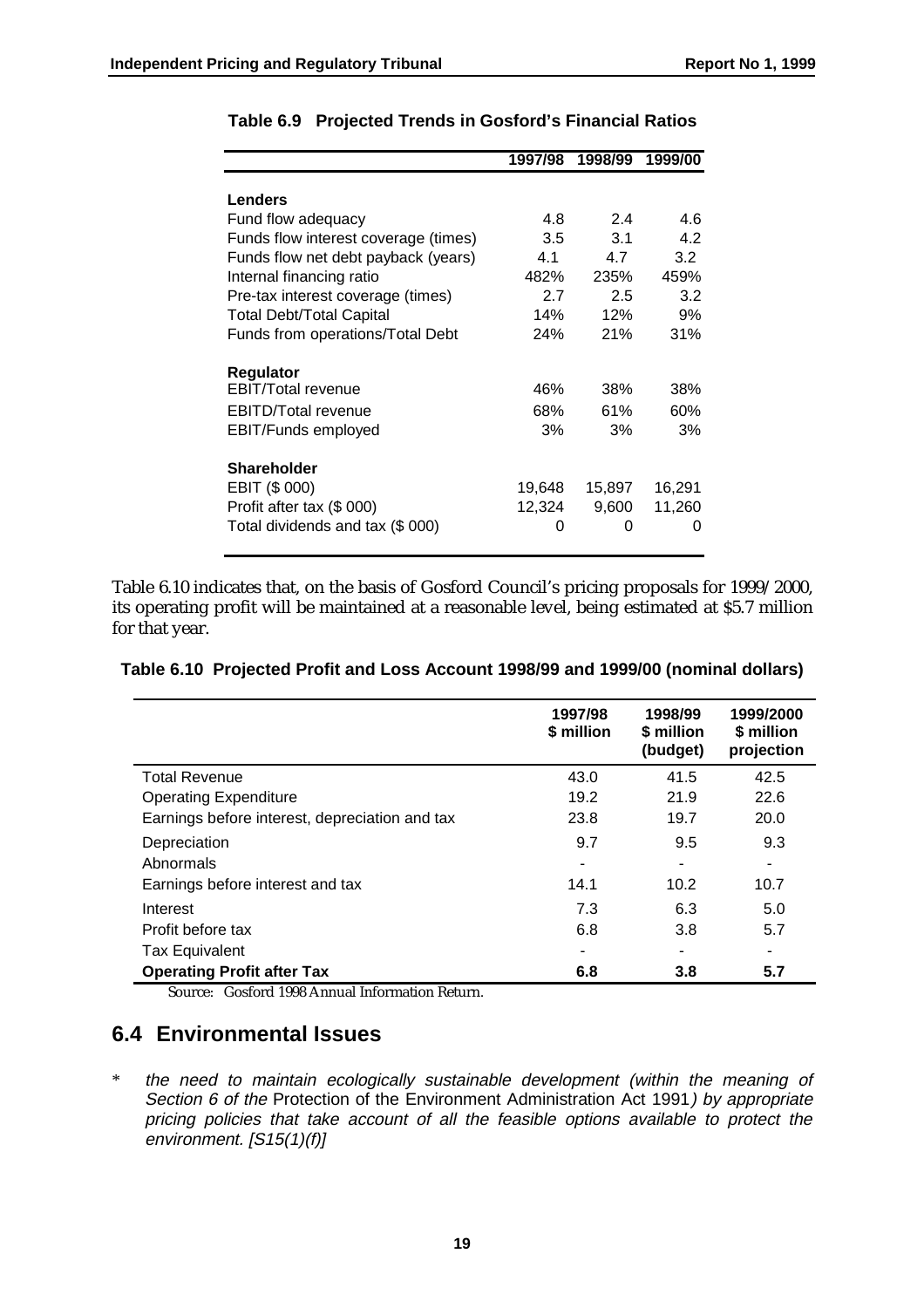\* considerations of demand management (including levels of demand) and least cost planning,  $[**S**15(1)(*j*)$ 

#### **6.4.1 Environmental performance**

In its submission, Gosford Council advised that it conducts a regular Review of Environmental Factors (REF) through which the impact on the environment of all water supply and sewerage activities are considered.<sup>19</sup> All construction works are undertaken in compliance with Council's Soil Erosion and Sedimentation Control Policy and the REF.

As a result of the recently completed Healthy Rivers Commission (HRC) investigation into the Hawkesbury/Nepean system, Gosford Council advises that it has developed a program of trial flows and monitoring to evaluate environmental consequences for all resource sources.

Council also regulates trade discharges to the sewer, to protect the sewerage system and the possible contamination of effluents and biosolids produced in the treatment process. Biosolids are subject to a commercial contract and are being reused in agricultural activities.

According to Gosford Council's Corporate Plan, the water and sewerage maintenance plans have both proactive and reactive strategies in place to monitor water and sewer installations and to provide for immediate action in situations such as water main breaks, sewer chokes and sewer pump station failures. Further, the operation of the telemetry system provides 24 hour monitoring of all critical sewer/water installations.<sup>20</sup>

In its submission, Council advised that it continues to operate its waste disposal system to minimise any impact on the environment. Its sewerage treatment plants are all to secondary treatment standard, meeting better than minimum license discharge requirements. To improve capacity to respond to a system failure, additional telemetry installations are planned to enable early response to incidents in the more environmentally sensitive areas.<sup>21</sup>

In relation to water quality, Gosford Council's Corporate Plan notes that:

Regular testing of dams, weirs, water mains and water filtration systems is undertaken to ensure that water quality is of the required standard. Structural inspections are also carried out on facilities. A policy has been implemented to ensure that backflow of contaminated water into the City's water supply is prevented.*<sup>22</sup>*

#### **6.4.2 Water Conservation**

#### Smart Showerheads

In 1998 Gosford and Wyong Councils entered into a memorandum of understanding with the NSW Sustainable Energy Development Authority (SEDA) to participate in a 'Smart Showerhead' program.<sup>23</sup> The program promotes the benefits of saving energy and water and helping the environment, by providing a financial contribution towards the purchase of the showerheads.

<sup>&</sup>lt;sup>19</sup> Gosford submission, p 15.

<sup>&</sup>lt;sup>20</sup> Gosford City Council Corporate Plan 1998-2003, p 61.

<sup>&</sup>lt;sup>21</sup> Gosford submission, p 14.

<sup>&</sup>lt;sup>22</sup> Gosford Corporate Plan, op cit.

<sup>23</sup> The Smart Showerhead is a water efficient showerhead, rated AAA in accordance with AS3662 (1996).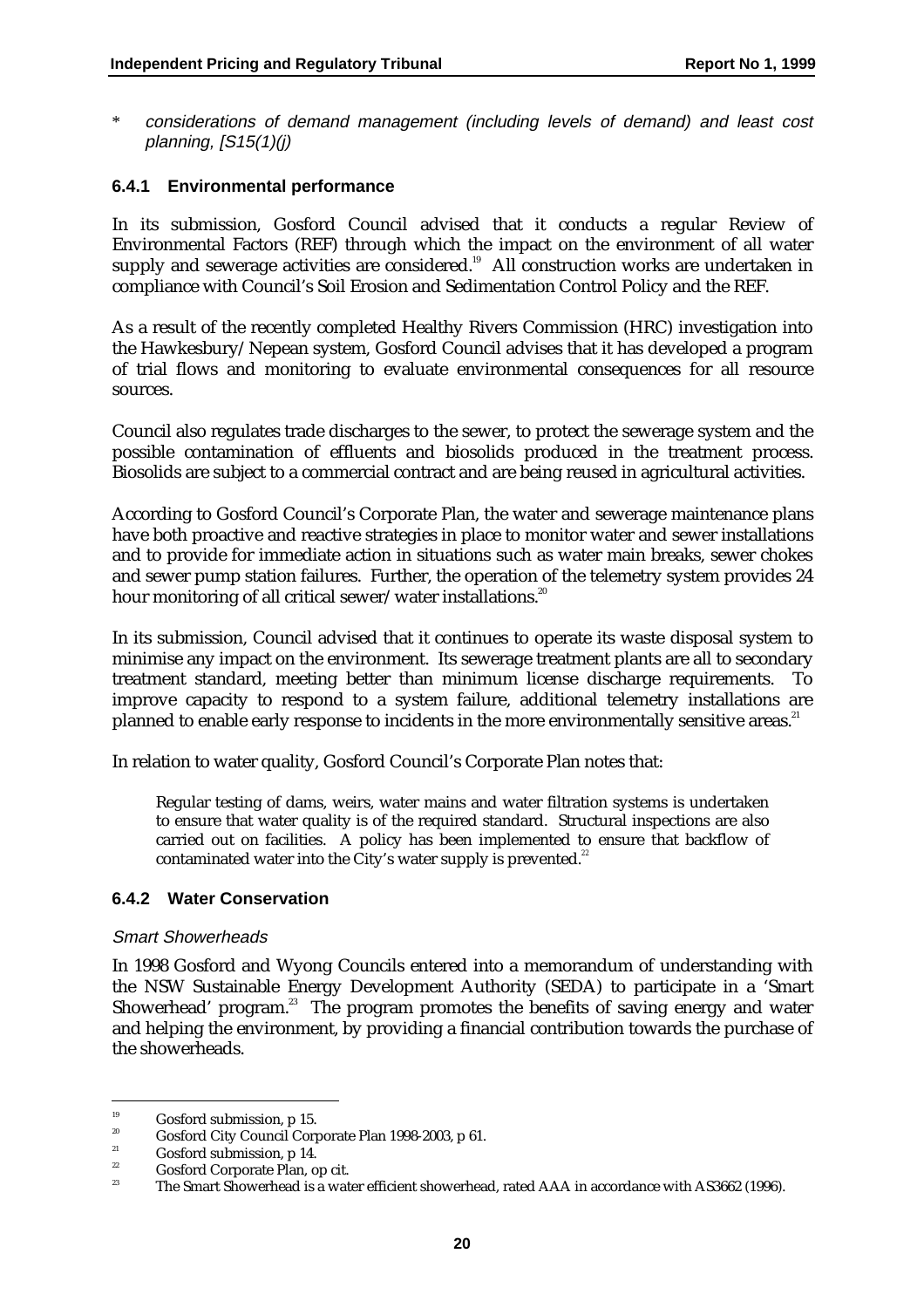#### Current Consumption Levels

In its submission, Gosford Council notes that its consumption "remains as one of the lowest in the country".<sup>24</sup> Table 6.11 shows that in 1998 average residential consumption in Gosford was at a similar level to that in Wyong and the Hunter Valley, and significantly below that in Sydney. Gosford also claimed in its submission that potentially its most significant demand management initiative is the proposal to remove the prepaid water allowance in 2000/01. It is estimating that there may be an initial 10 percent reduction in demand, in response to customers having more control over the size of their water accounts (being based much more on the actual amount of water they use). However, the Tribunal notes that when Council was questioned about this at the Public Hearing, there seemed to be no clear basis for this estimate.25

|  | Table 6.11 Average Residential Consumption (kL per annum) |  |  |
|--|-----------------------------------------------------------|--|--|
|--|-----------------------------------------------------------|--|--|

| <b>Gosford City Council</b>                           | 212 |
|-------------------------------------------------------|-----|
| Wyong Shire Council                                   | 203 |
| <b>Sydney Water</b>                                   | 250 |
| <b>Hunter Water</b>                                   | 209 |
| Course: 1008 Annual Information Peturns (1007/08 date |     |

Source: 1998 Annual Information Returns (1997/98 data).

#### **6.4.3 Effluent reuse**

A consultant's report commissioned by Council to identify and investigate potential effluent reuse schemes has recently been completed. The report investigated the viability of reducing the volume of effluent being discharged to the ocean. Non-potable urban reuse, agriculture and horticulture reuse, industrial reuse and potable reuse were all considered. The study concluded that the costs were excessive for general urban reuse. However, Gosford Council is pursuing two site specific schemes at golfing facilities – a groundwater impact assessment is currently being undertaken in this regard.

### **6.5 Standards**

standards of quality, reliability and safety of the services concerned (whether those standards are specified by legislation, agreement or other wise). [S15(1)(l)]

#### **6.5.1 Standards of service**

Gosford's submission stated that the Council's primary objectives, as contained within its City Management Plan, are:

To meet the community's needs by providing a high quality water supply complying with recognised health standards through the planning and development of water supply schemes whilst assuring appropriate environmental flows and operation and maintenance of existing installations*.*

and

To transport sewage for disposal by effectively planning and developing works, operating and maintaining existing installations to provide services fit for customers' purpose in an environmentally sustainable manner.*<sup>26</sup>*

<sup>&</sup>lt;sup>24</sup> Gosford submission, p 12.

<sup>&</sup>lt;sup>25</sup> Public Hearing Transcript p 23.

Gosford submission, p 2.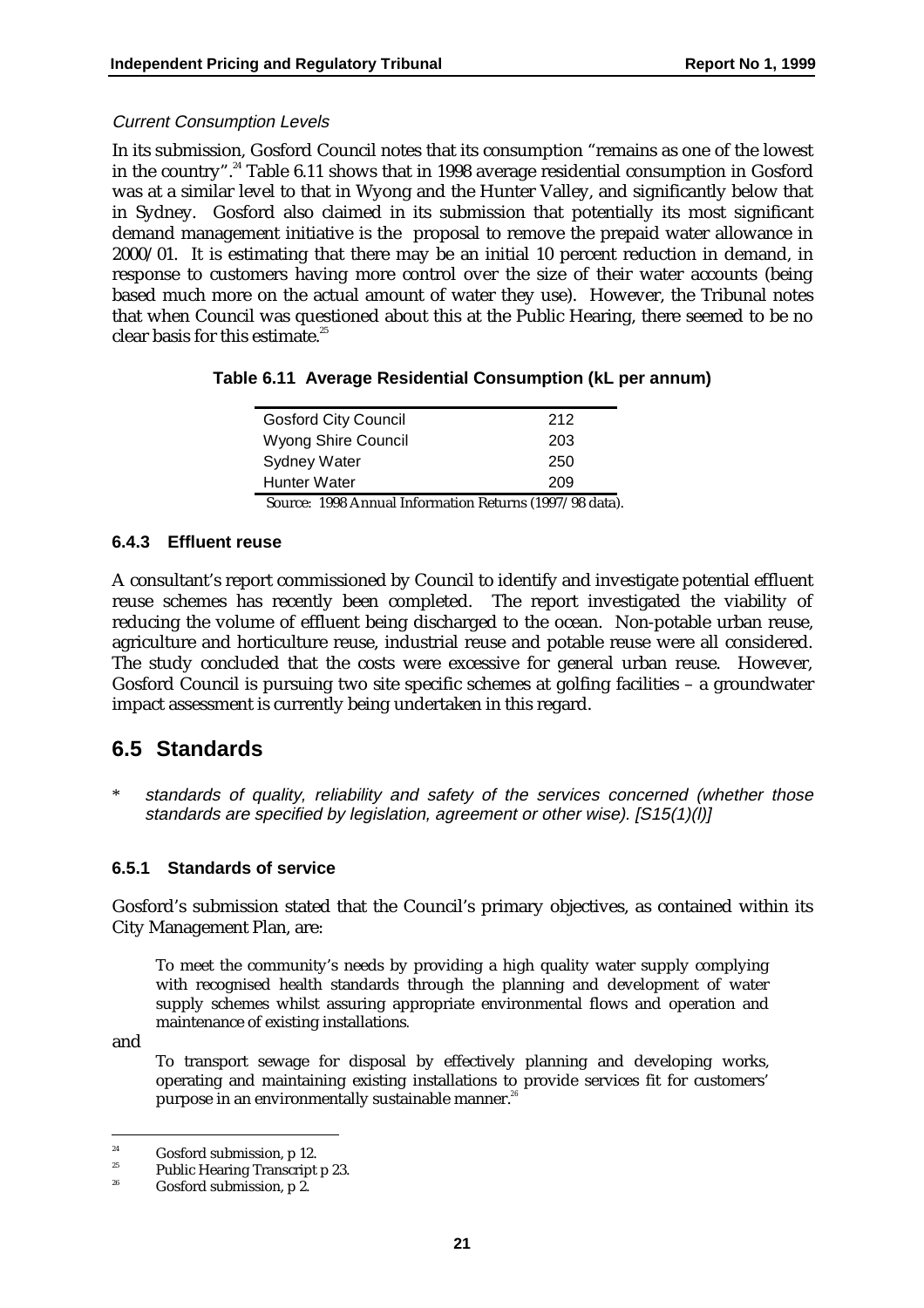At the Public Hearing, Mr Bowditch of the Council explained that the Council's level of services is "very much targeted to those established in the City Management Plan … (which) goes through a public consultation process and hence it meets the needs of our customers."<sup>27</sup> He further noted that during the recent State Government inquiry into the efficiency of both Wyong and Gosford Councils' water and sewerage businesses, it was established that "Central Coast provided a higher level of service than that provided by either Sydney or Hunter".<sup>28</sup> Gosford's submission explained that the development of the City Management Plan involves a comprehensive program of public consultation to develop all aspects of future directions - from corporate values to levels of service, programs and budgets required to reflect the community's wishes, while at the same time balancing resources and expectations.<sup>29</sup>

Table 6.12 demonstrates that Gosford is generally meeting a high level of performance in water quality in terms of the NHMRC Guidelines. However, there has been an increase in the number of water quality complaints in recent times caused by the greater number of mains breaks, which have been well above the target level. Council advises that an increase in main breaks is a common feature of the drought conditions that were experienced in 1997/98 - dry weather causes a shift in soil pressures which in turn can cause breakages in the mains.

The Tribunal notes that the number of water quality complaints in Gosford in 1997/98 was one of the highest for Australian water authorities in 1997/98. Sydney Water received 4 water quality complaints per 1000 properties in 1997/98, Victoria's City West Water recorded 2 while the Northern Territory's Power and Water Authority recorded 12.8.<sup>30</sup>

|                                                               | 1994  | 1995  | 1996  | 1997         | 1998         |
|---------------------------------------------------------------|-------|-------|-------|--------------|--------------|
| <b>Drinking Water Quality</b>                                 |       |       |       |              |              |
| meet NHMRC Guidelines                                         | yes   | yes   | yes   | yes          | yes          |
| % samples meeting minimum requirements                        |       |       |       |              |              |
| Physical/chemical                                             | 100%  | 100%  | 100%  | 100%         | 100%         |
| Microbiological                                               | 100%  | 100%  | 100%  | 100%         | 100%         |
| water quality complaints (per 1000 customers)                 | 0.9   | 3.2   | 1.7   | 8.9          | 8.7          |
| (target)                                                      |       |       |       | (1.3)        | (1.3)        |
| <b>Standards of Water Supply</b>                              |       |       |       |              |              |
| System reliability - mains bursts/100km<br>(target)           | 19    | 50    | 29.9  | 31.5<br>(22) | 44.1<br>(22) |
| Service complaints other than quality (per 1000<br>customers) | 113   | 96    | 0.9   | 2.4          | 2.9          |
| Interruption frequency per 1000 properties*                   | na    | na    | na    | 235          | 290          |
| System water loss (%)                                         | 12.5% | 12.5% | 12.5% | 11.7%        | 10.9%        |
| Average duration of interruptions to supply (hrs)*            | na    | na    | 3.68  | 3.44         | 3.05         |
| Restoration of service within 5 hours (%) *                   | na    | na    | na    | 83.7         | 86.7         |

#### **Table 6.12 Gosford Water Operating Performance Measures**

Source: 1998 Information Return . and \*WSAAfacts'98 chapter 9.

Its average duration of interruptions to supply is almost one hour above the WSAA facts industry average of 2.24 hours in 1998 and interruption frequency in Gosford (of 290) is above the WSAA average of 247 per 1000 properties.

<sup>&</sup>lt;sup>27</sup> Public Hearing Transcript, p 9.

 $\frac{28}{29}$  ibid.

<sup>&</sup>lt;sup>29</sup> Gosford submission, p 3.

WSAAfacts'98, p 54.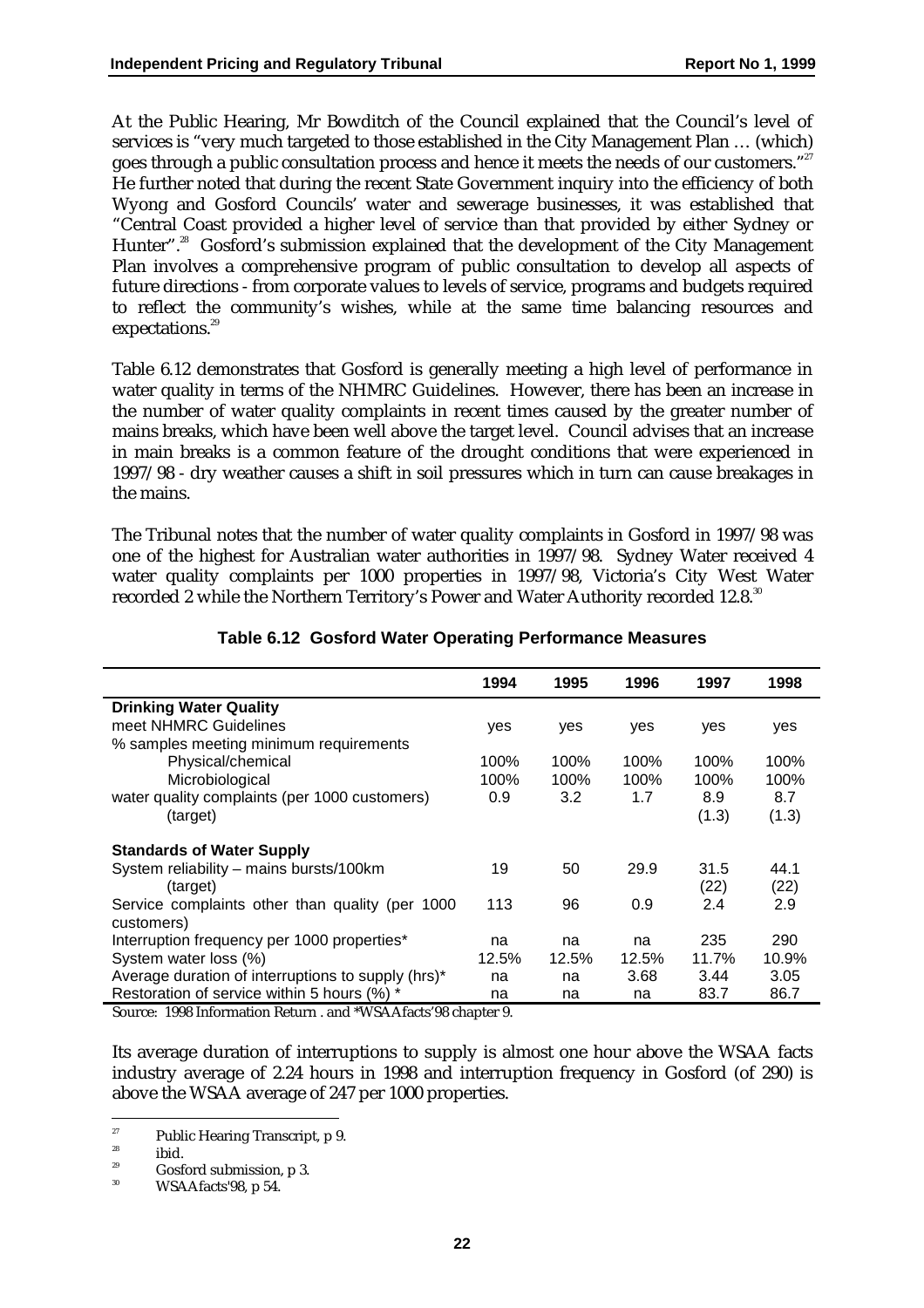In regard to Wastewater quality of service, Table 6.13 indicates Gosford is operating well within its own targets and is meeting all licence compliance requirements. However, in comparison with the other members of the WSAA, Gosford's average duration of interruptions of 3.2 hours is well above the 2.1 hour WSAA average. The Tribunal also seeks further information on the basis on which Council sets its targets.

|                                                                                                                      | 1994 | 1995 | 1996         | 1997         | 1998         |
|----------------------------------------------------------------------------------------------------------------------|------|------|--------------|--------------|--------------|
| Sewer surcharges/chokes                                                                                              |      |      |              |              |              |
| incidents of sewage overflow/100km                                                                                   | 33.8 | na   | 59.1         | 39.0         | 48.5         |
| (target)                                                                                                             |      |      | (67)         | (60)         | (60)         |
| average response time to chokes (hrs)                                                                                | na   | na   | 2.72         | 3.3          | 3.2          |
| incidents of sewer blockages/100km                                                                                   | 44   | 101  | 73.2         | 53.0         | 48.5         |
| (target)                                                                                                             |      |      | (75)         | (67)         | (67)         |
| % restoration of service within 5 hours*                                                                             |      |      | 94.8         | 90.4         | 95.1         |
| Wastewater service complaints / 1000 customers                                                                       | na   | na   | 6.8          | 12.3         | 14.0         |
| (target)                                                                                                             |      |      |              | (15.5)       | (15.5)       |
| Licence compliance – sewerage treatment plants<br>compliance-ocean<br>EPA<br>licence<br>sewerage<br>treatment plants | 100% | 100% | 100%         | 100%         | 100%         |
| biochemical oxygen demand limits                                                                                     | 100% | 100% | 100%         | 100%         | 100%         |
| non-filterable residue limits                                                                                        | 100% | 100% | 100%         | 100%         | 100%         |
| Effluent reuse (%)<br>(target %)                                                                                     | 0    | 2.5  | 2.5<br>(2.5) | 2.3<br>(2.5) | 0.5<br>(0.5) |
| $\sim$<br>1000T<br>$\mathbf{r}$ .                                                                                    |      |      |              |              |              |

#### **Table 6.13 Gosford Wastewater Operating Performance Measures**

Source: 1998 Information Return.

## **7 BASIS OF THE TRIBUNAL'S DETERMINATIONS**

### **7.1 Maintaining the status quo**

In principle, the Tribunal supports the removal of the prepaid water allowance from 1 July 2000. Gosford Council has advised that around two-thirds of its customers would face an increase in charges if the water allowance is removed. While the proposed new structure will be the subject of a separate determination next year, the Tribunal's view is that it is not appropriate to introduce any major changes in 1999/2000. Thus the Tribunal has generally been sympathetic to Council's proposal that most charges remain unchanged for 1999/2000.

Under the established Tribunal methodology for application of the CPI, the relevant CPI figure which would have applied to the 1999/2000 determination would be 1.6 percent. By agreeing to hold prices constant, the Tribunal is effectively applying a CPI-X formula to prices, where X is equal to the CPI. Thus the decision to freeze nominal charges for the water base and usage charges and the residential sewerage charge effectively delivers a real reduction in prices of 1.6 percent to Gosford customers.

For the purposes of the medium term review, the Tribunal will need to be convinced that the proposed new price structure delivers efficient and equitable outcomes for all customers.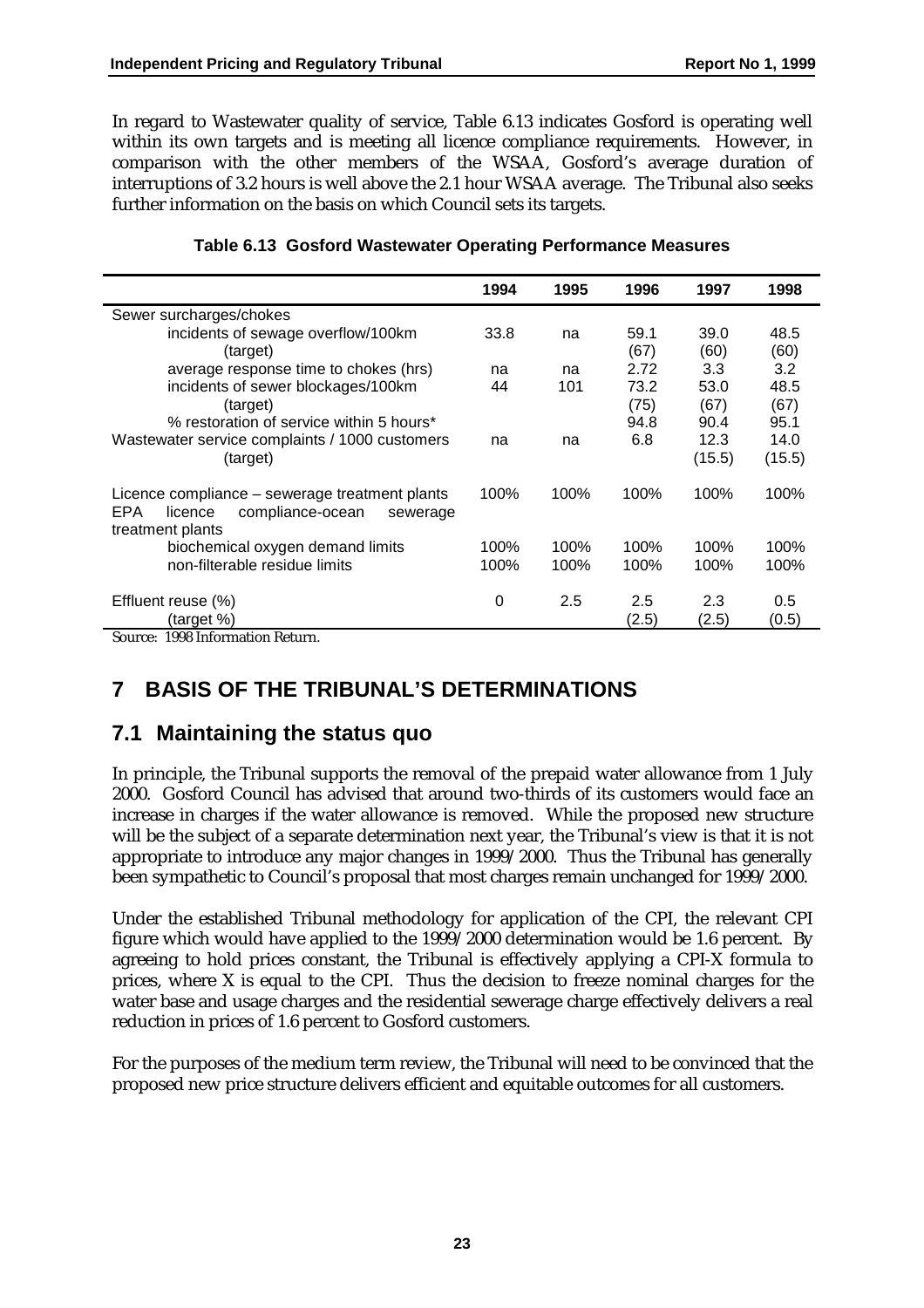Thus, for 1999/2000**, the Tribunal has determined** that charges remain at 1998/999 levels for

- water base and usage charges
- residential sewerage charges
- trade waste services
- recoverable works.

#### **7.1.1 Non-residential sewerage charges**

Council advised that non-residential sewerage operating and maintenance costs have increased in recent times due to the impacts of load based licensing and increased sludge disposal costs. Information provided by Council indicated that no individual customer will be significantly worse off under the proposal to adjust the relative charges.

As Gosford's proposal to increase the usage charge and reduce the fixed charge for nonresidential sewerage charge is designed to better reflect actual costs and is revenue neutral, **the Tribunal has determined that a revenue neutral adjustment be made to nonresidential sewerage charges**.

At the end of 1999/2000, the Tribunal will conduct a compliance check in order to ensure that the charges applied by Council do achieve a revenue neutral result.

#### **7.1.2 Miscellaneous charges**

In the 1996 Determination, in relation to miscellaneous charges, the Tribunal stated that "in 1997/98 and 1998/99 these charges may be adjusted by a factor of CPI-1.5 percent". Council applied this formula to charges in 1997/98, but then maintained the 1997/98 nominal charges in 1998/99 (rather than applying a 1.56 percent reduction, as indicated by the CPI-X formula). For 1999/2000, Council proposed to maintain miscellaneous charges at the nominal level it had charged in 1998/99.

The PIAC submission noted that there were considerable differences in some charges for the same service between Gosford and Wyong Councils (as shown in the table below). PIAC was particularly concerned about Wyong Council's proposal to increase the meter testing fee from \$56 to \$150 in 1999/00. In view of this, PIAC recommended that both Gosford and Wyong's miscellaneous charges in relation to water pressure inquiries, special meter readings and meter testing be abolished until the true level of cost involved in supplying these services to consumers is established.

|                            | Gosford             | Wyong        |
|----------------------------|---------------------|--------------|
| Meter Testing Fee          | \$61 (domestic)     | $$150$ (all) |
|                            | \$71 (>25mm, <40mm) |              |
|                            | \$101 (>40mm)       |              |
| <b>Water Pressure Test</b> | \$81                | \$61         |
| Special Meter Reading      | \$50                | \$45         |

|  | Table 7.1 Miscellaneous Charges (1999/00 Proposals) |
|--|-----------------------------------------------------|
|--|-----------------------------------------------------|

The Tribunal considered that the concerns raised by PIAC in regard to the variation in level of charge for the same service between the two Councils are valid. In this regard, the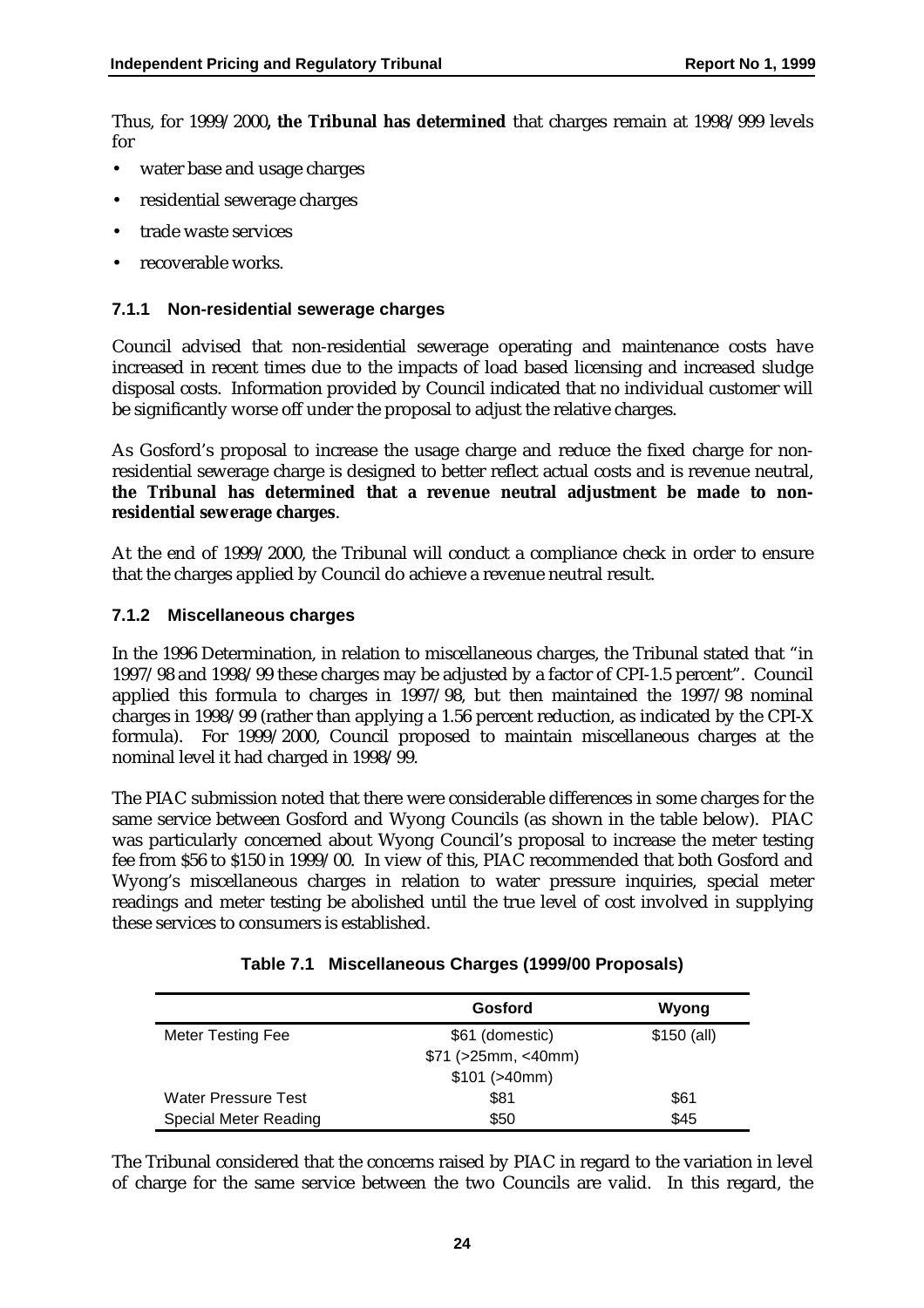Tribunal is proposing that as part of the medium term review commencing later in 1999, a comprehensive analysis of the cost-basis for all Gosford's (and Wyong's) miscellaneous charges be undertaken. This analysis would include the provision of information from each Council justifying the proposed levels of all Miscellaneous Charges.

It was the intention of the 1996 Determination that Gosford's Miscellaneous Charges reduce in real terms by three percent by 1998/99 from the level listed in the Determination for 1996/97. However, Council only applied the CPI-1.5% formula in 1997/98, choosing to freeze charges in 1998/99 at the levels applied in 1997/98.

Taking this into account, **the Tribunal has determined that the Miscellaneous Charges to apply in 1999/00 be the Charges that would have applied in 1998/99 if the appropriate CPI-1.5% formula had been applied**. This scenario matches with Gosford's proposal to maintain 1998/99 prices in nominal terms in 1999/00, but restores the intended impact of the 1996 Determination on miscellaneous charges.

#### New Charges

Gosford's proposal included new charges for the services listed in Table 5.3. Council has advised that, by omission, these fees were previously not listed under the Water and Sewerage miscellaneous charges, even though all revenues and costs associated with the services were included in the Water and Sewerage Businesses' audited financial statements. Gosford explains that these charges are designed to meet cost recovery only and that no adjustment has been made to the current fees charged by the Council.

The Tribunal notes that the charges for copies of the water and sewerage reticulation map sheets are reasonable, when compared with Sydney Water's current charge of \$20 for sewerage service diagrams and with Hunter Water's charge of \$10.80 for diagrams of existing sewer services.

**The Tribunal has determined** that the additional miscellaneous charges listed in Table 5.3 be included in the 1999/2000 Determination at the level proposed by Gosford.

#### Drainage Levy

In recent correspondence<sup>31</sup>, Gosford advised that the Drainage Levy is designed to raise revenue to meet the costs of installing the drainage infrastructure necessary to meet current design standards and to alleviate flooding problems in many areas. An ongoing program of drainage studies is identifying additional flood areas and the need for additional drainage infrastructure. The planned expenditure on drainage has increased significantly. Further, State and Federal Governments have reduced funding to flood mitigation in recent years, increasing Council's reliance on raising revenue through the levy.

The levy currently raises approximately \$2.2 million per annum for the Council. The proposal to increase it to \$44 (\$22 pensioners) will raise an estimated additional \$200,000 in revenue in 1999/00.

Council has advised that, for 1999/2000 and 2000/01, drainage works expenditure of approximately \$3.3 million is planned each year. Of this, \$650,000 will be funded by government grants, \$2.2 million will be funded by the Levy and \$450 000 will be unfunded

<sup>&</sup>lt;sup>31</sup> Letter to the Tribunal dated 20 April 1999.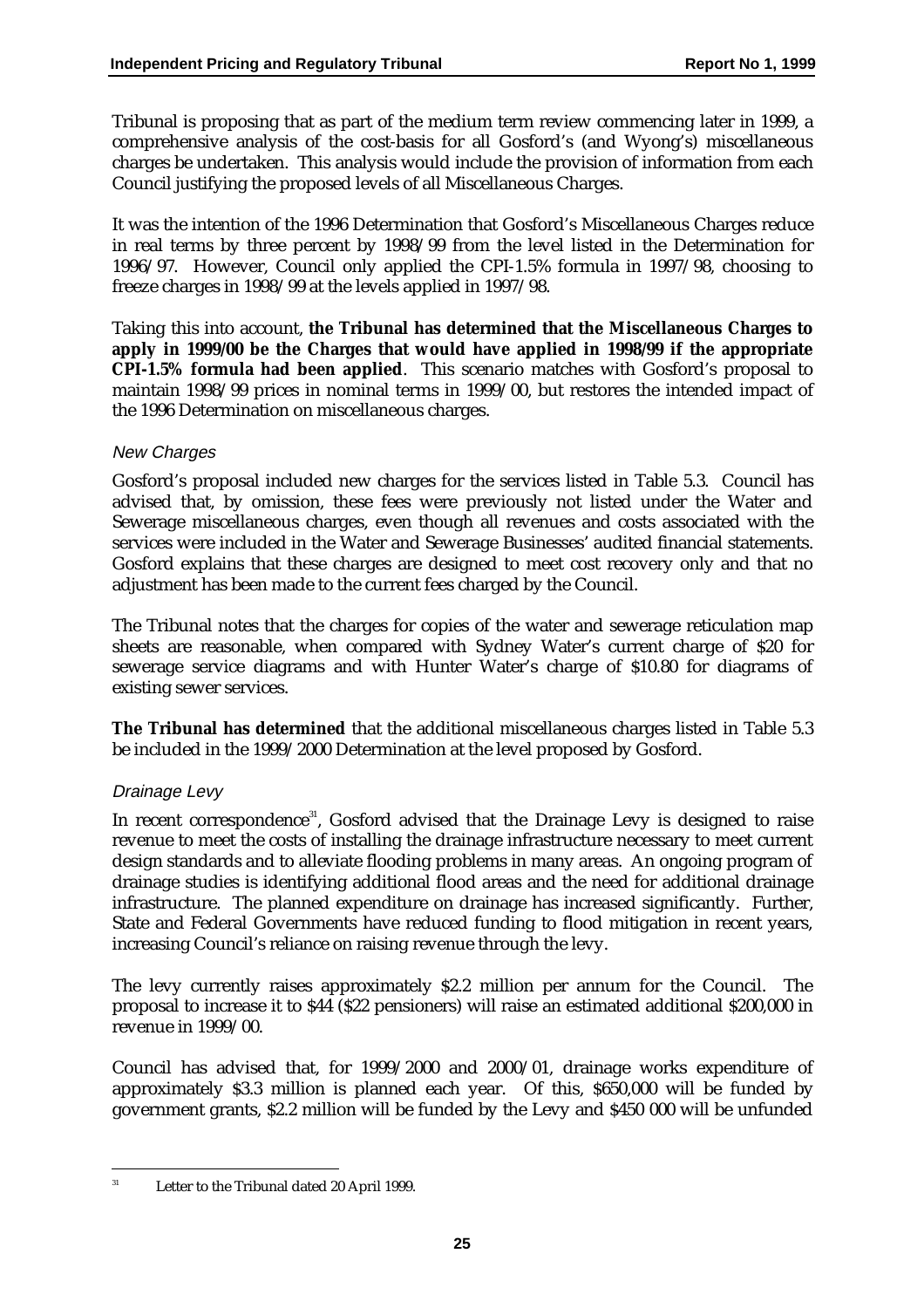each year. The proposed increase in the Levy would contribute approximately 50 percent of the unfunded component in 1999/2000.

The Tribunal considers that the Council has not presented an adequate case justifying the planned capital expenditure on drainage works. The Tribunal considers that Council should be able to meet the unfunded portion of the program from overall revenue from water and sewerage operations. Hence, **the Tribunal has determined that the Drainage Levy remain at \$40 per assessment and \$20 per pensioner assessment**.

### **8 COMPLIANCE**

Compliance with the Tribunal determinations is required under Section 18 of the *Independent Pricing and Regulatory Tribunal Act 1992*. Government agencies are required to include details relating to the implementation of a determination within its annual report.

The Tribunal notes the reporting of compliance with the June 1996 determination in Gosford Council's Annual Report to the Minister and will continue to monitor this requirement.

Gosford Council cannot levy any new or additional charges for monopoly services other than in accordance with current determinations, this determination or with the approval of the Tribunal in future determinations.

### **9 MATTERS FOR CONSIDERATION IN THE NEXT MEDIUM TERM PRICE PATH**

As noted above, the Tribunal intends to conduct a major medium term review of Gosford Council's maximum prices for its monopoly water, sewerage and drainage services commencing in June 1999. The Determination from the major review will apply for four years from 1 July 2000. At the same time, similar medium term reviews will be conducted for Wyong Council, Sydney Water and Hunter Water.

### **9.1 Pricing structure for water**

In its submission to this Investigation, Gosford Council indicated that it had resolved to remove the existing prepaid water allowance from 2000/01. Currently, the water base charge includes an allowance of 0.55kL per day for all customers. The usage charge only applies to consumption over 0.55kL per day.

Council's submission advises:

This change in pricing structure will eliminate the cross subsidy between low and high water users and will result in a variation in charges for many consumers based on a revenue neutral change in structure.*<sup>32</sup>*

In principle, the Tribunal supports Gosford's proposed elimination of the prepaid water allowance. It will create a consumption-based, two-part price structure which will provide better price signals. Such a price structure will also comply with the principle behind the COAG Water Resource Policy (1995) requirement for urban water services to adopt a price

Gosford Council submission, p 5.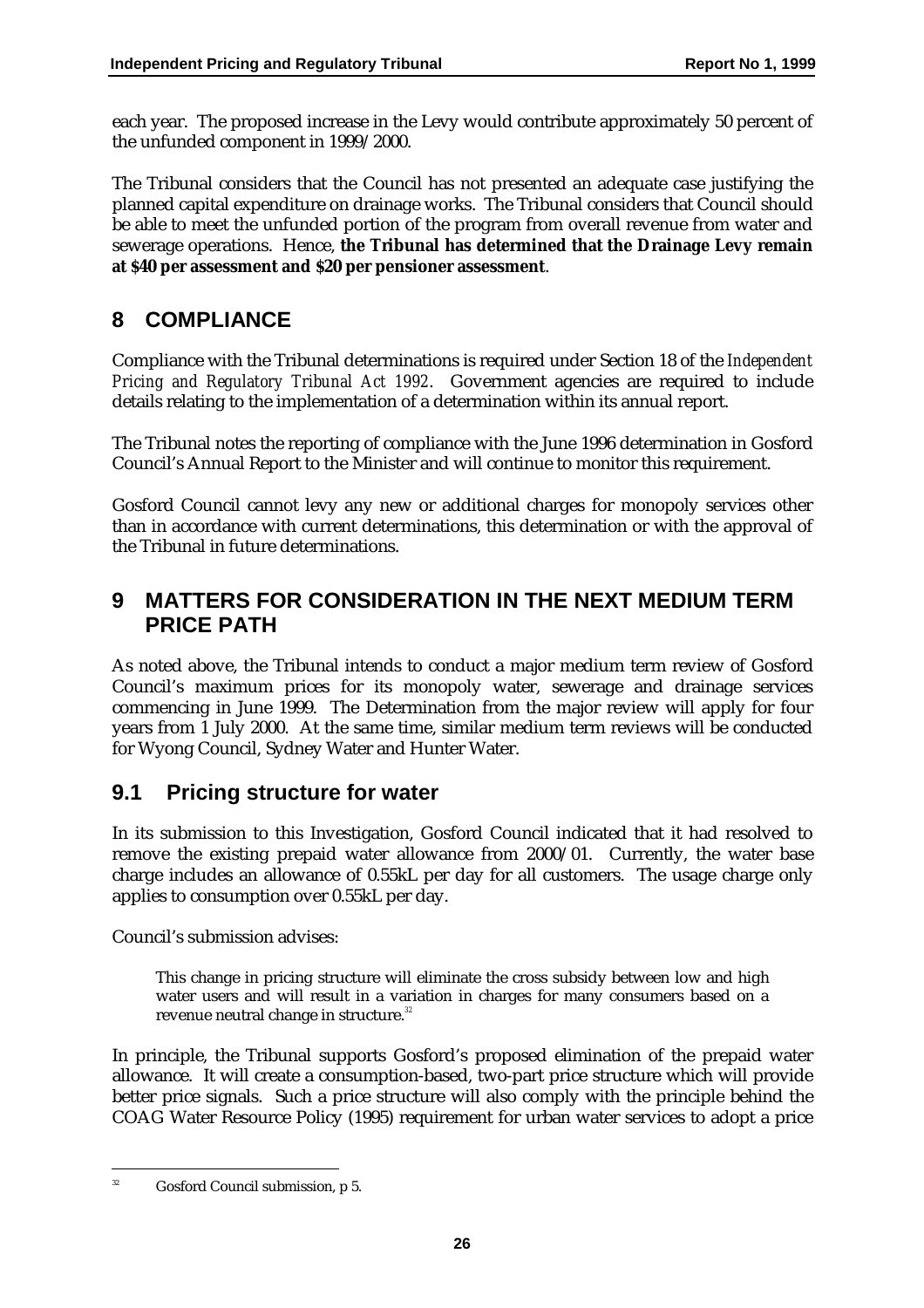structure comprising an access component and a usage component, where cost-effective, by 1998.

However, it will be necessary for Gosford Council to provide the Tribunal with a detailed analysis of the impacts of the proposed change in price structure on all customer groups, and for such impacts to be acceptable, before the Tribunal formally supports the proposal in the next Determination.

At time of writing, the draft timetable proposed by the Tribunal for the Medium Term Review is as follows:

| Item                                   | Date                |
|----------------------------------------|---------------------|
| Release of IPART Issues Paper          | August 1999         |
| Submission to be submitted by Councils | December 1999       |
| <b>Public Submissions due</b>          | January 2000        |
| <b>Public Hearings</b>                 | February/March 2000 |
| Determination                          | May 2000            |

### **9.2 Miscellaneous charges**

The Tribunal has noted significant differences in the level of charges for the same service between Gosford and Wyong councils. For the next Investigation, the Tribunal will require each Council to provide a cost-based justification of the level of fee for each miscellaneous charge and to explain any significant variation in charges between councils.

### **9.3 Capital expenditure review**

The level of capital expenditure has a strong influence on the revenue requirements, and hence the charges of regulated utilities.

For the purposes of the medium term review, the Tribunal intends to engage a consultant to undertake an assessment and audit of the capital works programs of each Water Authority in order to assess the capital efficiency of each organisation.

### **9.4 Efficiency benchmarking**

For the purposes of the medium term review, the Tribunal will undertake a benchmarking study to facilitate an efficiency analysis of the four water and sewerage authorities.

### **9.5 Marginal cost analysis**

For the purposes of the medium term review, the Tribunal intends to undertake a review of marginal costs applying to the four metropolitan authorities. This will assist in setting the usage charge. It will also provide direction to all authorities on the long term goals for the usage component of charges.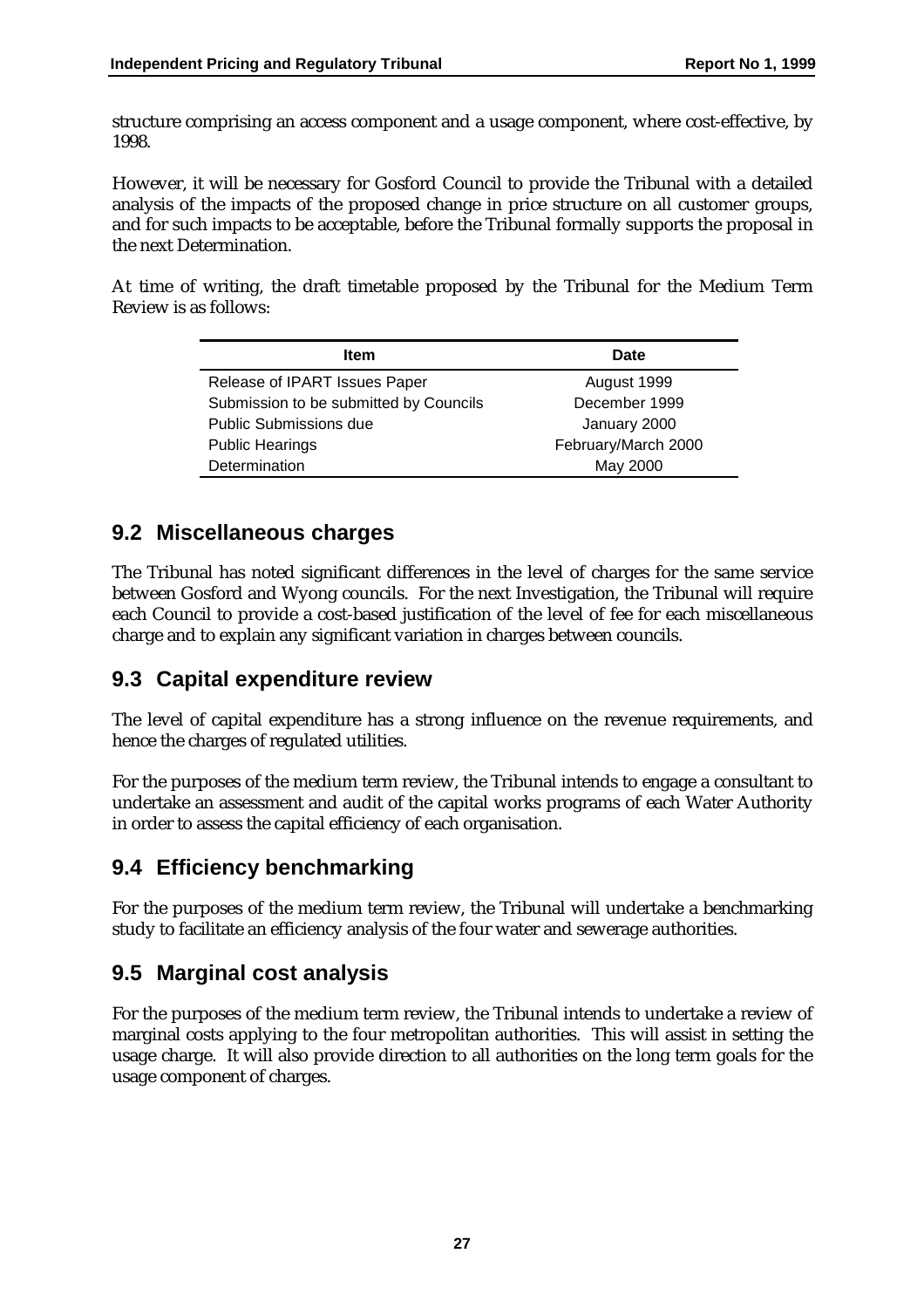### **9.6 Third party access**

Competition reforms are mandated by COAG. The Tribunal will investigate the issues surrounding methods of access to Gosford's network in line with these requirements and as a general method of increasing efficiency and service.

### **9.7 Charges on unconnected (vacant) land**

The Tribunal has received several complaints from customers in the Sydney Water area about these charges. The tribunal notes that Gosford Council also charges for vacant land. The Tribunal intends to conduct a general review of these charges during the medium term review.

### **9.8 Form of regulation and seasonal fluctuations**

In the medium term price path set for Wyong Council in 1996, the methodology for increases in periodic charges was based on the CPI-X approach. This structure was applied to the average revenue per property of the previous year. Wyong Council has suggested that reliance on revenue per property creates difficulties in complying with the cap when there are fluctuations in demand due to abnormal weather conditions.

The Tribunal will examine this issue for the next major review in 2000.

### **9.9 Goods and services tax**

The Tribunal recognises that a Goods and Services Tax (GST) may impact on the cost of inputs to Council and on the charges levied by Council. There has been some preliminary advice that water and sewerage services may be GST exempt, although the situation is unclear at this time.

The Tribunal will need to consider the impacts of a GST when reviewing charges to apply from 1 July 2000.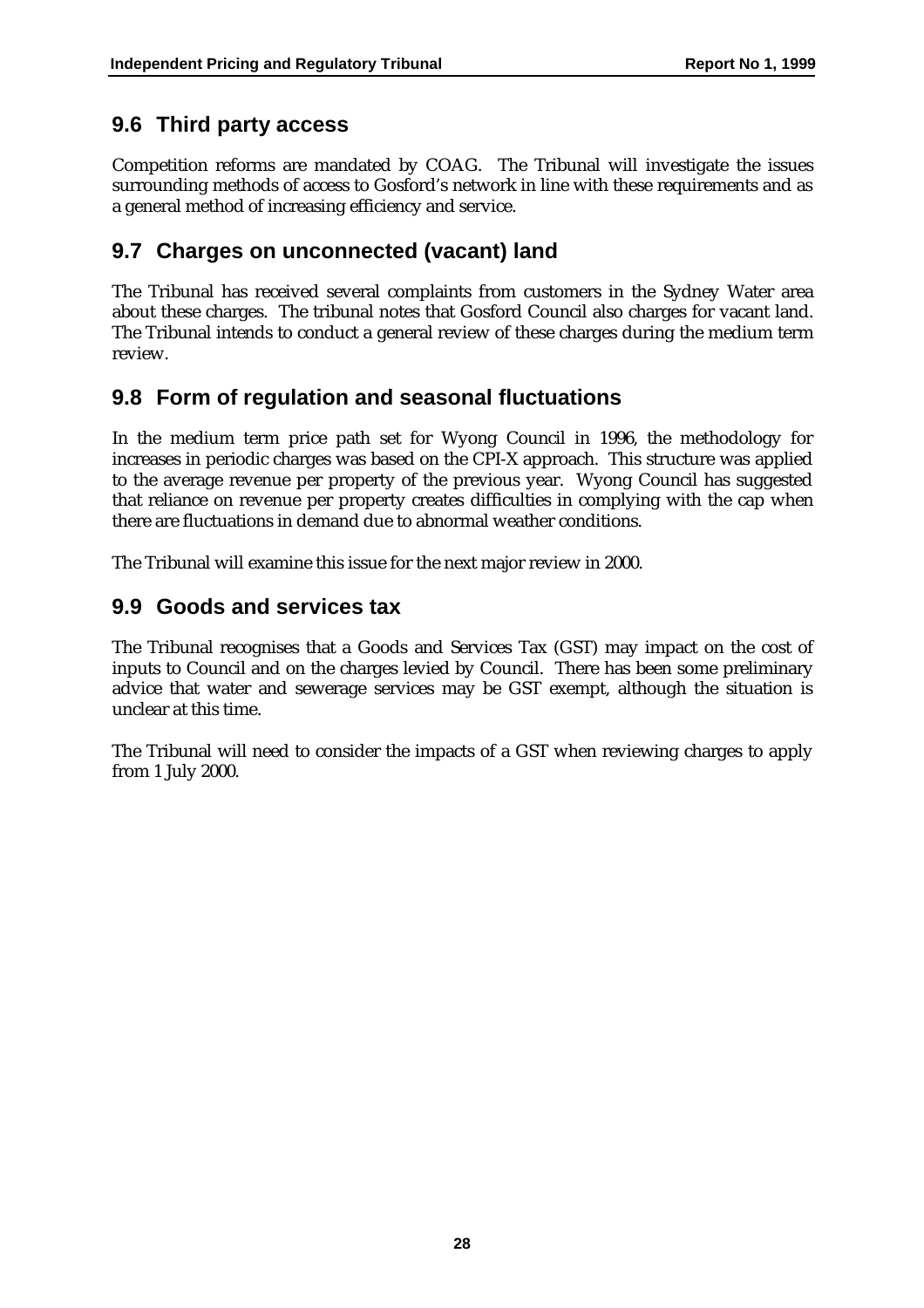### **ATTACHMENT 1 LIST OF SUBMISSIONS**

Organisations and individuals who made submission to this review of fares are listed below. Copies of these submissions can be viewed during business hours (8.45am-5.15pm, Monday to Friday) at the Tribunal's offices, Level 2, 44 Market St, Sydney.

#### **Organisations**

Gosford City Council Public Interest Advocacy Centre

#### **Individuals**

Finlayson, M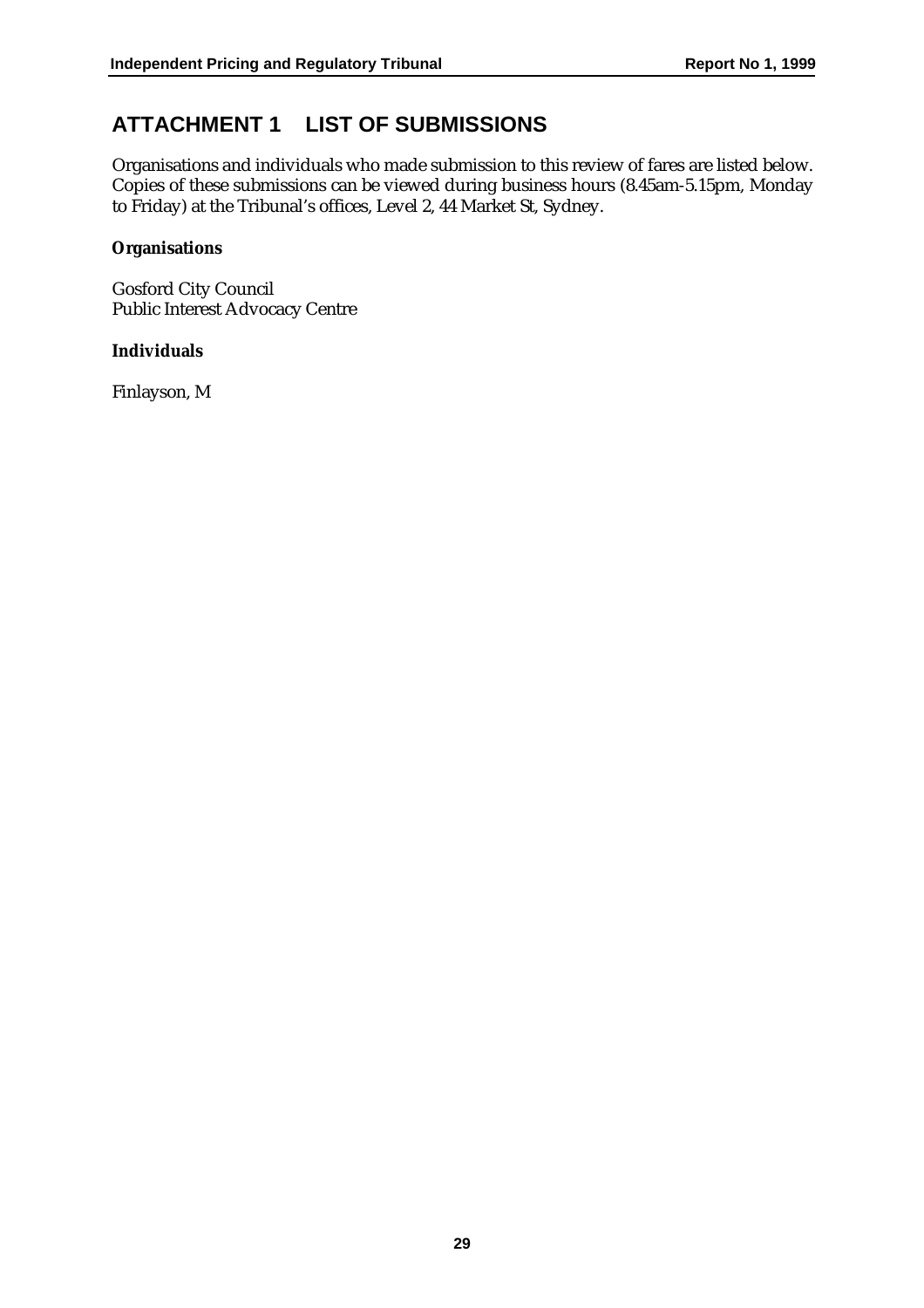### **ATTACHMENT 2 DEFINITION OF FINANCIAL INDICATORS**

| <b>FINANCIAL INDICATORS</b>                         | <b>GENERAL DESCRIPTION</b>                                                               | <b>DEFINITION/COMPONENTS</b>                                                                                             |
|-----------------------------------------------------|------------------------------------------------------------------------------------------|--------------------------------------------------------------------------------------------------------------------------|
| <b>Funds Flow Adequacy</b>                          | Ability to generate funds to cover<br>primary cash requirements                          | (Net Profit after Tax + Depreciation &<br>Amortisation + Increase in Long Term<br>Provisions) / (Dividends + Capex)      |
| <b>Funds Flow Interest</b><br>Coverage              | How many times funds flow covers<br>interest payments (controlled for<br>depreciation)   | Net Profit after Tax + Depreciation &<br>Amortisation + Interest + Tax + Increase<br>in Long Term Provisions) / Interest |
| <b>Funds Flow Net Debt Pay</b><br><b>Back</b>       | How many years will it take to<br>payback total debt                                     | (Total Debt - Cash) / (Net Profit after<br>Tax + Depreciation & Amortisation +<br>Increase in Long Term Provisions)      |
| <b>Internal Financing Ratio</b>                     | Funds retained as a proportion of<br>capital expenditure                                 | (Net Profit after Tax + Depreciation &<br>Amortisation + Increase in Long Term<br>Provisions - Dividends) / Capex        |
| <b>Pre-tax Interest Coverage</b>                    | How many times profit before tax<br>covers interest payments (including<br>depreciation) | Profit before Interest and Tax / Interest<br>Expenses                                                                    |
| <b>Total Debt / Total Capital</b>                   | Proportion of debt to capital<br>(gearing ratio)                                         | Total Debt / (Total Debt + Shareholders<br>Funds)                                                                        |
| <b>Funds From Operations /</b><br><b>Total Debt</b> | Proportion of funds from operations<br>to total debt                                     | (Net Profit after Tax + Depreciation &<br>Amortisation + Increase in LT<br>Provisions) / Total Debt                      |
| <b>EBIT / Total Revenue</b>                         | Ratio of profit realised per total<br>revenue                                            | Profit before Interest and Tax / Total<br>Revenue                                                                        |
| <b>EBITD /Total Revenue</b>                         | Ratio of profit plus depreciation per<br>total revenue                                   | (Profit before Interest and Tax +<br>Depreciation. & Amortisation) / Total<br>Revenue                                    |
| <b>EBIT / Funds Employed</b>                        | Return on funds employed                                                                 | Profit before Interest and Tax/ (Total<br>Assets - (Current Liabilities-Current<br>Borrowings))                          |
| <b>EBIT</b>                                         | Earnings before interest and tax                                                         | Profit before Interest and Tax                                                                                           |
| <b>EBITD</b>                                        | Earnings before interest, tax and<br>depreciation                                        | Profit before Interest and Tax +<br>Depreciation. & Amortisation                                                         |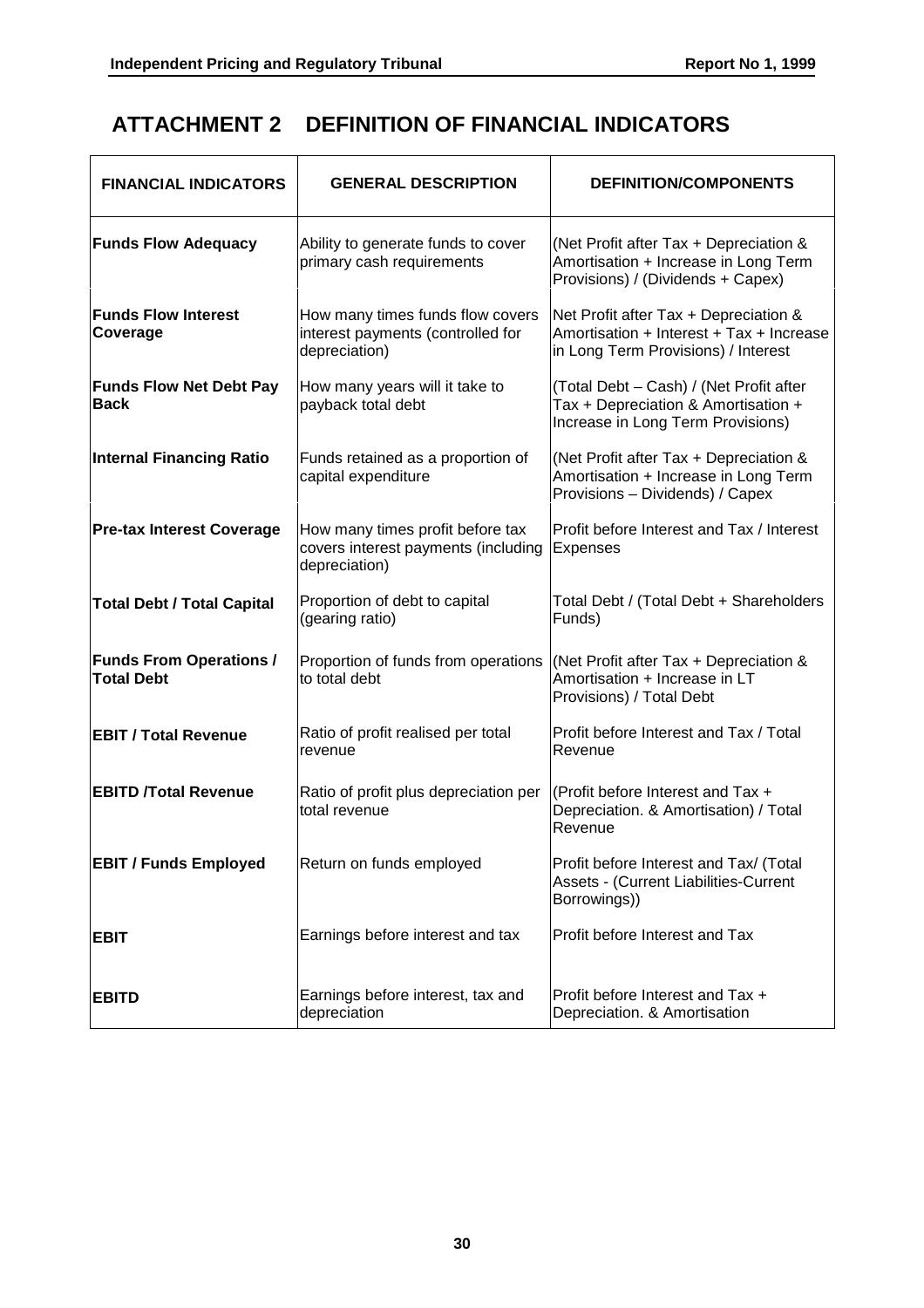

# INDEPENDENT PRICING AND REGULATORY TRIBUNAL

#### **DETERMINATION UNDER SECTION 11(1) OF THE INDEPENDENT PRICING AND REGULATORY TRIBUNAL ACT, 1992**

**Reference No:** 98/230

**Determination:** No 1, 1999

**Agency**: Gosford City Council

**Services**: Water supply, sewerage and drainage services

**Declaration of government monopoly services under Section 4 of the Act:** Order dated 14 February, 1997 – page 558, Gazette No. 18

**Maximum prices determined under Section 14 of the Act to be charged from 1 July 1999 for water, sewerage and drainage monopoly services (excluding water supply and sewerage developer charges for the provision or upgrading of water supply and sewerage services for new developments).**

- **1. 1999/2000 Water Supply Charges**
- (a) Water Base Charges

The annual water base charges for residential, commercial, industrial and exempt properties are to be the maximum of either the metered base charges applicable to the property or the unmetered fire service base charges:

| Size of Service for                                   | <b>Metered Base Charge</b>    | <b>Unmetered Fire Service</b>             |
|-------------------------------------------------------|-------------------------------|-------------------------------------------|
| <b>Water Usage</b><br><b>Nominal Diameter</b><br>(mm) | \$                            | S                                         |
| 20                                                    | 153.00                        | 76.50                                     |
| 25                                                    | 239.00                        | 119.50                                    |
| 30                                                    | 392.00                        | 196.00                                    |
| 40                                                    | 612.00                        | 306.00                                    |
| 50                                                    | 956.00                        | 478.00                                    |
| 65                                                    | 1,616.00                      | 808.00                                    |
| 80                                                    | 2.448.00                      | 1,224.00                                  |
| 100                                                   | 3,825.00                      | 1,912.50                                  |
| 150                                                   | 8,606.00                      | 4,303.00                                  |
| 200                                                   | 15,300.00                     | 7,650.00                                  |
| > 200                                                 | (nominal size) <sup>2</sup> * | (nominal size) <sup><math>2*</math></sup> |
|                                                       | 153/400                       | 76.50/400                                 |

• The annual water base charge for each unit within a strata development is not to exceed \$153.00.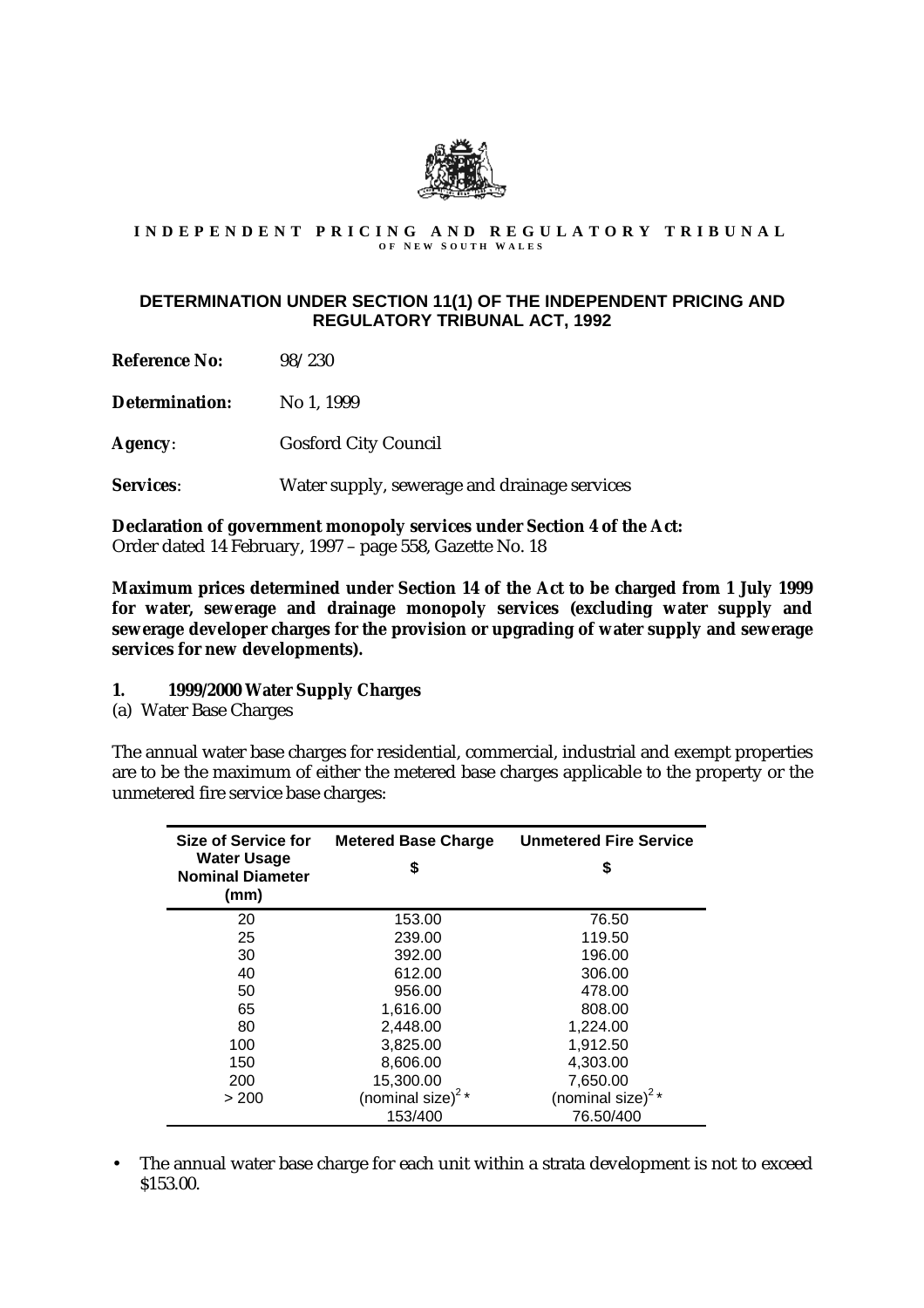• The annual water base charge for vacant unconnected land is not to exceed \$153.00.

#### (b) Water Usage Charges

The maximum water usage charge for consumption up to 0.55 kilolitres per day for all properties is zero.

The maximum water usage charge for consumption in excess of 0.55 kilolitres per day for all properties is 65 cents per kilolitre.

The maximum water usage charge for unmetered fire services is zero.

#### **2. Sewerage Charges 1999/2000**

#### *a) Residential*

For a residential property, the maximum sewerage charge is \$371.

Residential properties are defined as:

- single residential dwellings
- residential dwelling plus one non-strata flat
- residential strata unit.

#### *b) Non Residential*

#### i) *sewer base charge*

The maximum charges for non residential sewer base charges are as follows:

| <b>Size of Service for Water</b><br>Usage (mm) | <b>Sewerage Base Charge</b><br>\$  |  |
|------------------------------------------------|------------------------------------|--|
| 20                                             | 276.00                             |  |
| 25                                             | 431.00                             |  |
| 30                                             | 707.00                             |  |
| 40                                             | 1,104.00                           |  |
| 50                                             | 1,725.00                           |  |
| 65                                             | 2,915.00                           |  |
| 80                                             | 4,416.00                           |  |
| 100                                            | 6,900.00                           |  |
| 150                                            | 15,525.00                          |  |
| 200                                            | 27,600.00                          |  |
| > 200                                          | (nominal size) $^{2}$ * 276.00/400 |  |

#### ii) *sewer usage charges*

The maximum charge for non residential sewer usage charges is 70 cents per kilolitre.

The sewer usage charge is multiplied by a discharge factor. The discharge factor is the assessed percentage of metered water consumption of the property which is discharged into the sewer, as determined by Gosford City Council.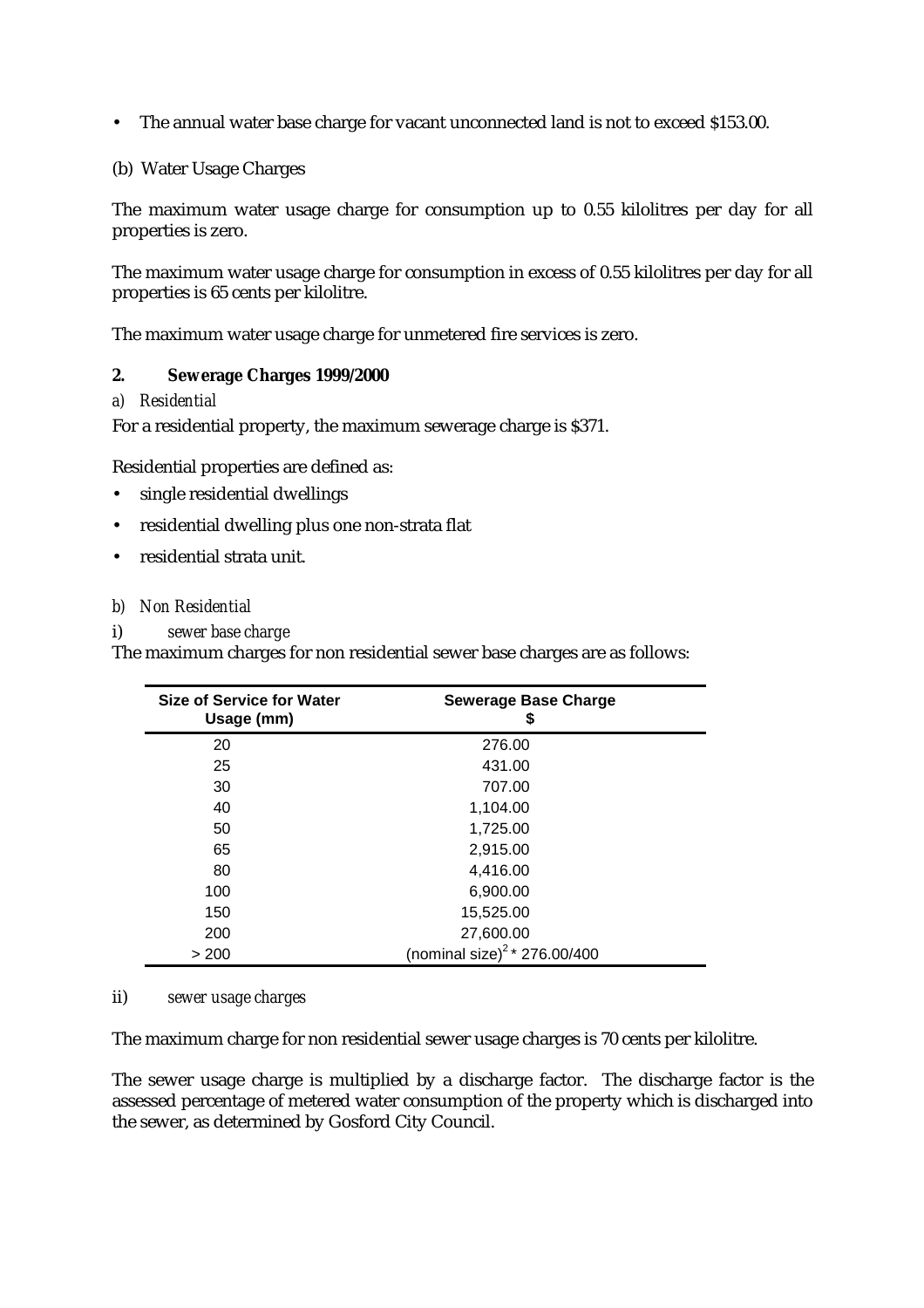#### **3 Drainage Service Charge**

The maximum drainage service charge is \$40 per assessment and \$20 per pensioner assessment.

#### **4 Trade Waste Services**

The maximum charge for trade waste discharge of excess quantity and acceptable quality is 20 cents per kilolitre. For discharges where quality fails to comply with Gosford City Council's criteria, the maximum charge, additional to other charges, is \$1.30 per kilolitre. An additional non-compliance penalty of \$1.30 per kilolitre will apply for each increment of 1,000mg/litre of Biochemical Oxygen Demand and/or non-filterable residue.

#### **5 Recoverable Works**

The maximum amount charged for recoverable works will be the direct cost plus internal overheads in accordance with the charge out rates published annually by Gosford City Council.

#### **6 Other Water Supply and Sewerage Services for which no Alternative Supply Exists**

The maximum charges for these services for 1999/2000 are listed in Schedule 1.

#### **7 New or Additional Fees and Charges**

The Gosford City Council can not levy any new or additional charges for water supply, sewerage and drainage services other than in accordance with this Determination, or with the approval of the Tribunal in future Determinations.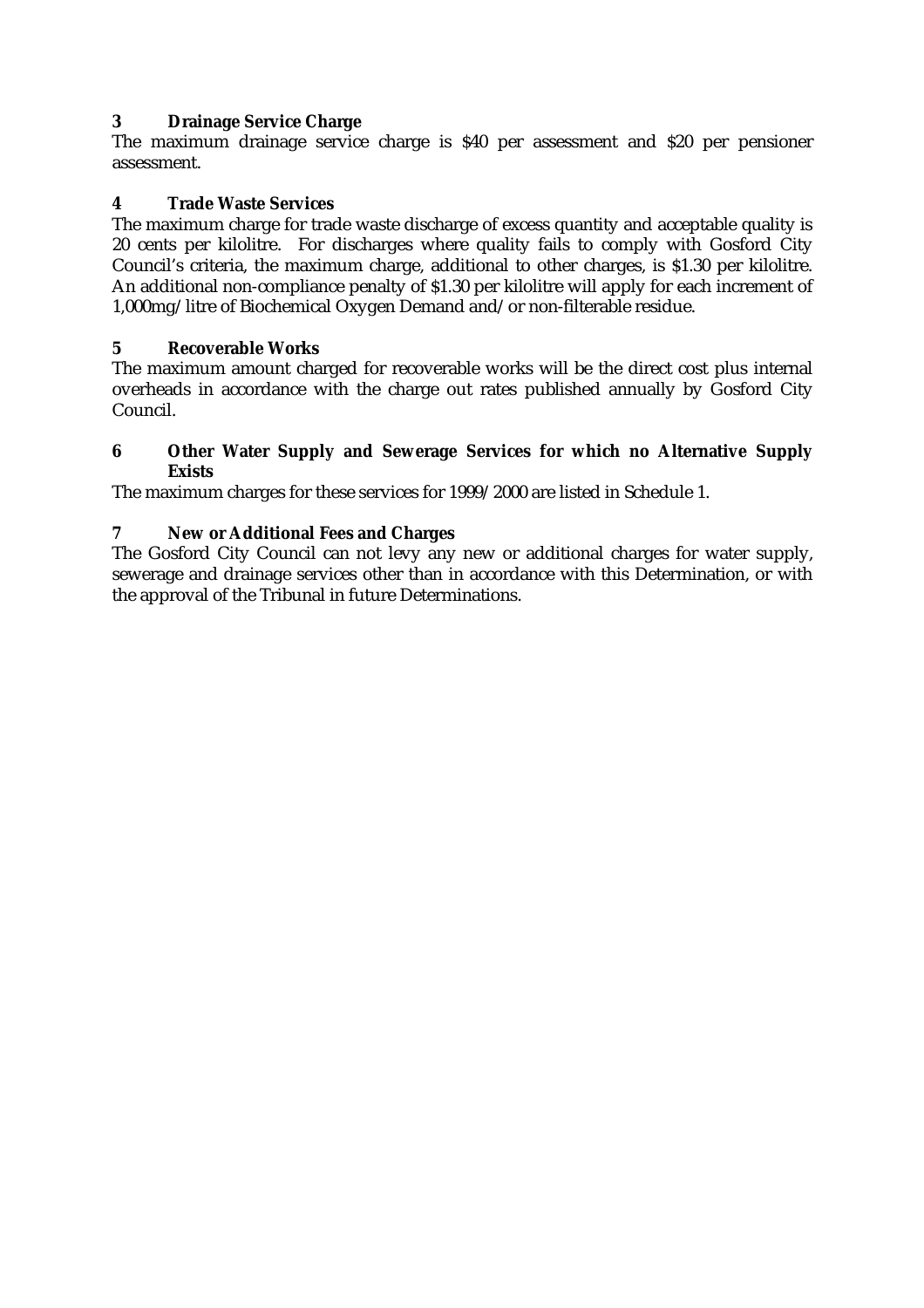### **SCHEDULE 1**

| <b>GOSFORD CITY COUNCIL MISCELLANEOUS FEES AND CHARGES</b>                    | $($ \$) |
|-------------------------------------------------------------------------------|---------|
| <b>Water Fees and Charges</b><br>Water supply connection charge               |         |
| Connection fee - 20mm diameter water service                                  | 298.00  |
|                                                                               |         |
| Connection fee - water service in excess of 20mm, actual cost with minimum of | 298.00  |
| <b>Metered Standpipe Charge</b>                                               |         |
| Registration fee per anum                                                     | 357.00  |
| Standpipe deposit per annum                                                   | 596.00  |
| Water usage for all water drawn from standpipes/kL                            | 0.60    |
| <b>Water pressure enquiry fee</b>                                             | 79.00   |
| Water service testing, etc.                                                   |         |
| Special water meter reading fee                                               | 50.00   |
| Meter testing fee                                                             |         |
| domestic meters 20/25 mm diameter                                             | 60.00   |
| meters larger than 25mm diameter up to and including 40 mm diameter           | 69.00   |
| meters larger than 40mm diameter                                              | 99.00   |
| Reconnection fee where service disconnected after nonpayment                  | 60.00   |
| <b>GENERAL FEES AND CHARGES</b>                                               |         |
| <b>Water and sewerage main locations</b>                                      |         |
| actual cost, with minimum of (Electricity and Telecommunicaiton Authorities   |         |
| exempt)                                                                       | 84.00   |
| Private works inspection fee                                                  |         |
| Private works sewerage/m                                                      | 5.00    |
| Private works water/m                                                         | 3.50    |
| Reinspection fee                                                              | 50.00   |
| <b>Section 27 Certification Fees</b>                                          |         |
| Dual Occupancies, Commercial Buildings, Factories etc.                        | 50.00   |
| Torrens subdivision of Dual Occupancies                                       | 99.00   |
| Subdivisions                                                                  | 298.00  |
| Developments without Requirements fee                                         | 30.00   |
| <b>Backflow Prevention Fees</b>                                               |         |
| Registration of backflow prevention devices fee                               | 50.00   |
|                                                                               |         |